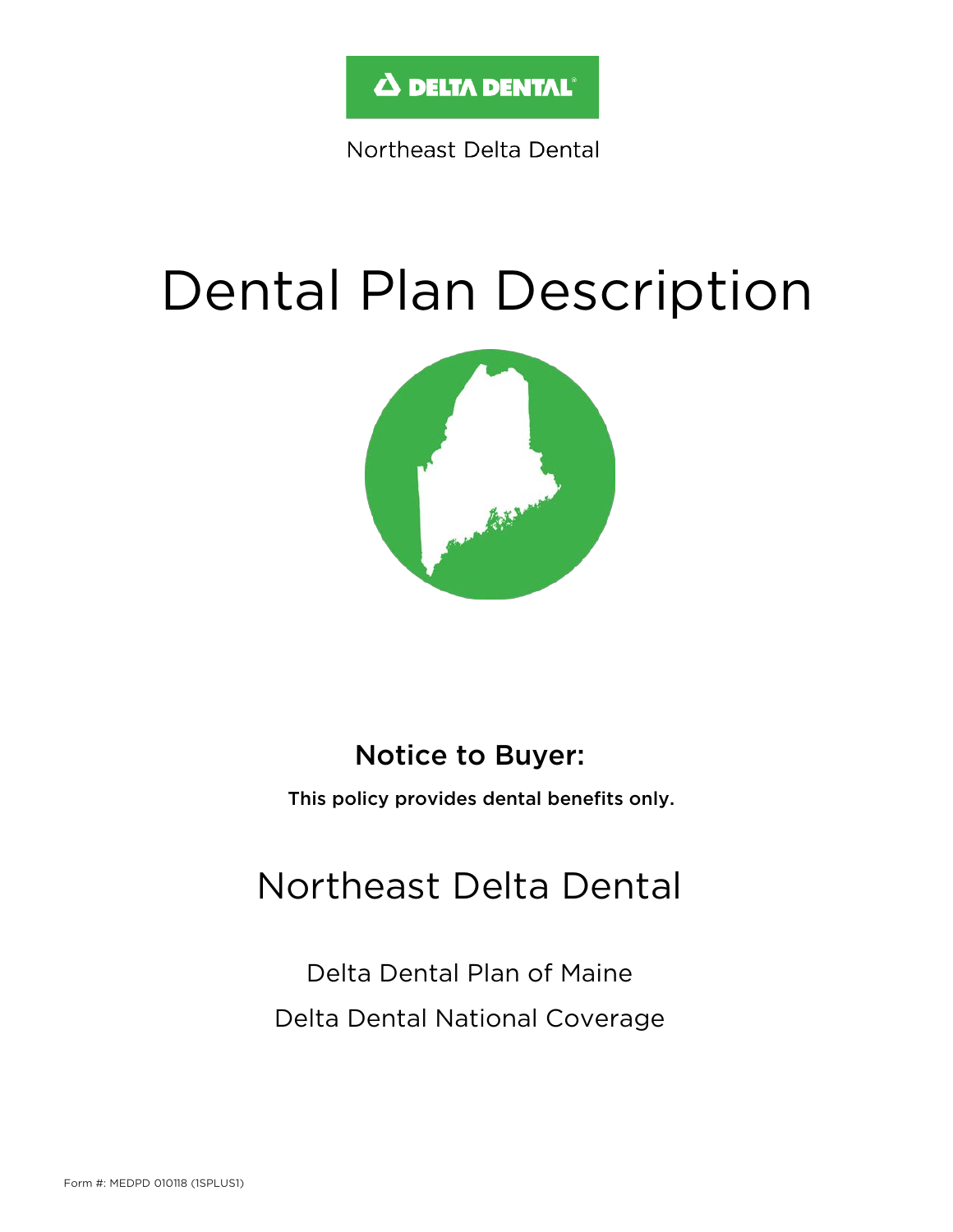#### Discrimination is Against the Law

Northeast Delta Dental complies with applicable Federal civil rights laws and does not discriminate on the basis of race, color, national origin, age, disability, or sex. Northeast Delta Dental does not exclude people or treat them differently because of race, color, national origin, age, disability, or sex.

#### **Northeast Delta Dental:**

- Provides free aids and services to people with disabilities to communicate effectively with us, such as:
	- Qualified sign language interpreters
	- Written information in other formats (large print, audio, accessible electronic formats, other formats)
- Provides free language services to people whose primary language is not English, such as:
	- Qualified interpreters
	- Information written in other languages

If you need these services, contact Sheila Sarabia, Compliance Manager.

If you believe that Northeast Delta Dental has failed to provide these services or discriminated in another way on the basis of race, color, national origin, age, disability, or sex, you can file a grievance with:

Sheila Sarabia, Compliance Manager One Delta Drive Concord, NH 03301 603-223-1127 TTY: 1-800-332-5905 Fax: 603-223-1035 ssarabia@nedelta.com

You can file a grievance in person or by mail, fax, or email. If you need help filing a grievance Sheila Sarabia, Compliance Manager, is available to help you.

You can also file a civil rights complaint with the U.S. Department of Health and Human Services, Office for Civil Rights, electronically through the Office for Civil Rights Complaint Portal, available at https://ocrportal.hhs.gov/ocr/portal/lobby.jsf. or by mail or phone at:

U.S. Department of Health and Human Services 200 Independence Avenue, SW Room 509F, HHH Building Washington, D.C. 20201 1-800-368-1019, 1-800-537-7697 (TDD)

Complaint forms are available at http://www.hhs.gov/ocr/office/file/index.html.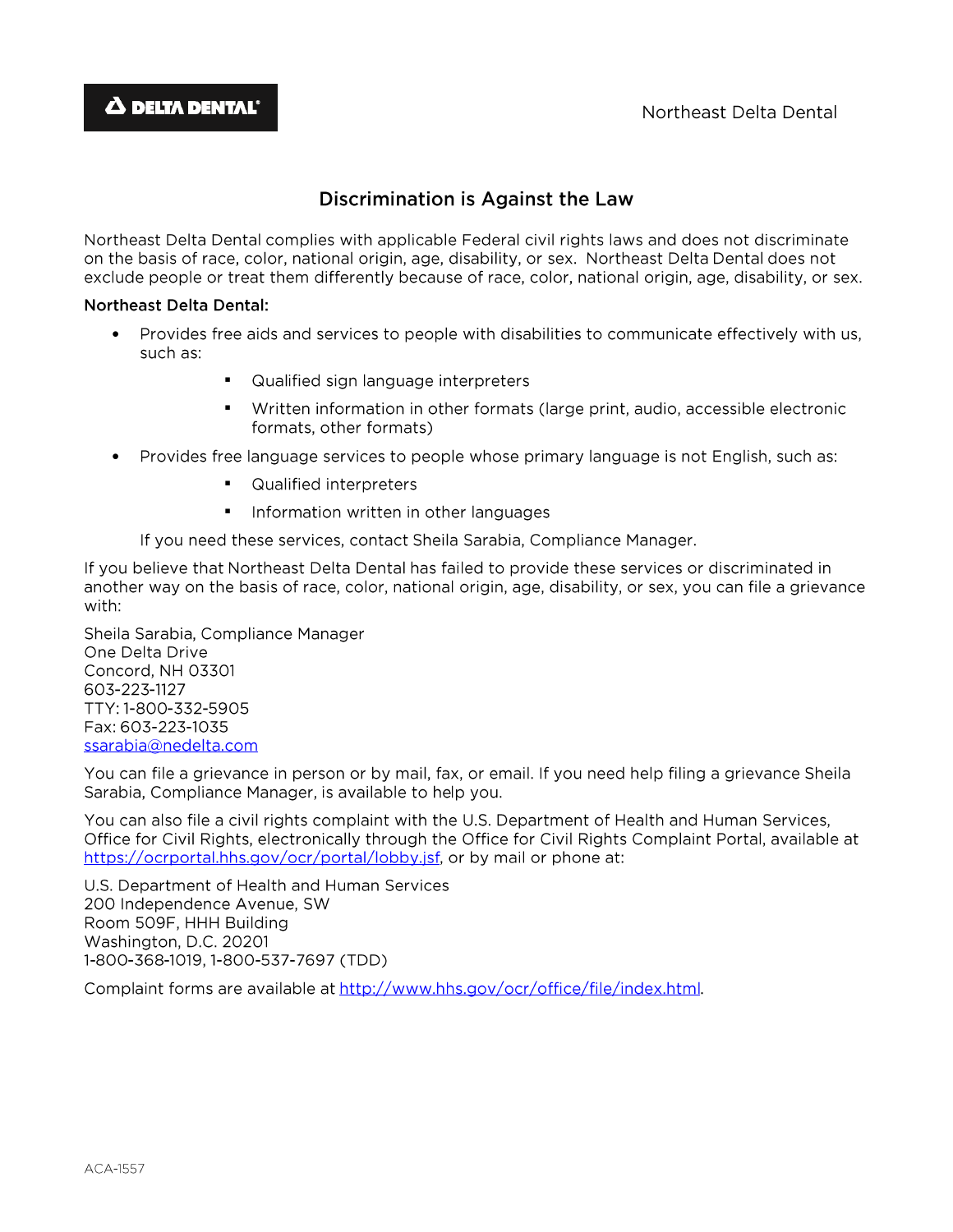#### **Language Assistance Services**

ATTENTION : Si vous parlez français, des services d'aide linguistique vous sont proposés gratuitement. Appelez le 1-800-832-5700 (ATS : 1-800-332-5905).

ATENCIÓN; si habla español, tiene a su disposición servicios gratuitos de asistencia lingüística. Llame al 1-800-832-5700 (TTY: 1-800-332-5905).

注意:如果您使用繁體中文,您可以免費獲得語言援助服務。請致電 (TTY: 1-800-332-5905)。

CHÚ Ý: Nếu bạn nói Tiếng Việt, có các dịch vụ hỗ trợ ngôn ngữ miễn phí dành cho bạn. Gọi số 1-800-832-5700 (TTY: 1-800-332-5905).

> ملحوظة: إذا كنت تتحدث اذكر اللغة، فإن خدمات المساعدة اللغوية تتوافر لك بالمجان. اتصل برقم - )رقم هاتف الصم والبكم: - (.

ВНИМАНИЕ: Если вы говорите на русском языке, то вам доступны бесплатные услуги перевода. Звоните 1-800-832-5700 (телетайп: 1-800-332-5905).

ध्यान दन् होस:्तपाइ ले नेपाल बोल्नहन्छ भन तपाइ को निम्त भाषा सहायता सवाहरू नःशल्क रूपमा उपलब्ध छ । फोन गन् होसर ़1-800-332-5700 (ट टवाइ : 1-800-332-5905) ।

PAUNAWA: Kung nagsasalita ka ng Tagalog, maaari kang gumamit ng mga serbisyo ng tulong sa wika nang walang bayad. Tumawag sa 1-800-832-5700 (TTY: 1-800-332-5905).

注意事項:日本語を話される場合、無料の言語支援をご利用いただけます。1-800-832-5700 (TTY: 1-800-332-5905) まで、お電話にてご連絡ください。

เรียน: ถ้าคุณพูดภาษาไทยคุณสามารถใช้บริการช่วยเหลือทางภาษาได้ฟรี โทร 1-800-832-5700 (TTY: 1-800-332-5905).

주의: 한국어를 사용하시는 경우, 언어 지원 서비스를 무료로 이용하실 수 있습니다. 1-800-832-5700 (TTY: 1-800-332-5905) 번으로 전화해 주십시오.

UWAGA: Jeżeli mówisz po polsku, możesz skorzystać z bezpłatnej pomocy językowej. Zadzwoń pod numer 1-800-832-5700 (TTY: 1-800-332-5905).

ATENÇÃO: Se fala português, encontram-se disponíveis serviços linguísticos, grátis. Ligue para 1-800-832-5700 (TTY: 1-800-332-5905).

OBAVJEŠTENJE: Ako govorite srpsko-hrvatski, usluge jezičke pomoći dostupne su vam besplatno. Nazovite 1-800-832-5700 (TTY: Telefon za osobe sa oštećenim govorom ili sluhom: 1-800-332-5905).

ACHTUNG: Wenn Sie Deutsch sprechen, stehen Ihnen kostenlos sprachliche Hilfsdienstleistungen zur Verfügung. Rufnummer: 1-800-832-5700 (TTY: 1-800-332-5905).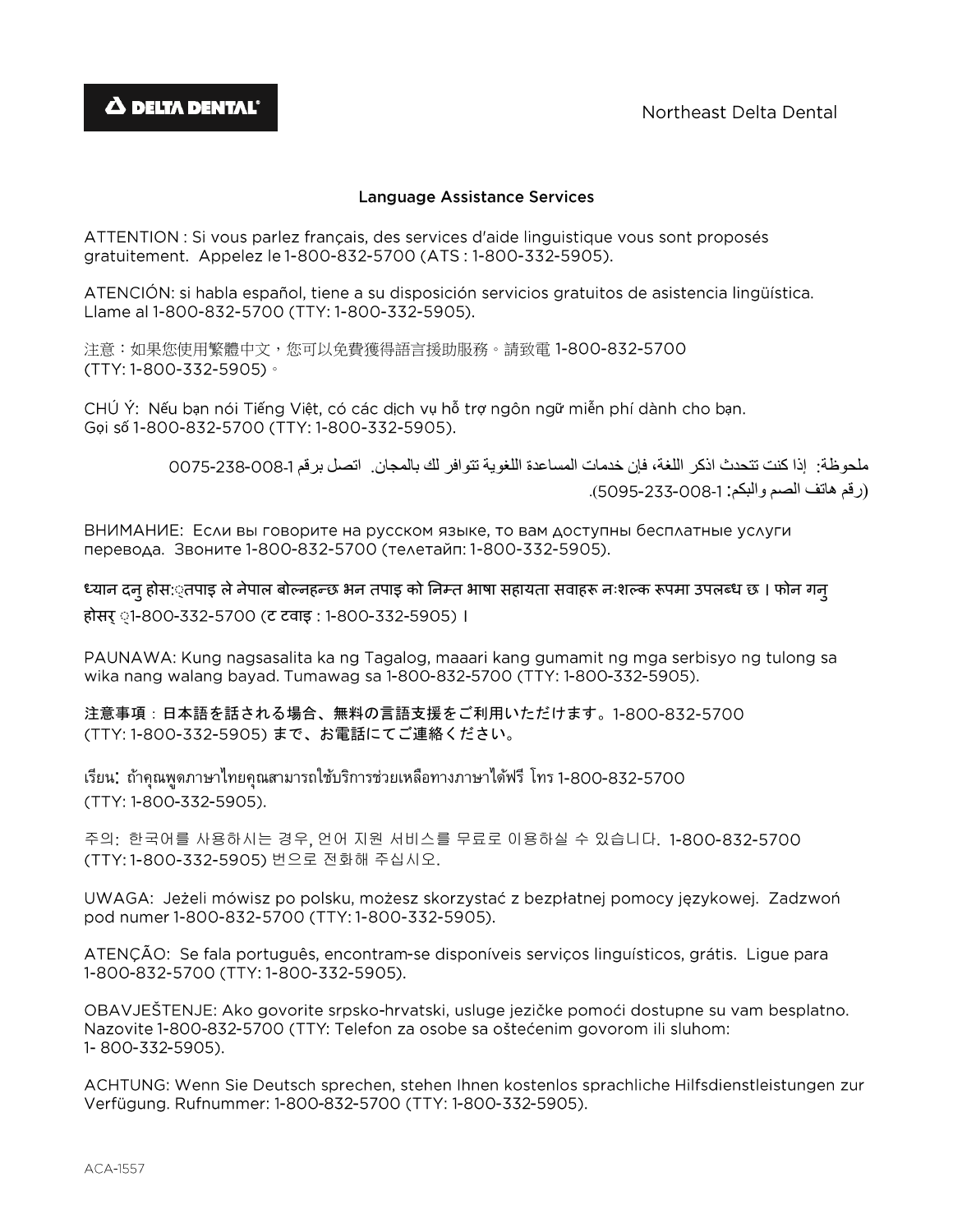#### **TABLE OF CONTENTS**

| Τ.    |  |
|-------|--|
| H.    |  |
| III.  |  |
|       |  |
|       |  |
|       |  |
|       |  |
|       |  |
|       |  |
|       |  |
|       |  |
| IV.   |  |
| V.    |  |
| VI.   |  |
| VII.  |  |
| VIII. |  |
| IX.   |  |
| Х.    |  |
| XI.   |  |
| XII.  |  |
| XIII. |  |
| XIV.  |  |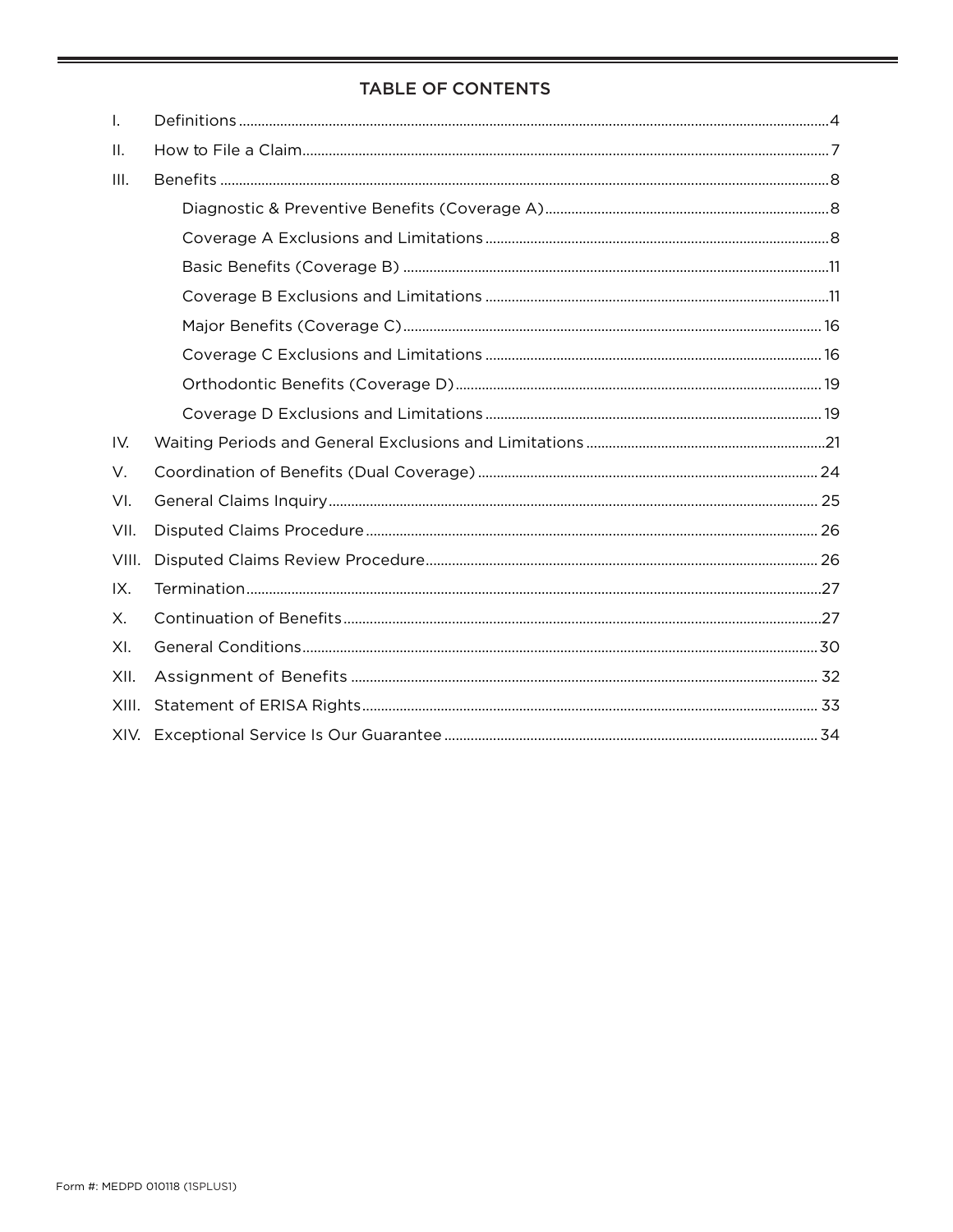#### Welcome

Northeast Delta Dental welcomes you to the growing number of people receiving benefits through our Dental Care programs.

This booklet, together with your Outline of Benefits, describes the benefits of your program and tells you how to use your plan. Please read it carefully to understand the benefits and provisions of your Northeast Delta Dental plan. But, before you turn the page, we'd like you to know something about us.

Northeast Delta Dental is a not-for-profit organization originally established and supported by Dentists to make Dental Care more available to the general public.

Northeast Delta Dental is affiliated with a national association known as the Delta Dental Plans Association (DDPA) which provides Dental Care programs in all states and U.S. territories.

A majority of Dentists in Maine, New Hampshire, and Vermont participate with Northeast Delta Dental through participating agreements. In addition, there is a nationwide network of Participating Dentists available to you.

You are encouraged to take advantage of your Northeast Delta Dental plan since good oral health is an important part of your overall general health. You are also encouraged to participate in Northeast Delta Dental's innovative Health through Oral Wellness<sup>®</sup> (HOW<sup>®</sup>) program to be eligible for additional preventive dental benefits based upon a clinical risk assessment by your Dentist. Finally, you are also encouraged to obtain your Dental Care from a Participating Dentist to get the best value from your program.

Your Coverage: The coverage selected for your dental benefits plan uses Delta Dental's PPO and Premier networks of Participating Dentists. This Delta Dental network plan allows you to go to any Dentist of your choice and receive a level of benefits for covered services, but you will receive the best value from your plan if you visit a network Dentist. You pay no more than the Delta Dental contractual fee for covered services Northeast Delta Dental Participating Dentists provide, even if you exceed your annual benefit maximum.

Delta Dental PPO Dentists are part of a more limited network of Participating Dentists who offer lower fees to their Delta Dental PPO patients. Delta Dental PPO Dentists are reimbursed by Delta Dental based on the lesser of the submitted charge or Delta Dental's allowance for PPO Dentists in the geographic area in which the services were provided. PPO Dentists agree to accept Delta Dental's payment as payment in full, and further agree not to charge any difference between their fees and the amount paid by Delta Dental back to their Delta Dental patients. Like all Dentists, PPO Dentists are allowed to charge for any applicable Co-payments, Deductible, or non-covered services.

You will also receive benefits under your dental benefits plan if you choose to visit a Delta Dental Premier Dentist. Delta Dental Premier Dentists are reimbursed by Delta Dental based on the lesser of the submitted charge or Delta Dental's allowance for Premier Dentists in the geographic area in which the services were provided. Like all Dentists, Premier Dentists are allowed to charge for any applicable Co-payments, Deductibles or non-covered services.

You may also choose to visit Dentists who are not Delta Dental Participating Dentists (Non-Participating Dentists) or Other Dental Providers (ODPs). You will receive benefits based on the lesser of the submitted charge or Delta Dental's allowance for Non-Participating Dentists or ODPs in the geographic area in which the services were provided. The Non-Participating Dentist or ODP may balance bill up to their submitted charge. When there is not sufficient fee information available for a specific dental procedure, Delta Dental will determine an appropriate payment amount. You may be requested to bring a claim form to your visit. Claim forms can be downloaded from [www.nedelta.com](http://www.nedelta.com/) or you may call 800-832-5700.

Remember: All Delta Dental Participating Dentists agree to:

- File your claim forms for you.
- Charge you no more than the amount allowed for payment by Delta Dental.
- Accept payment directly from Delta Dental.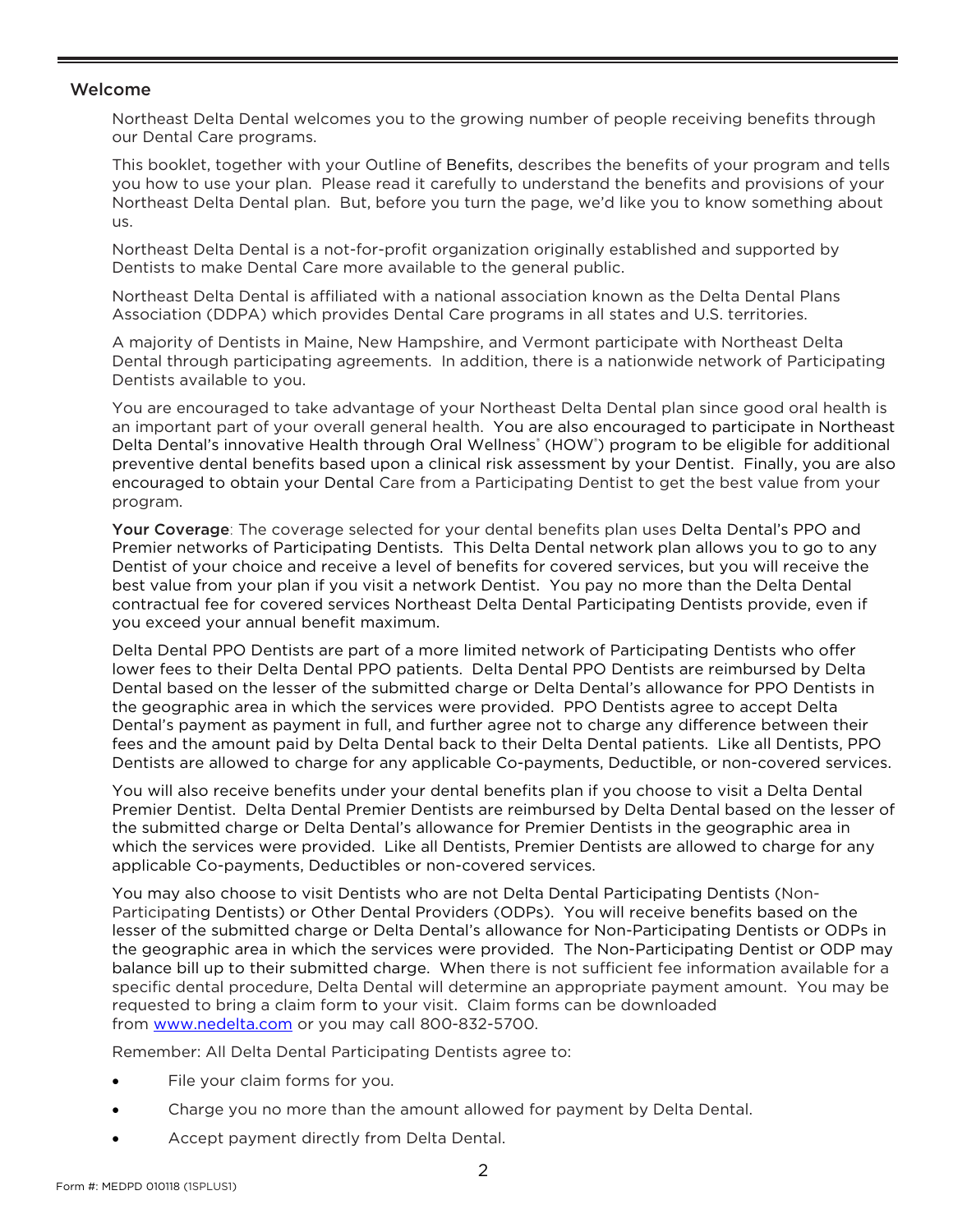Health through Oral Wellness<sup>®</sup> (HOW<sup>®</sup>) program: A healthy mouth is part of a healthy life, and Northeast Delta Dental's innovative Health through Oral Wellness (HOW) program works with your dental benefits to help you achieve and maintain better oral wellness. Here's how to participate in the HOW program.

#### • REGISTER

Go to [www.healththroughoralwellness.com](http://www.healththroughoralwellness.com/) and click on "Register Now."

#### • KNOW YOUR SCORE

After you register, please take the free oral health risk assessment by clicking on "Free Assessment" in the Know Your Score section of the website.

#### SHARE YOUR SCORE WITH YOUR DENTIST

The next step is to share your results with your Dentist at your next dental visit. Your Dentist can discuss your results with you and perform a clinical version of the risk assessment. Based on your risk and subject to the provisions of your dental benefits plan, you may be eligible for additional preventive benefits at no cost.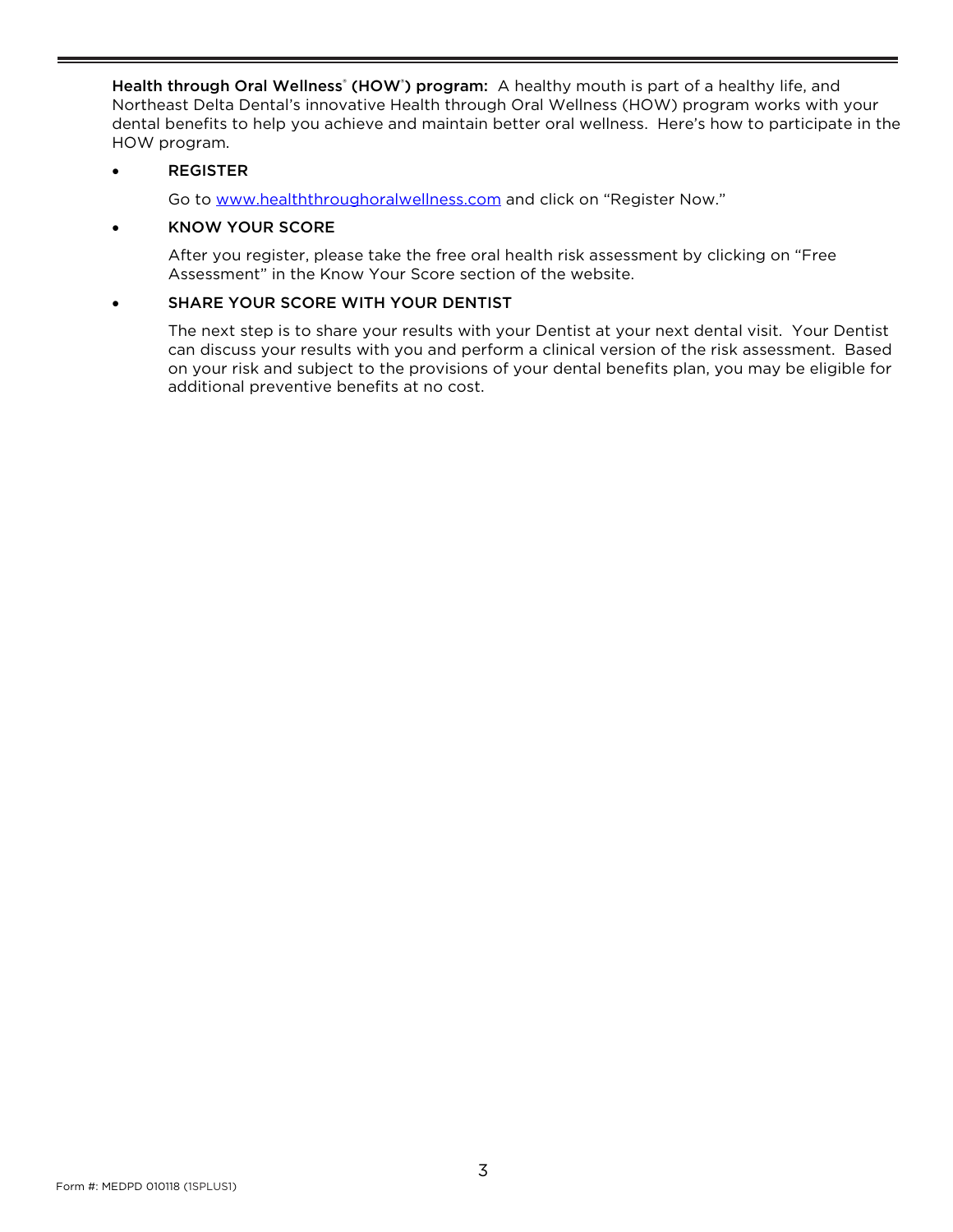#### <span id="page-6-0"></span>I. Definitions

- 1. Agreement: the contractual relationship between your group and Delta Dental to provide dental benefits to Eligible Persons, including this document, the contract application, the group contract, and the Outline of Benefits.
- 2. Co-insurance: the amount of the Dental Care cost which you are required to pay after application of Co-insurance Percentages.
- 3. Co-insurance Percentage: the percentage specified in your Outline of Benefits as the amount covered by this dental benefits plan for Coverages A, B, C and D, respectively.
- 4. Co-payment: the amount of the Dental Care cost which you are required to pay and the Coinsurance Percentage.
- 5. Contract Holder: the group named in the contract application.
- 6. Coverage: the Dental Care referred to in the Agreement.
- 7. Coverage Period: Benefit Period as defined in the Outline of Benefits.
- 8. Deductible: the portion of the charge for covered Dental Care which the Subscriber or Eligible Dependent must pay before Delta Dental's payment responsibility begins. The Deductible for your Coverage is listed in your Outline of Benefits.
- 9. Delta Dental Plans Association (DDPA): the association which comprises all of the Delta Dental Plans and affiliated organizations operating in the United States and its territories.
- 10. Denied: if the fee for a procedure or service is Denied and chargeable to the Eligible Person, the procedure or service is not a benefit of the Eligible Person's plan. The approved amount is not payable by Northeast Delta Dental, but is collectable from the Eligible Person.
- 11. Dental Care: dental services ordinarily provided by licensed Dentists or ODPs for diagnosis or treatment of dental disease, injury, or abnormality based on valid dental need in accordance with accepted standards of dental practice at the time the service is rendered.
- 12. **Dental Plan Description (DPD):** this DPD is part of the Agreement which provides the terms and conditions under which Northeast Delta Dental shall administer your dental benefit plan.
- 13. Dentist: a person duly licensed to practice dentistry in the state in which the Dental Care is provided.
- 14. Denturist: a person licensed to practice denturism by the state in which the services are rendered. The practice of denturism includes:
	- (a) The taking of denture impressions and bite registration for the purpose of or with a view to the making, producing, reproducing, construction, finishing, supplying, altering or repairing of a complete maxillary (upper) or complete mandibular (lower) prosthetic denture, or both, to be fitted to an edentulous arch or arches.
	- (b) The fitting of a complete maxillary (upper) or mandibular (lower) prosthetic denture, or both, to an edentulous arch or arches, including the making, producing, reproducing, constructing, finishing, supplying, altering and repairing of dentures.
	- (c) The procedures incidental to the procedures specified in paragraphs (a) and (b), as defined by the applicable state licensing board.

For the purpose of paying claims, licensed Denturists will be treated as an Other Dental Provider (ODP). Claims submitted by a licensed Denturist must be accompanied by a copy of a certificate of good oral health that has been issued for the Eligible Person by a licensed Dentist. A copy of the Denturist's license must be filed with Northeast Delta Dental before claims can be processed.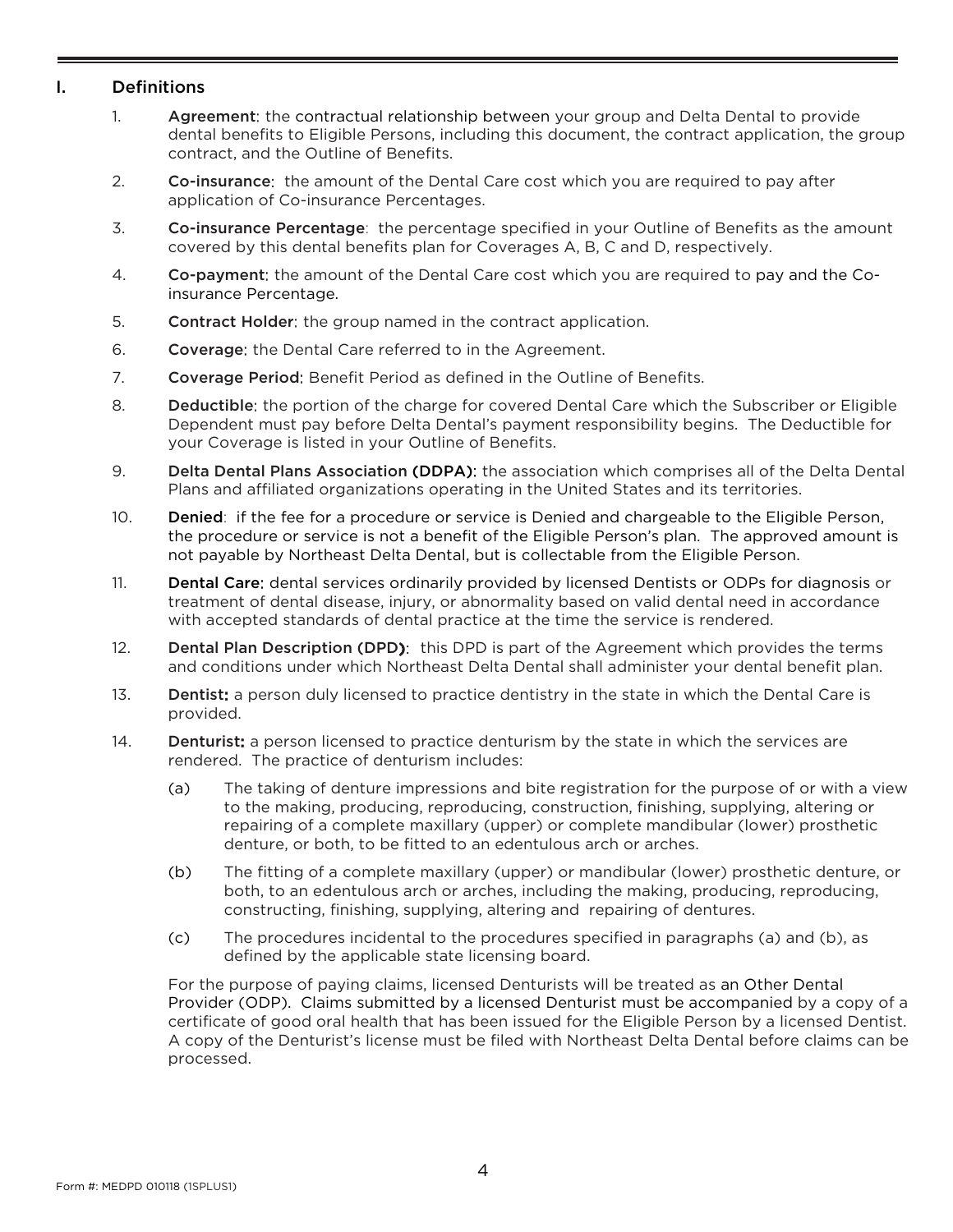#### 15. Dependent:

- (a) The spouse or Domestic Partner of the Subscriber.
- (b) A child of the Subscriber or of the spouse, or Domestic Partner of the Subscriber, by natural birth or legal adoption or a child in the process of adoption or guardianship and in the custody of the Subscriber, or the spouse, or Domestic Partner of the Subscriber, a foster child legally placed by order of a court or agency having competent jurisdiction and/or a stepchild, provided such child is under the age of twenty-six (26).

Qualified children are eligible regardless of student status and coverage will terminate when a child reaches the age of twenty-six (26). Children incapable of self-support because of physical or mental disability are eligible regardless of age; supporting documentation from a health-care provider may be requested.

A newborn child is automatically covered for the first thirty-one (31) days following birth. Coverage will continue if the child is formally enrolled within the first sixty (60) days following birth or the child may be enrolled thereafter at any open enrollment or as of the first day of the month following the month of the child's first birthday.

- 16. **Disallowed**: if the fee for a procedure or service is Disallowed, it is not payable by Northeast Delta Dental, nor collectable from the Eligible Person by a Participating Dentist. The Exclusions and Limitations provisions in Section III. and Section IV. identify services which are Disallowed. In each instance, a Delta Dental Participating Dentist agrees not to charge a separate fee.
- 17. Domestic Partner: the same sex or opposite sex partner of the Subscriber (and their Dependents) who:
	- (a) Is a mentally competent adult as is the Subscriber.
	- (b) Has been legally domiciled with the Subscriber for at least twelve (12) months.
	- (c) Is not legally married to or legally separated from another individual.
	- (d) Is the sole partner of the Subscriber and expects to remain so.
	- (e) Is jointly responsible with the Subscriber for each other's common welfare as evidenced by joint living arrangements, joint financial arrangements or joint ownership of real or personal property.
- 18. **Eligible Dependent(s)**: those Dependents who meet the eligibility requirements of the Agreement and are enrolled by Subscribers in the group's benefit program. If enrolling Dependents in the group's benefit program, all Eligible Dependents must be enrolled by the Subscriber for the term of the Agreement.
- 19. **Eligible Person(s):** the Subscriber and Dependent(s) (as defined herein) to the extent eligible in accordance with the eligibility requirements established by the Group (or the employer).
- 20. Explanation of Benefits (EOB): this notice which explains the benefits that were paid on your behalf, lets you know if any services are Denied or Disallowed, and gives you the reason(s) for the denial or disallowance.
- 21. Maximum: the dollar amount Northeast Delta Dental will pay per Eligible Person within any Coverage Period (or in a lifetime for orthodontic benefits) for covered benefits. All benefits paid, including benefits for Diagnostic and Preventive services, are counted toward an Eligible Person's Coverage Period Maximum. However, orthodontic payments count only toward the orthodontic Maximum.
- 22. Non-Participating Dentist: a Dentist who has not signed a participating agreement with Northeast Delta Dental or another Delta Dental company.
- 23. Northeast Delta Dental: the Delta Dental Plans in Maine, New Hampshire, and Vermont, collectively known as Northeast Delta Dental.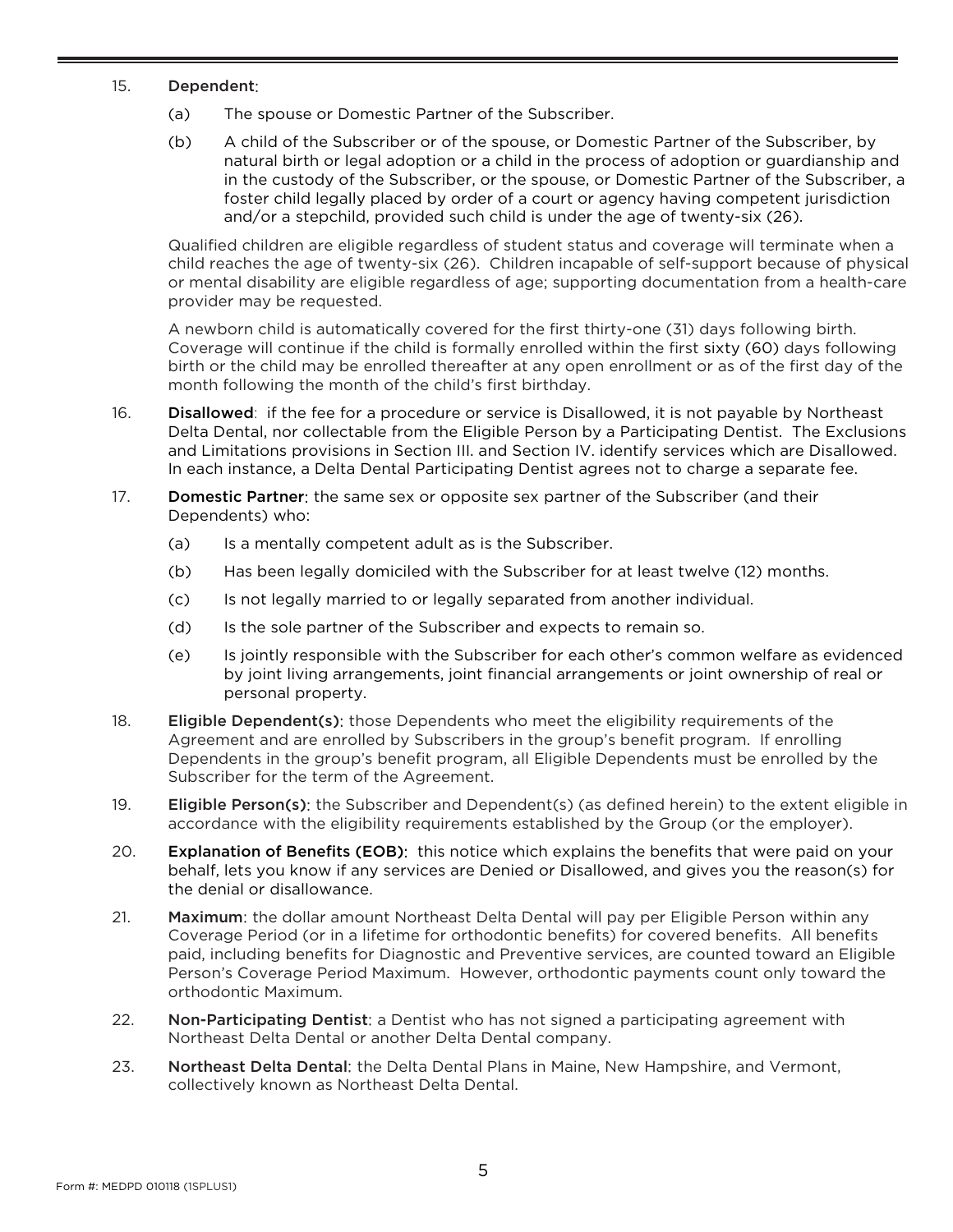- 24. Other Dental Providers (ODP): a person, other than a Dentist, who provides Dental Care and is authorized and licensed to provide such services by the state in which the services are rendered.
- 25. Outline of Benefits (OOB): the insert to this booklet that describes some of the particular provisions of your dental benefits.
- 26. Participating Dentist: a Dentist who has signed a participating agreement with Northeast Delta Dental or another Delta Dental company. A Participating Dentist agrees to abide by such uniform rules and regulations as are from time to time prescribed by Northeast Delta Dental.
- 27. Predetermination: an administrative procedure by which the Dentist submits the treatment plan to Northeast Delta Dental in advance of performing Dental Care. Northeast Delta Dental recommends that you ask your Dentist to request a Predetermination of proposed services that are considered to be other than brief or routine. A Predetermination provides an estimate of what Northeast Delta Dental will pay for the services which helps avoid confusion and misunderstanding between you and your Dentist.
- 28. Processing Policies: policies approved by Northeast Delta Dental, as may be amended from time to time, to be used in processing claims for payment or review, and processing treatment plans for Predetermination. Processing Policies are approved by the Contract Holder by signing the Group Contract. Most frequently used Processing Policies are contained in the terms, conditions and limitations described in this DPD.
- 29. Subscriber: any person who:
	- (a) Renders service to the Contract Holder as a paid employee.
	- (b) Is certified by the Contract Holder as a member of the group specified in the contract application.
	- (c) Enrolls in the group's dental benefits plan.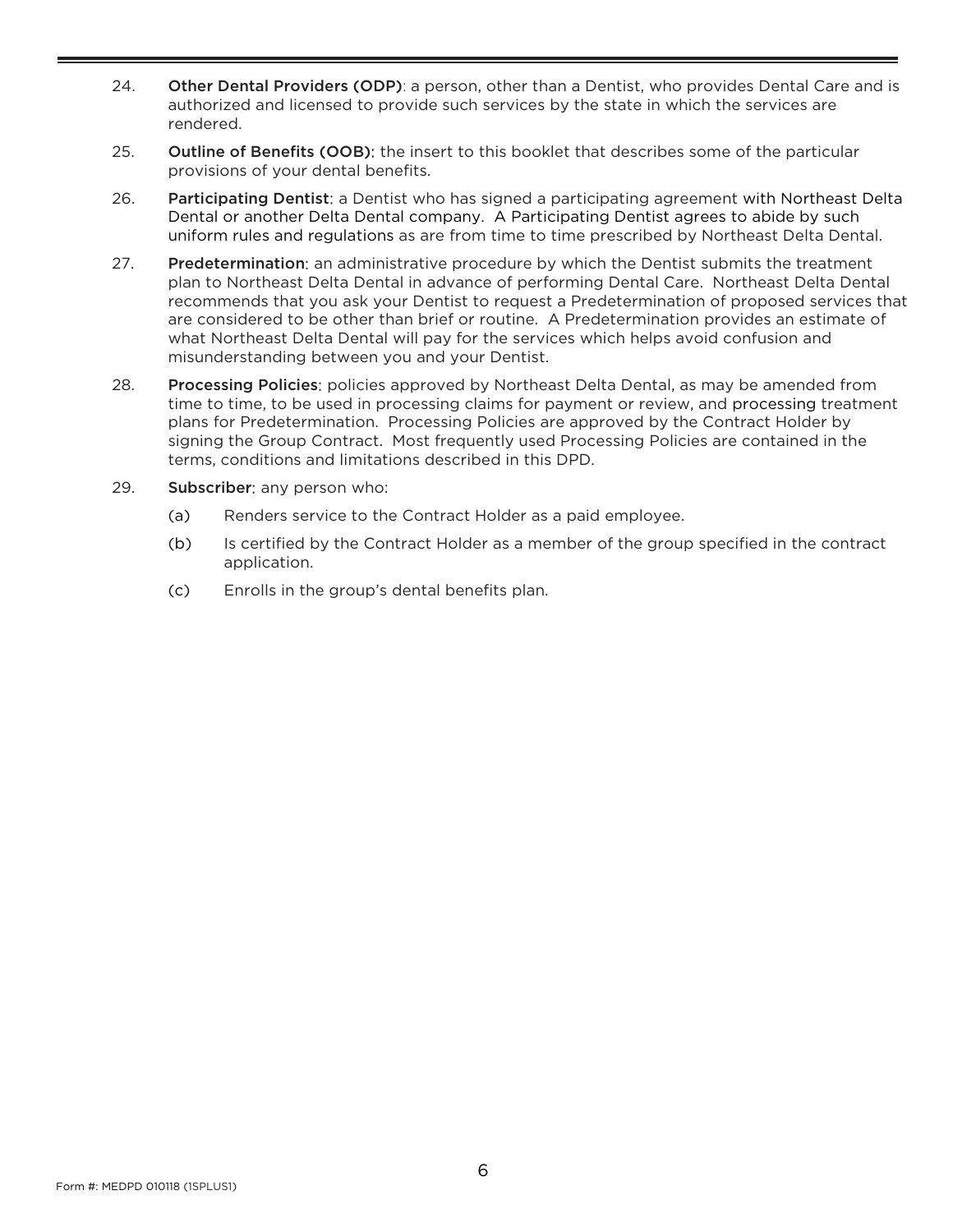#### <span id="page-9-0"></span>II. How to File a Claim

#### To Use Your Plan, Follow These Steps:

Please read this Dental Plan Description carefully to familiarize yourself with the benefits and provisions of your dental benefits plan.

Ask your Dentist if he/she participates with Delta Dental, visit Northeast Delta Dental's website at [www.nedelta.com,](http://www.nedelta.com/) refer to your Northeast Delta Dental Participating Dentist Directory, or call Northeast Delta Dental for information.

When you visit your dental office, inform them that you are covered under a Northeast Delta Dental program and show your identification card or other means of verifying Northeast Delta Dental coverage. Your Dentist will perform an evaluation and plan the course of treatment. When the treatment has been completed, the claim form will be sent to Northeast Delta Dental for payment for covered services.

Participating Dentists: Participating Dentists will have claim forms available in their offices. A Participating Dentist will not charge at the time of treatment for covered services, but may request payment for non-covered services, Deductibles, or Co-payments. Northeast Delta Dental will pay the Participating Dentists based on the lesser of the submitted charge or Delta Dental's allowance for Participating Dentists in the geographic area in which the services were provided. An Explanation of Benefits (EOB) will be sent or accessible to you that will indicate the amount you should pay, if any, to your Dentist.

Non-Participating Dentists or Other Dental Providers (ODPs): Northeast Delta Dental provides coverage regardless of your choice of Dentist, participating or not. When visiting a Non-Participating Dentist or ODP (who is a person, other than a Dentist, who provides Dental Care and is authorized and licensed to provide such services by the state in which the services are rendered), you may be required to submit your own claim (available at [www.nedelta.com\)](http://www.nedelta.com/) and pay for services at the time they are provided. All claims should be submitted to Northeast Delta Dental. Payment will be made directly to you. Some states may require that assignment of benefits (directing that payment be sent to the provider) be honored. In these instances, payment will be made directly to the Non-Participating Dentist or ODP when written notice of such an assignment is made on the claim. In either case, payment for treatment performed by a Non-Participating Dentist or ODP will be limited to the lesser of the submitted charge or Delta Dental's allowance for Non-Participating Dentists or ODPs in the geographic area in which services were provided. It is your responsibility to make full payment to the Dentist or ODP. When there is not sufficient fee information available for a specific dental procedure, Northeast Delta Dental will determine an appropriate payment amount.

You or someone in the dental office must fill in the Eligible Person information portion of the claim form. Please be sure information is complete and accurate to ensure the prompt and correct payment of your claim.

Predetermination of Benefits: Northeast Delta Dental strongly encourages Predetermination of cases involving costly or extensive treatment plans. Although it is not required, Predetermination helps avoid any potential confusion regarding Northeast Delta Dental's payment and your financial obligation to the Dentist.

Please note that Predetermination does NOT guarantee payment. Rather, Predetermination is an estimate of payment based on your current benefits. A new Coverage Period, additional paid benefits and/or a contract change may alter the final payment, because payment is based on information at the time treatment is provided (the date of service) which may be different than information available at the time the Predetermination estimate was given. Any changes in a Dentist's participating status or Northeast Delta Dental's allowance may also affect Northeast Delta Dental's final payment.

Prior Authorization is not required for emergency services.

The Predetermination voucher reflects your benefits based on the procedures and costs submitted by your dental office. Questions concerning Predetermination should be directed to Northeast Delta Dental's Customer Service Department at 800-832-5700 or 603-223-1234.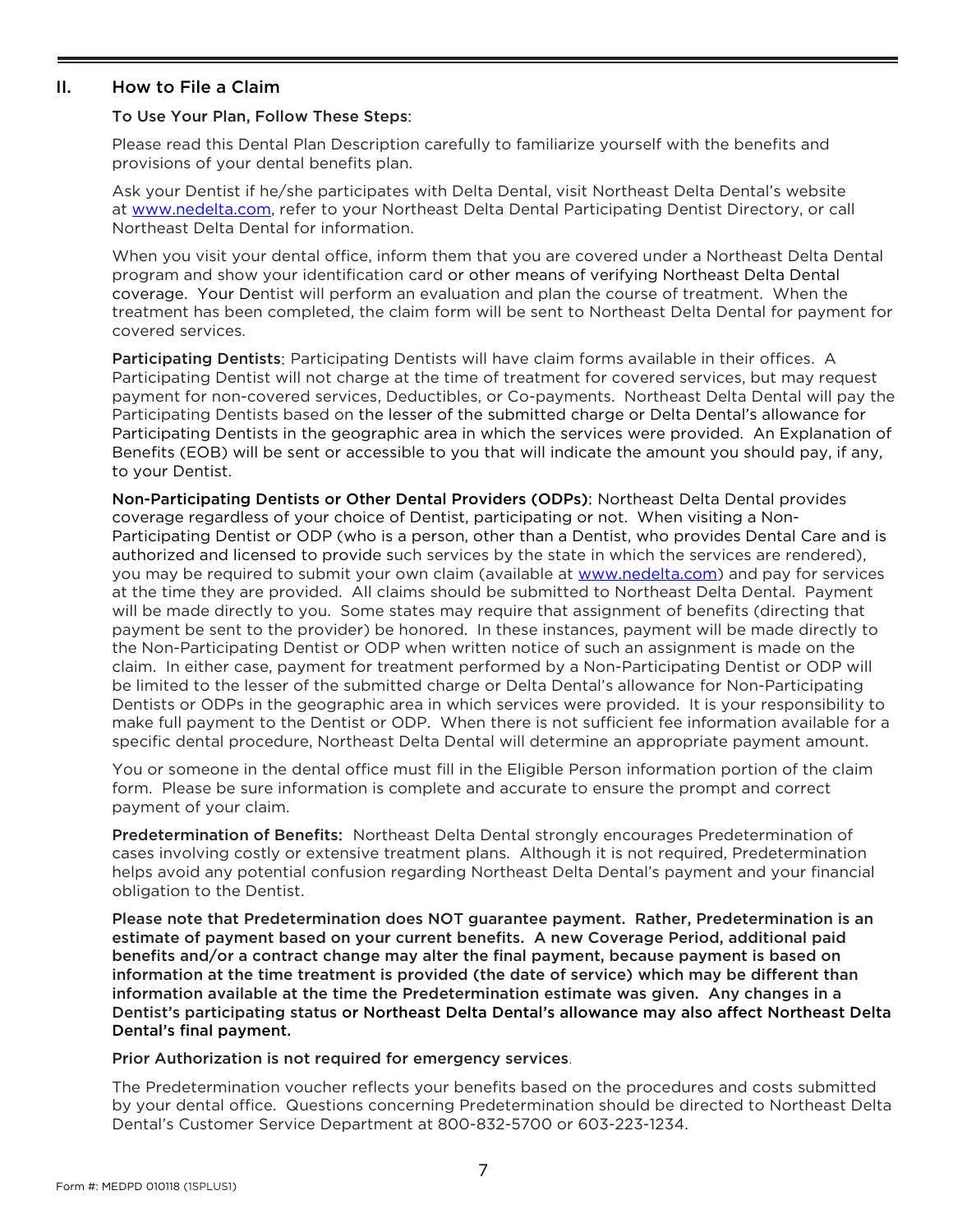#### <span id="page-10-0"></span>III. Benefits

PLEASE NOTE: Eligible Persons will only be entitled to those benefit coverages selected by the Contract Holder. See your Outline of Benefits for the coverages selected. Section III describes the benefit coverages which may be selected.

<span id="page-10-1"></span>

| Diagnostic & Preventive Benefits (Coverage A) |                                                                                                                                                                                                                                                                                                                                                                                                                                                                                                                                                                                                   |  |  |  |  |
|-----------------------------------------------|---------------------------------------------------------------------------------------------------------------------------------------------------------------------------------------------------------------------------------------------------------------------------------------------------------------------------------------------------------------------------------------------------------------------------------------------------------------------------------------------------------------------------------------------------------------------------------------------------|--|--|--|--|
| Diagnostic:                                   | Oral evaluations - two (2) times in a period of twelve (12) months.                                                                                                                                                                                                                                                                                                                                                                                                                                                                                                                               |  |  |  |  |
|                                               | Radiographic images - a complete series or a panoramic image once in a period<br>of five (5) years; bitewings once in a period of twelve (12) months; images of<br>individual teeth as necessary.                                                                                                                                                                                                                                                                                                                                                                                                 |  |  |  |  |
|                                               | Brush biopsy.                                                                                                                                                                                                                                                                                                                                                                                                                                                                                                                                                                                     |  |  |  |  |
| Preventive:                                   | Prophylaxis (cleaning) - two (2) times in a period of twelve (12) months (child<br>cleaning through age thirteen (13), adult cleaning thereafter). This can be a<br>routine cleaning or a full mouth debridement under Diagnostic and Preventive<br>Benefits (Coverage A), or periodontal maintenance under Basic Benefits<br>(Coverage B).                                                                                                                                                                                                                                                       |  |  |  |  |
|                                               | A full mouth debridement under Diagnostic and Preventive Benefits (Coverage<br>A) is covered once in a lifetime and when performed is counted towards your<br>cleaning benefit.                                                                                                                                                                                                                                                                                                                                                                                                                   |  |  |  |  |
|                                               | Fluoride treatments - one (1) time in a period of twelve (12) months through age<br>eighteen (18).                                                                                                                                                                                                                                                                                                                                                                                                                                                                                                |  |  |  |  |
|                                               | Space Maintainers through age fifteen (15).                                                                                                                                                                                                                                                                                                                                                                                                                                                                                                                                                       |  |  |  |  |
|                                               | Sealants through age eighteen (18).                                                                                                                                                                                                                                                                                                                                                                                                                                                                                                                                                               |  |  |  |  |
| <b>NOTE:</b>                                  | As a participant in Northeast Delta Dental's Health through Oral Wellness' (HOW)<br>program, you may be eligible for additional preventive benefits, subject to the annual<br>maximum, deductible, co-insurance and/or co-pays and other standard policy<br>provisions. These additional preventive benefits may include more frequent<br>prophylaxis (cleanings); fluoride treatments; sealants; periodontal maintenance; and<br>full mouth debridement; and availability of caries susceptibility test;, oral hygiene<br>instruction; nutritional counseling; and tobacco cessation counseling. |  |  |  |  |
|                                               | Time limitations are measured from the date the services were most recently<br>performed.                                                                                                                                                                                                                                                                                                                                                                                                                                                                                                         |  |  |  |  |
|                                               | Only those coverage classifications selected by the Contract Holder shall apply as<br>shown on the OOB.                                                                                                                                                                                                                                                                                                                                                                                                                                                                                           |  |  |  |  |

#### <span id="page-10-2"></span>Coverage A Exclusions and Limitations:

- If the fee for a procedure or service is "Disallowed," it is not payable by the plan, nor collectable from the Eligible Person by a participating dentist. Participating Dentists agree not to charge a separate fee.
- If the fee for a procedure or service is "Denied," it is not payable by the plan, but is chargeable to the Eligible Person as the procedure or service is not a benefit under the plan.
- 1. Oral evaluations of any kind are Disallowed if performed within ninety (90) days after periodontal surgery by the same Dentist/dental office.
- 2. Comprehensive oral evaluation and comprehensive periodontal evaluation are a covered benefit once in a lifetime (unless there is history of no care for three (3) years) and is counted toward your oral evaluation benefits. Subsequent comprehensive oral evaluations are covered as a periodic oral evaluation and are subject to frequency limitations.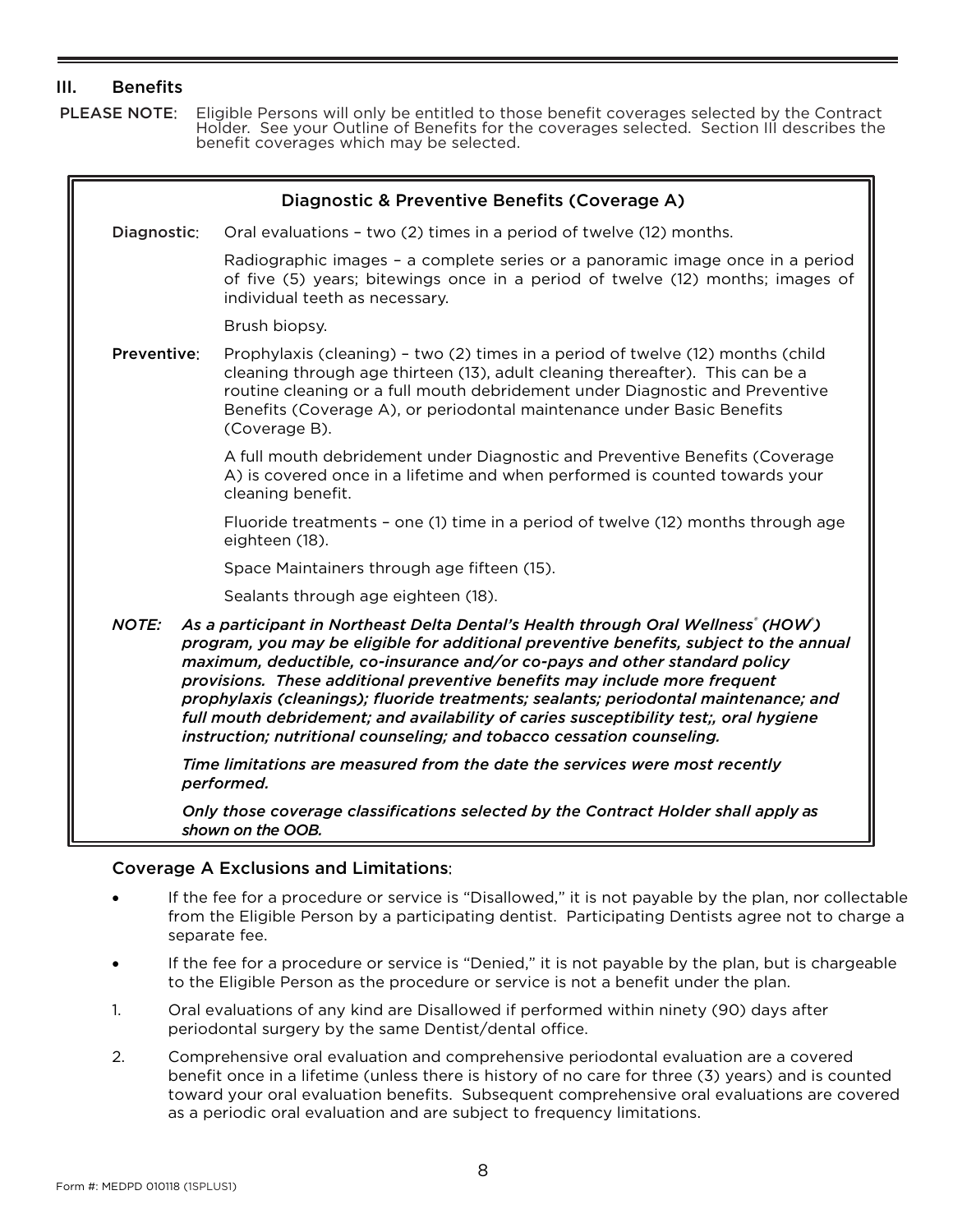- 3. Oral evaluations for Eligible Persons under age three (3), when performed on the same date of service by the same Dentist/dental office as a comprehensive evaluation, are Disallowed.
- 4. Pre-diagnostic services, such as screening and assessment of an Eligible Person, are not covered benefits. Payment for a screening and assessment is Disallowed if billed with an oral evaluation.
- 5. A panoramic radiographic image is a covered benefit once in a five (5) year period for Eligible Persons age six (6) and over. The fee for a panoramic radiographic image performed on Eligible Persons under the age of six (6) is Denied. The Eligible Person is responsible for the fee.
- 6. A panoramic radiographic image, with or without supplemental radiographic images (such as periapicals, bitewings and/or occlusal), is considered a complete series for time limitations and any fee in excess of the fee for a complete series is Disallowed.
- 7. Payment for additional periapical and/or occlusal radiographic images within a thirty (30) day period of a complete series or panoramic image, unless there is evidence of trauma, is Disallowed.
- 8. When benefits are requested for a panoramic radiographic image in conjunction with a complete series by the same Dentist/dental office, fees for the panoramic radiographic image are Disallowed as a component of the complete series on the same date of service.
- 9. Routine working and final treatment radiographic images taken for endodontic therapy by the same Dentist/dental office are considered a component of the complete treatment procedure and separate fees are Disallowed on the same date of service.
- 10. Bitewing images for children under the age of ten (10) are limited to two (2) bitewing images in a twelve (12) month period. Three (3) or more images will be covered as two (2) bitewing images and any difference in fees is Disallowed.
- 11. If the fee for bitewings, periapicals, intraoral occlusal and extraoral radiographic images is equal to or exceeds the fee for a full mouth series, it is considered a full mouth series for payment purposes and time limitations. Any fee in excess of the fee for the full mouth series is Disallowed on the same date of service.
- 12. Fees for additional radiographic images taken by the same Dentist/dental office within sixty (60) days of vertical bitewings are Disallowed.
- 13. The fee for a full mouth debridement is Disallowed when performed by the same Dentist/dental office on the same date of service as a comprehensive evaluation, detailed and extensive oral evaluation or a comprehensive periodontal evaluation.
- 14. Cone beam imaging and interpretation are not covered benefits. Cone beam imaging, when performed by the same Dentist/dental office as an image interpretation, is combined as a cone beam capture and interpretation. Any fees in excess of the combined code are Disallowed.
- 15. Cephalometric images and oral/facial photographic images are not a covered benefit.
- 16. Oral cancer screening, except brush biopsy, is not a covered benefit.
- 17. Oral Pathology laboratory services are a covered benefit when accompanied by a pathology report. If more than one of these procedures is billed for the same tooth site on the same day, by the same Dentist/ dental office, payment is allowed for the most inclusive procedure and the less inclusive procedure is Disallowed.
- 18. A cleaning done on the same date by the same Dentist/dental office as a periodontal maintenance, or scaling and root planing is considered to be part of and included in those procedures, and the fee is Disallowed.
- 19. Laboratory tests for caries susceptibility are not a covered benefit and are Disallowed when billed with an oral evaluation for children under the age of three (3).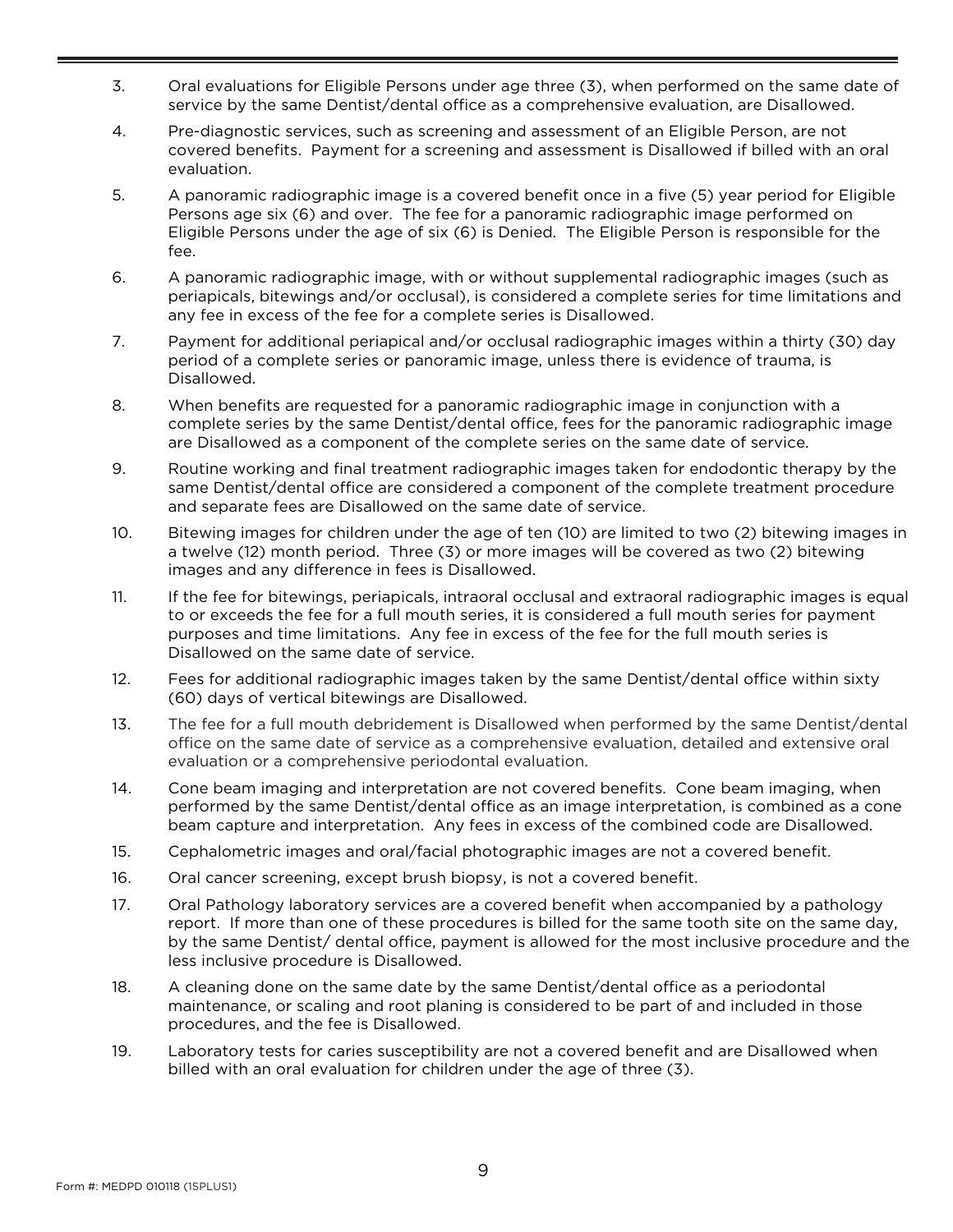- 20. Caries risk assessment is a covered benefit once in a period of three (3) years for Eligible Persons age three (3) and older. Benefits for caries risk assessment are Disallowed if billed for children under the age of three (3), if billed within twelve (12) months by the same Dentist/dental office, or if performed with other risk assessments by the same Dentist/dental office.
- 21. Sealant benefit limitation:
	- (a) The sealant benefit is provided only to Eligible Dependents eighteen (18) years of age or younger.
	- (b) The sealant benefit includes the application of sealants only to caries-free (no decay) and restoration-free permanent molars.
	- (c) The sealant benefit is provided no more than once in a three (3) year period per tooth.
	- (d) Sealants are Disallowed within two (2) years of initial placement on the same tooth by the same Dentist/dental office. A sealant is Disallowed if performed by the same Dentist/dental office, on the same date of service as a restoration which includes the occlusal surface.
- 22. Pulp vitality tests are a covered benefit only when done in conjunction with a radiographic image, a limited oral evaluation, a palliative treatment, or a protective restoration. Payment is otherwise Disallowed.
- 23. Space maintainers are a covered benefit once in a lifetime per tooth for Eligible Dependents through age fifteen (15) when a space is being maintained for an erupting permanent tooth.
- 24. The replacement or repair of space maintainers is not a covered benefit, unless performed by a Dentist who did not do the original placement.
- 25. Removal of a space maintainer is included as part of the total treatment. Charges for removal of a space maintainer are Disallowed if performed by the same Dentist/dental office as the initial placement or if performed with the recementation of a space maintainer.
- 26. Distal shoe space maintainers are a covered benefit for Eligible Persons age eight (8) and younger. Fees for distal shoe space maintainers performed on Eligible Persons nine (9) and older are Denied.
- 27. Nutritional counseling, tobacco counseling and oral hygiene instruction are not covered benefits except for participants in Delta Dental's Health through Oral Wellness<sup>®</sup> (HOW®) program.
- 28. Genetic test for susceptibility to diseases is not a covered benefit.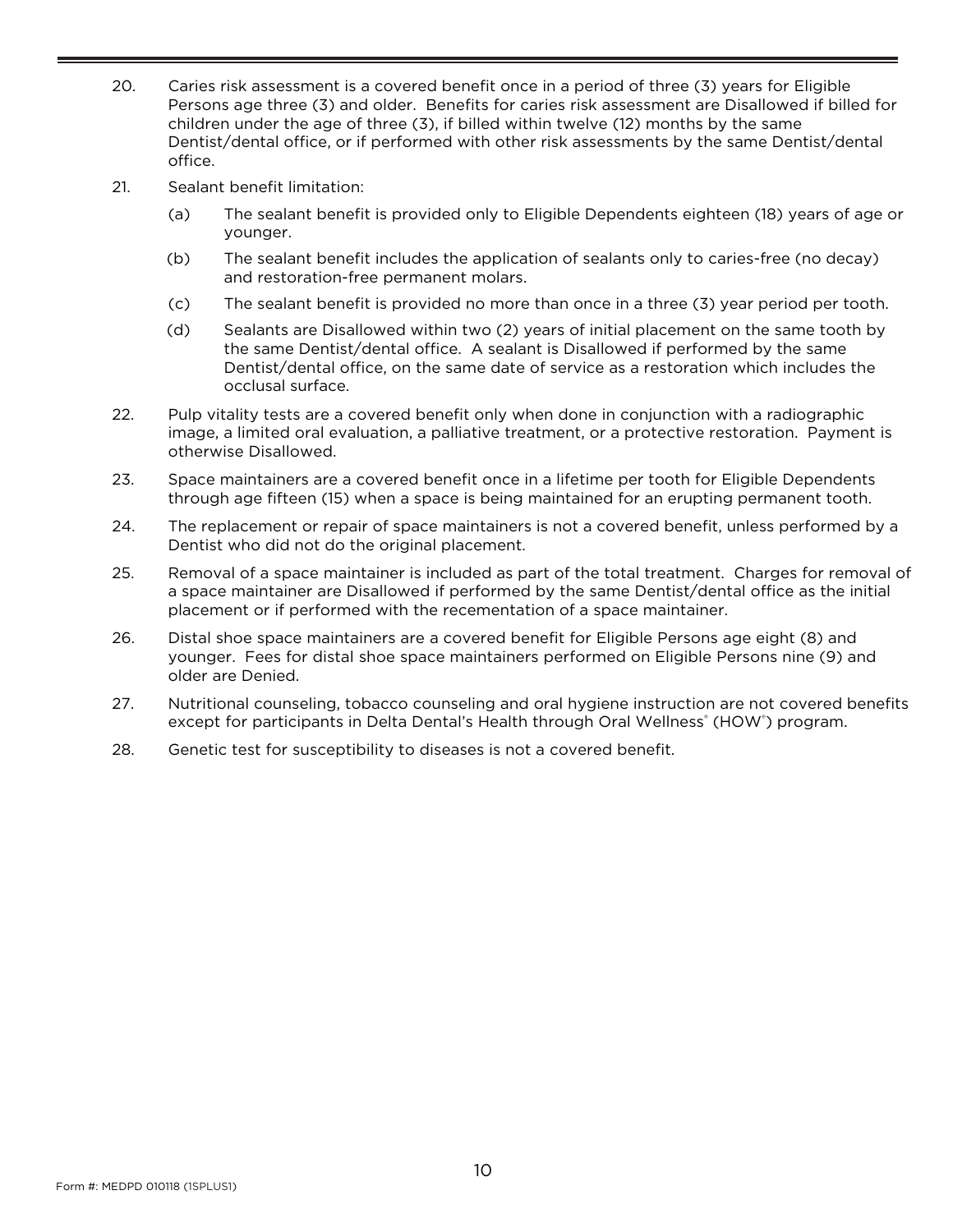<span id="page-13-0"></span>

|                                    | <b>Basic Benefits (Coverage B)</b>                                                                                                                                                                                                                                                                                                                                        |
|------------------------------------|---------------------------------------------------------------------------------------------------------------------------------------------------------------------------------------------------------------------------------------------------------------------------------------------------------------------------------------------------------------------------|
| Restorative:                       | Amalgam (silver) restorations (fillings).                                                                                                                                                                                                                                                                                                                                 |
|                                    | Resin restorations are a covered benefit on anterior teeth and<br>the buccal surface of bicuspids only.                                                                                                                                                                                                                                                                   |
| Oral Surgery:                      | Routine extractions and covered surgical procedures.                                                                                                                                                                                                                                                                                                                      |
| Periodontics:                      | Prophylaxis (cleaning) - two (2) times in a period of twelve (12)<br>months (child cleaning through age thirteen (13), adult cleaning<br>thereafter). This can be a routine cleaning or a full mouth<br>debridement under Diagnostic and Preventive Benefits<br>(Coverage A), or periodontal maintenance under Basic Benefits<br>(Coverage B).                            |
|                                    | A full mouth debridement under Diagnostic and Preventive<br>Benefits (Coverage A) is covered once in a lifetime and when<br>performed is counted towards your cleaning benefit.                                                                                                                                                                                           |
| Endodontics:                       | Pulpal therapy, apicoectomies, retrograde fillings, and root canal<br>therapy.                                                                                                                                                                                                                                                                                            |
| <b>Denture Repair:</b>             | Repair of a removable complete or partial denture to its original<br>condition.                                                                                                                                                                                                                                                                                           |
| <b>Clinical Crown Lengthening:</b> | Once per tooth per lifetime.                                                                                                                                                                                                                                                                                                                                              |
| <b>Palliative Treatment:</b>       | Minor emergency treatment for the relief of pain.                                                                                                                                                                                                                                                                                                                         |
| <b>Anesthesia:</b>                 | General anesthesia; or intravenous sedation; when administered<br>in a dental office and in conjunction with: an extraction; tooth<br>reimplantation; surgical exposure of a tooth; surgical placement<br>of implant body; biopsy; transseptal fiberotomy; alveoloplasty;<br>vestibuloplasty; incision and drainage of an abscess;<br>frenulectomy; and/or frenuloplasty. |
| <b>NOTE:</b><br>performed.         | Time limitations are measured from the date the services were most recently                                                                                                                                                                                                                                                                                               |
|                                    | $\mathcal{A}$ . The contract of the state of the state of the state of the contract of the left of the state of the state                                                                                                                                                                                                                                                 |

*Only those coverage classifications selected by the Contract Holder shall apply as shown on the OOB.*

#### <span id="page-13-1"></span>Coverage B Exclusions and Limitations:

- If the fee for a procedure or service is "Disallowed," it is not payable by the plan, nor collectable from the Eligible Person by a participating dentist. Participating Dentists agree not to charge a separate fee.
- If the fee for a procedure or service is "Denied," it is not payable by the plan, but is chargeable to the Eligible Person as the procedure or service is not a benefit under the plan.
- 1. Restorations are a covered benefit only once per surface in a period of twenty-four (24) months, irrespective of the number or combination of procedures performed. The replacement of amalgam (silver) or resin (white) restorations within twenty-four (24) months by the same Dentist/dental office is Disallowed.
- 2. A cleaning done on the same date by the same Dentist/dental office as a periodontal maintenance, or scaling and root planing is considered to be part of and included in those procedures and the fee is Disallowed.
- 3. Tooth preparation; bases; copings; protective restorations; impressions; and local anesthesia; or other services that are part of the complete dental procedure, are considered components of, and included in the fee for, a complete procedure and are Disallowed.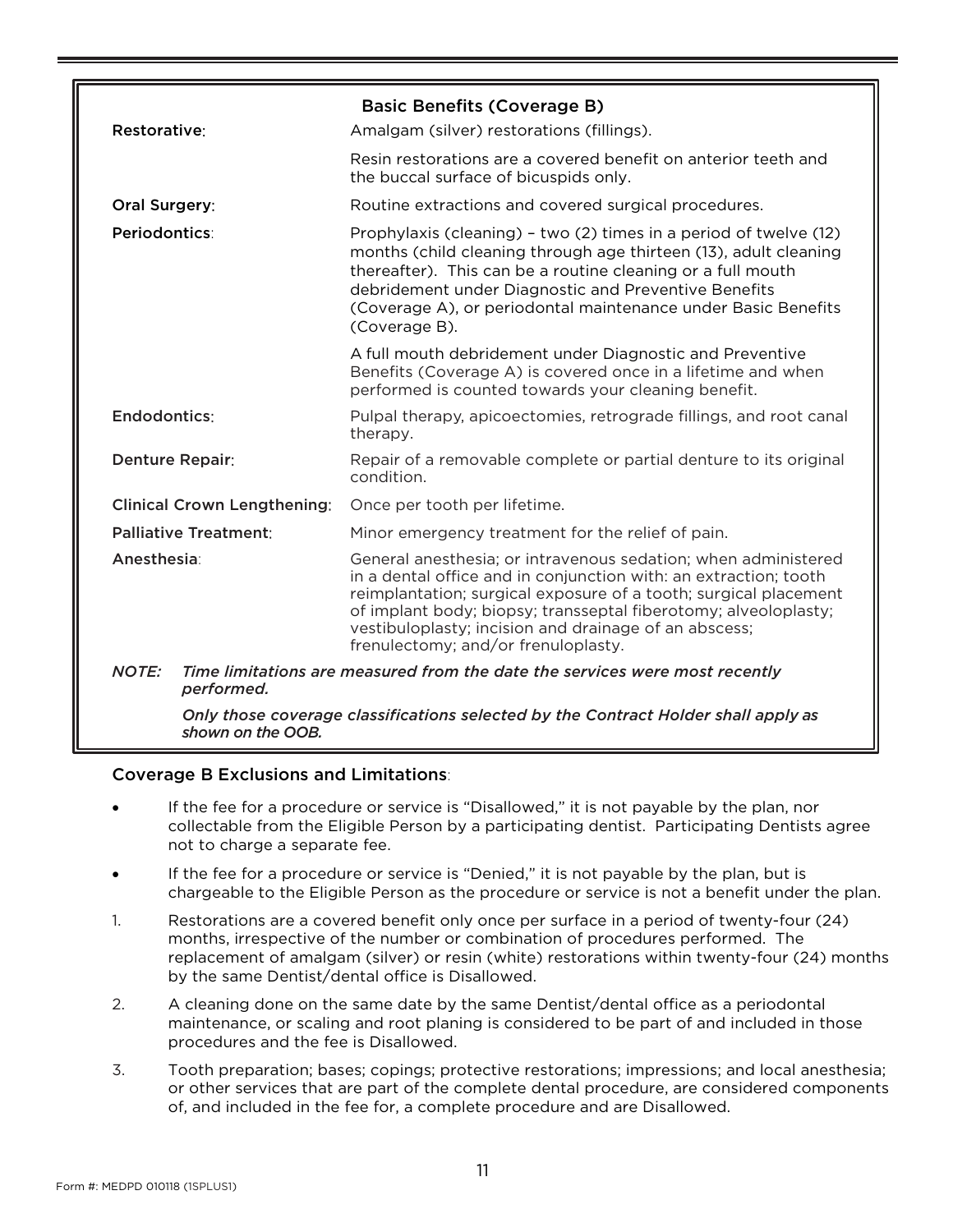- 4. Resin restorations in posterior teeth (white fillings in bicuspids and molars) are not covered unless specified as a covered benefit in the Outline of Benefits. If a resin restoration is performed on posterior teeth, other than the buccal surface of bicuspids, an allowance will be paid equal to an amalgam (silver) restoration, and the Eligible Person will be responsible for any additional fee.
- 5. Protective restorations are Disallowed if performed on the same date of service as a definitive restoration or palliative treatment by the same Dentist/dental office.
- 6. Prefabricated stainless steel crowns, are a covered benefit once in a period of two (2) years. The fee for replacement of a stainless steel crown by the same Dentist/dental office within twenty-four (24) months is included in the initial crown placement and is Disallowed.
- 7. Payment is made for one (1) restoration in each tooth surface irrespective of the number of combinations of restorations placed. A Northeast Delta Dental Participating Dentist agrees not to charge a separate fee.
- 8. Removal of coronal remnants of a primary tooth is considered part of any other (more comprehensive) surgical procedure in the same surgical area, same date by the same Dentist/dental office and the fees are Disallowed.
- 9. Routine post-operative visits are considered part of, and included in the fee for, the total procedure. A Northeast Delta Dental Participating Dentist agrees not to charge a separate fee.
- 10. Exploratory surgical services are not a covered benefit. The Eligible Person is financially responsible.
- 11. Periodontal scaling and root planing is a covered benefit per quadrant (maximum of two (2) quadrants per office visit) once in a period of twenty- four (24) months. Fees are Disallowed for twenty-four (24) months after the initial therapy if the retreatment is performed by the same Dentist/dental office. The fee for periodontal scaling and root planing is Disallowed if performed within four (4) weeks of periodontal surgery by the same Dentist/dental office, or if more than two (2) quadrants are treated in one office visit.
- 12. Fees for periodontal maintenance, when billed within three (3) months of periodontal therapy by the same Dentist/dental office, are Disallowed.
- 13. Recementation of a space maintainer is a covered benefit once in a lifetime per appliance.
- 14. Periodontal surgical procedures include all necessary postoperative care, finishing procedures, evaluations for three (3) months, as well as any surgical re-entry, except soft tissue grafts, for three (3) years. The fee for surgical re-entry by the same Dentist/dental office within three (3) years is Disallowed.
- 15. An adjustment will be made for two (2) or more restoration surfaces which are normally joined together. A Northeast Delta Dental Participating Dentist agrees not to charge a separate fee.
- 16. Clinical crown lengthening is a covered benefit once per tooth per lifetime and only when performed in a healthy periodontal environment, on natural teeth only, in which bone must be removed for placement of the restoration or crown, or prosthetic device. The fee for clinical crown lengthening is Disallowed if performed on the same date of service by the same Dentist/dental office as the crown placement.
- 17. Clinical crown lengthening, when done in conjunction with osseous surgery, crown preparations, or restorations is considered a component of, and included in the fee for, the complete procedure and is Disallowed.
- 18. Clinical crown lengthening, when performed in conjunction with other periodontal procedures, will be subject to a dental consultant's review. Payment will be based on the most comprehensive procedure.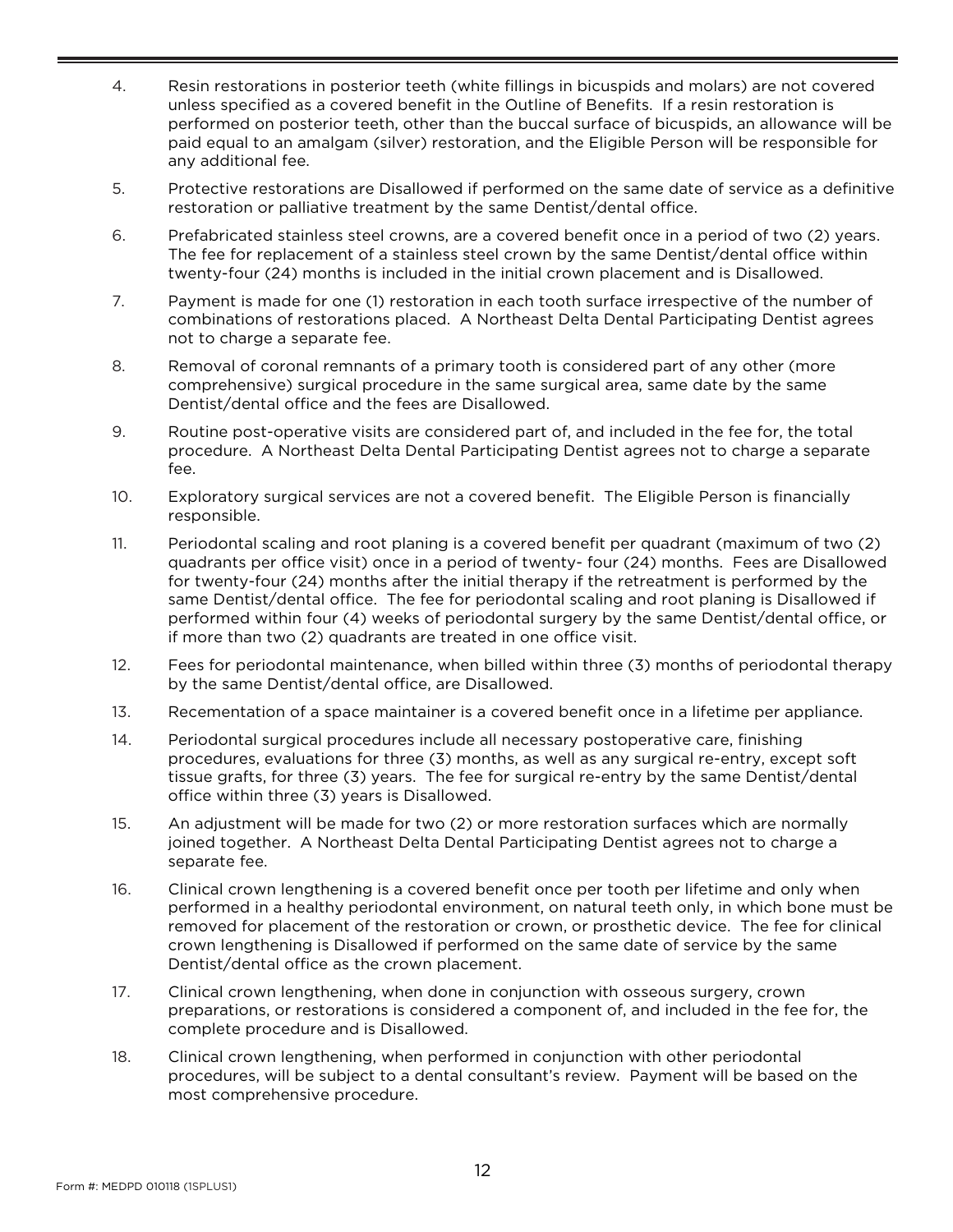- 19. Direct or indirect pulp caps are a covered benefit once in a period of three (3) years. A pulp cap performed on the same date of service as the final restoration by the same Dentist/dental office is considered part of a single complete restorative procedure and the fee for the pulp cap is Disallowed.
- 20. Recementation of a crown, onlay, or partial coverage restoration, is a covered benefit once per tooth per lifetime. Payment is Disallowed if performed within six (6) months of the initial placement by the same Dentist/dental office.
- 21. Recementation of a cast or prefabricated post and core is a covered benefit once per tooth per lifetime. Payment is Disallowed if performed within six (6) months of the initial placement by the same Dentist/dental office, or if performed on the same date of service of a crown recementation by the same Dentist/dental office.
- 22. Anterior deciduous root canal therapy is not a covered benefit.
- 23. A partial pulpotomy is a covered benefit once per tooth per lifetime, on permanent teeth only. The fee for a partial pulpotomy is Disallowed if performed within thirty (30) days on the same tooth by the same Dentist/dental office as root canal therapy.
- 24. Pulpal therapy is a covered benefit once in a three (3) year period on primary first and second molars only. If pulpal therapy is performed on primary anterior or permanent teeth, the procedure will be covered as a palliative treatment.
- 25. Therapeutic pulpotomy is a covered benefit once in a three (3) year period per tooth on primary teeth only. If the service is provided on permanent teeth, the procedure will be covered as a palliative treatment.
- 26. Root canal therapy is a covered benefit once in a period of three (3) years. Retreatment of root canal therapy by the same Dentist/dental office within twenty-four (24) months is considered part of the original procedure. Fees for the retreatment by the same Dentist/ dental office are Disallowed.
- 27. Root canal therapy is not a benefit in conjunction with overdentures and benefits are Denied. The Eligible Person is responsible for the additional fee.
- 28. Incomplete endodontic procedure due to inoperable or fractured tooth may be covered at 50% of the fee for a completed endodontic therapy, subject to a consultant's review of radiographic images and clinical notes.
- 29. Root amputation performed in conjunction with an apicoectomy by the same Dentist/dental office is Disallowed.
- 30. A frenulectomy or frenuloplasty is a covered benefit once per site per lifetime and is Disallowed when billed on the same date as any other surgical procedure in the same surgical area by the same Dentist/ dental office.
- 31. Alveoloplasty is included in the fee for surgical extractions. Separate fees for these procedures are Disallowed if performed by the same Dentist/dental office, in the same surgical area on the same date.
- 32. The fee for repairs of complete or partial dentures cannot exceed half the fees for a new appliance. Any excess fee billed by the same Dentist/dental office is Disallowed on the same date of service.
- 33. The fee for palliative treatment is Disallowed when submitted with all procedures except radiographic images and diagnostic codes and is performed by the same Dentist/dental office on the same date.
- 34. Palliative treatment is part of the initiation of endodontic therapy and therefore is included in the fee when performed on the same date by the same Dentist/dental office and a separate fee is Disallowed.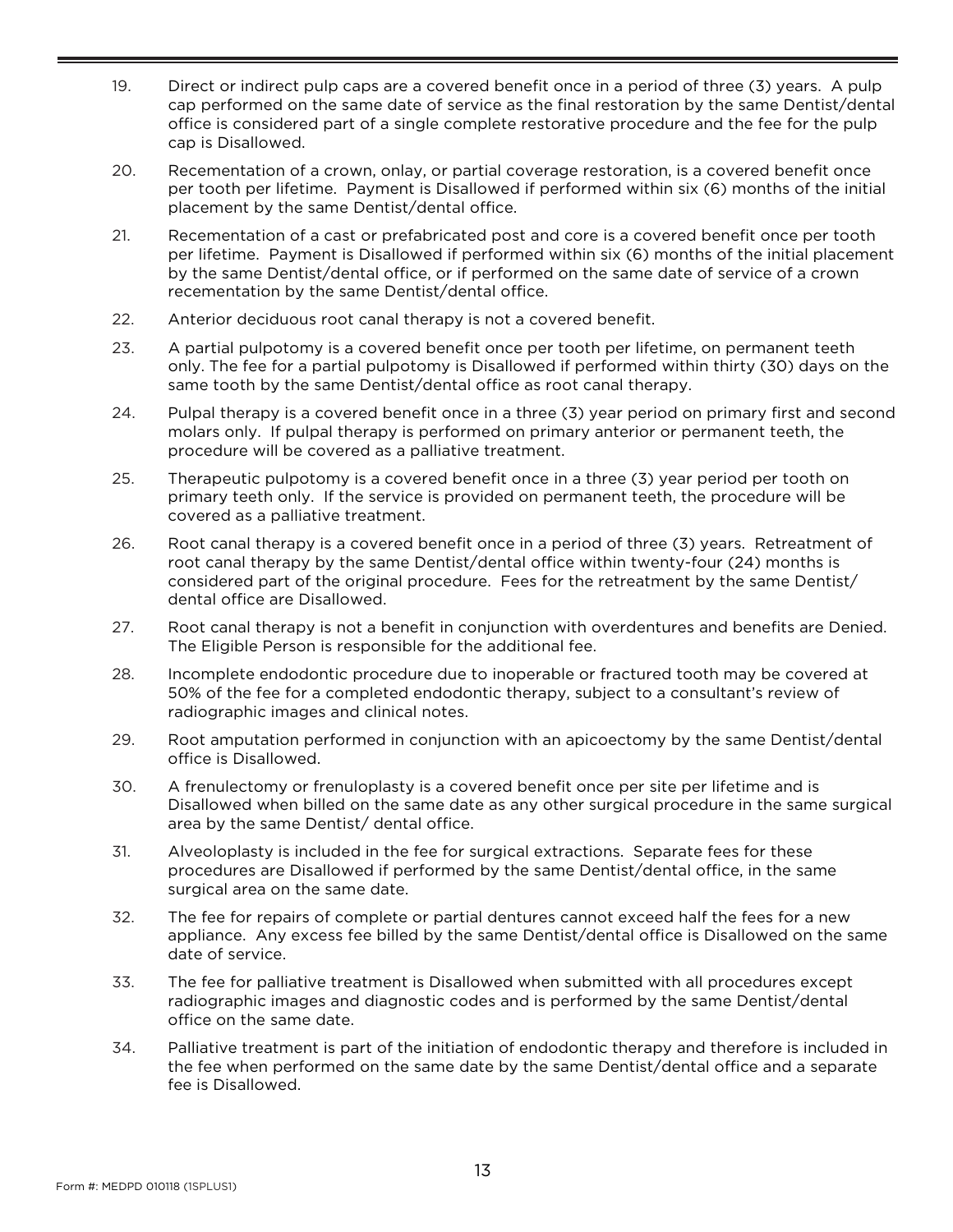- 35. General anesthesia is a covered benefit only when administered by a properly licensed Dentist in a dental office in conjunction with covered oral surgical procedures or when necessary due to concurrent medical conditions. Otherwise, the fee for general anesthesia is Denied.
- 36. Local anesthesia in conjunction with any procedure by the same Dentist/dental office is considered part of the overall procedure and fees are Disallowed.
- 37. Fees for repairs of complete or partial dentures, if performed within six (6) months of initial placement by the same Dentist/dental office are Disallowed.
- 38. Pin retention is a covered benefit once per tooth in a period of twenty-four (24) months in conjunction with all restorations. Additional pins in the same tooth are Disallowed. Pin retention is Disallowed when billed in conjunction with a core buildup.
- 39. An apexification or an apicoectomy is a covered benefit once per tooth in a period of three (3) years. Retreatment by the same Dentist/dental office within twenty-four (24) months is Disallowed.
- 40. An internal root repair is a covered benefit once in a lifetime on permanent teeth only. If performed on a primary tooth the benefit is Denied. The fee for an internal root repair is Disallowed if performed on the same date of service by the same Dentist/dental office as an apicoectomy or retrograde filling.
- 41. Retrograde fillings are a covered benefit once per root per three (3) years. Retreatment within twenty-four (24) months of the original procedure by the same Dentist/dental office is Disallowed.
- 42. Periradicular surgery without an apicoectomy performed on the same tooth, on the same date, by the same Dentist/dental office as an apicoectomy, retrograde filling and/or root amputation is Disallowed.
- 43. Pulpal debridement is a covered benefit once in a lifetime. The fee for pulpal debridement is Disallowed if performed within thirty (30) days of a root canal treatment by the same Dentist/dental office.
- 44. Removal of residual tooth roots is Disallowed when performed on the same date of service as an extraction by the same Dentist/dental office.
- 45. Reattachment of a tooth fragment, including the incisal edge or cusp, is a covered benefit. Payment is Disallowed if performed within twenty-four (24) months of a restoration on the same tooth by the same Dentist/dental office.
- 46. Adjustment or repair of a denture is a covered benefit twice in a twelve (12) month period for Eligible Persons age sixteen (16) and older. Fees for an adjustment or repair of a denture is Disallowed if performed within six (6) months of initial placement. The fee for an adjustment or repair of a denture cannot exceed one-half of the fee for a new appliance, and any excess fee by the same Dentist/dental office is Disallowed on the same date of service.
- 47. Cleaning and inspection of a removable complete or partial denture is not a covered benefit. The fee for cleaning and inspection of a removable complete or partial denture is Disallowed when done by the same Dentist/dental office on the same date of service as a reline or rebase of the denture. Otherwise, the fee for cleaning and inspection of a removable complete or partial denture is Denied.
- 48. A consultation is a covered benefit only if performed by a Dentist that is not performing further treatment. A consultation is Disallowed if performed in conjunction with an oral evaluation by the same Dentist/dental office on the same date of service.
- 49. Gingivectomy, gingival flap procedure, bone replacement graft in conjunction with flap surgery, mesial/distal wedge, connective tissue graft, or soft tissue graft procedure is a covered benefit once in a period of three (3) years on natural teeth. The charge for surgical re-entry by the same Dentist/dental office within three (3) years is Disallowed.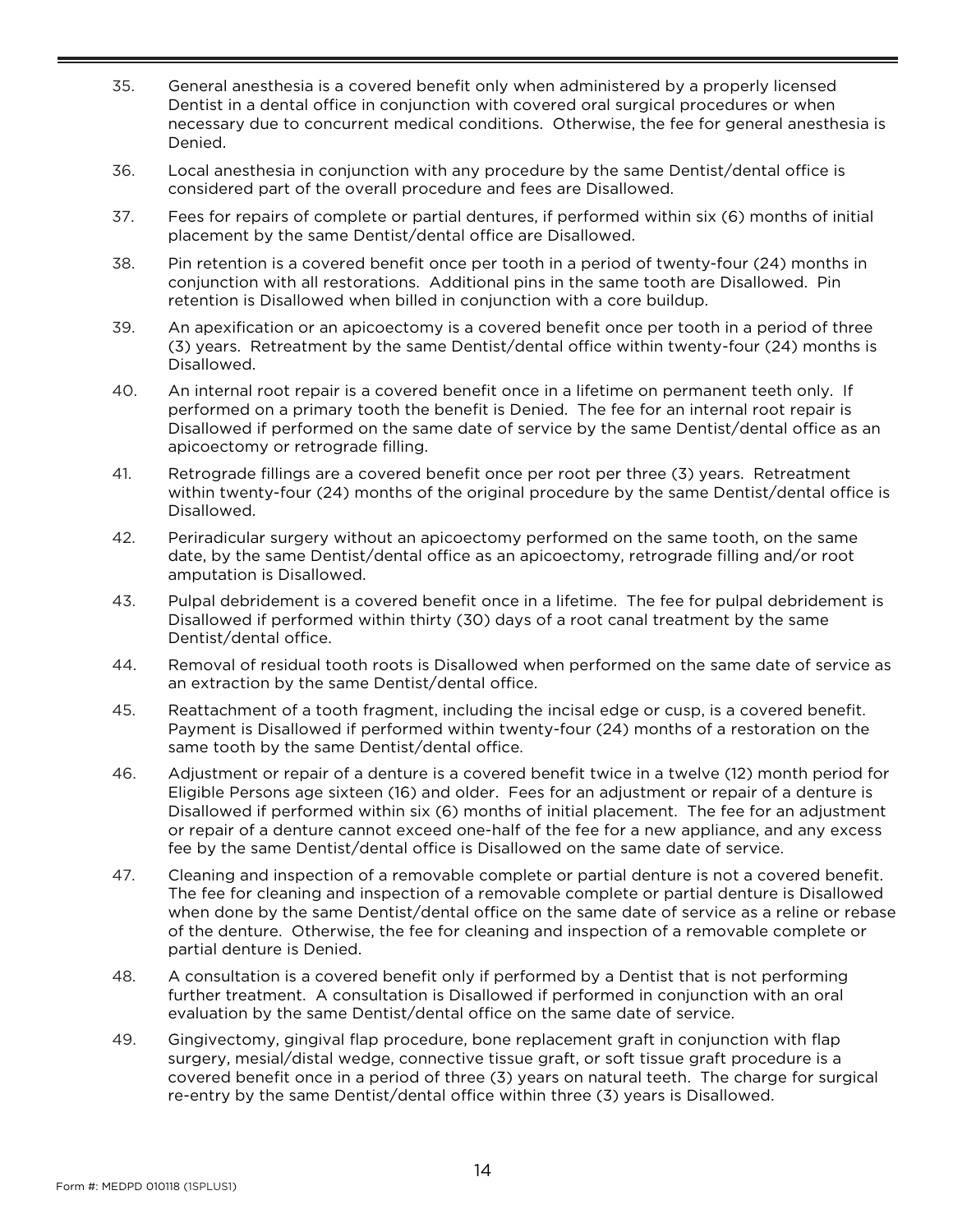- 50. Osseous surgery is a covered benefit per quadrant (maximum of two (2) quadrants per office visit) once in a period of three (3) years. Fees are Disallowed for surgical re-entry by the same Dentist/dental office within a three (3) year period, and/or if more than two quadrants are treated in one office visit.
- 51. Interim caries arresting medicament application is not a covered benefit.
- Please note: Northeast Delta Dental strongly encourages Predetermination of cases involving costly or extensive treatment plans. Although it's not required, Predetermination helps avoid potential confusion regarding Northeast Delta Dental's payment and your financial obligation to the Dentist.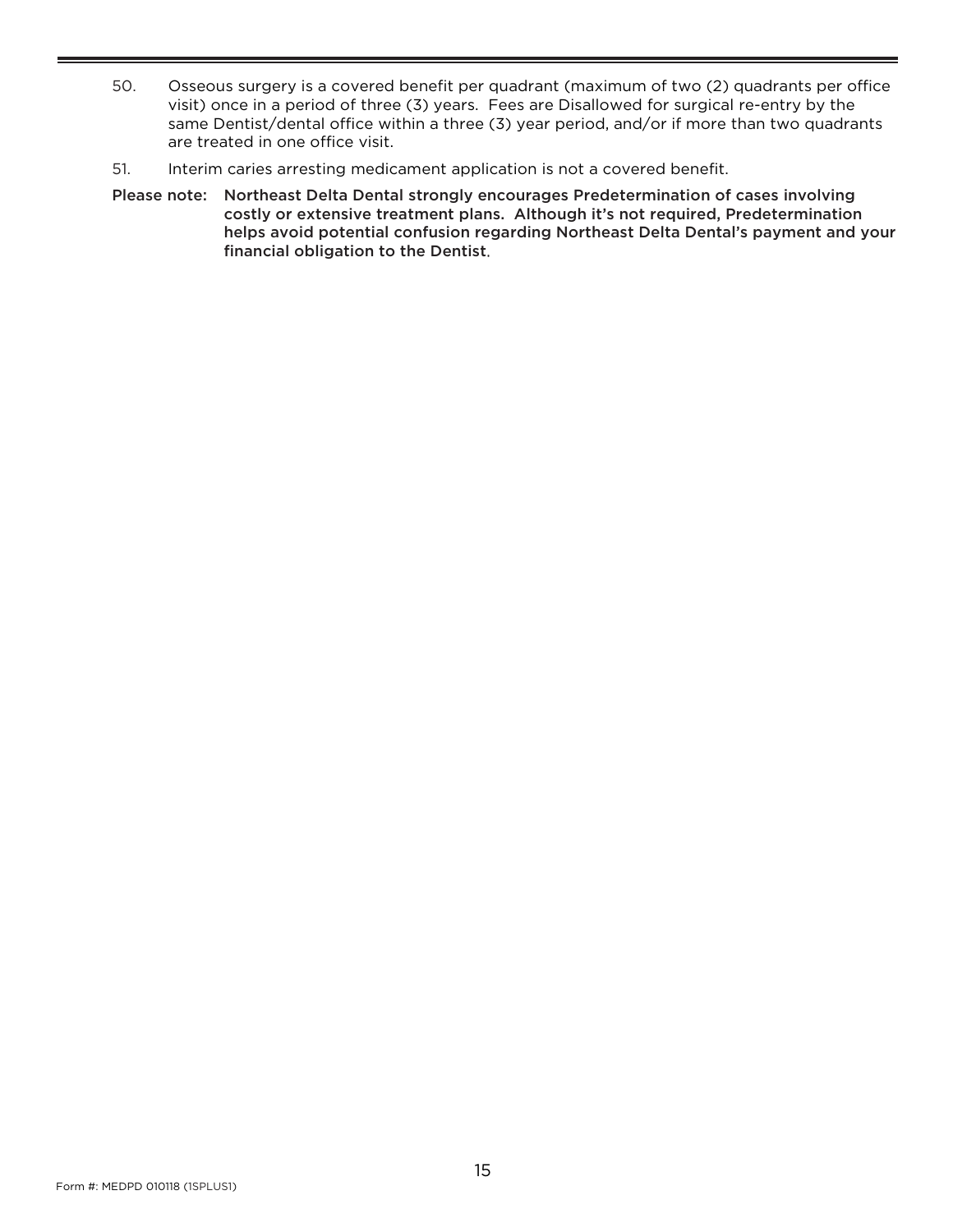<span id="page-18-0"></span>

| Major Benefits (Coverage C)                                                                                                                                                              |                                                                                                                                                                                                                                                            |  |  |  |
|------------------------------------------------------------------------------------------------------------------------------------------------------------------------------------------|------------------------------------------------------------------------------------------------------------------------------------------------------------------------------------------------------------------------------------------------------------|--|--|--|
| <b>Restorative Crowns and Onlays:</b>                                                                                                                                                    | Crowns and onlays when a tooth cannot be adequately<br>restored with amalgam (silver) or resin (white)<br>restorations.                                                                                                                                    |  |  |  |
| <b>Prosthodontics:</b>                                                                                                                                                                   | Fixed partial dentures (abutment crowns and pontics),<br>removable complete and partial dentures, including rebase<br>and reline of such prosthetic appliances, core buildups,<br>cast and prefabricated posts and cores, and crown, and<br>onlay repairs. |  |  |  |
| <b>Implant Services:</b>                                                                                                                                                                 | Surgical placement of an endosteal implant body, including<br>healing cap.                                                                                                                                                                                 |  |  |  |
| <b>Implant Supported Prostheses:</b>                                                                                                                                                     | Crowns, fixed or removable partial dentures, and full<br>dentures anchored in place by an implanted device.                                                                                                                                                |  |  |  |
| NOTE:<br>Time limitations are measured from the date the services were most recently<br>performed.<br>Only those coverage classifications selected by the Contract Holder shall apply as |                                                                                                                                                                                                                                                            |  |  |  |

#### <span id="page-18-1"></span>Coverage C Exclusions and Limitations:

*shown on the OOB.*

- If the fee for a procedure or service is "Disallowed," it is not payable by the plan, nor collectable from the Eligible Person by a participating dentist. Participating Dentists agree not to charge a separate fee.
- If the fee for a procedure or service is "Denied," it is not payable by the plan, but is chargeable to the Eligible Person as the procedure or service is not a benefit under the plan.
- 1. Onlays, or crowns made of resin-based composite, porcelain, porcelain fused to metal, full cast metal, or resin fused to metal, where the metal is high noble metal, titanium, noble metal or predominantly base metal, are not covered benefits for Eligible Dependents under the age of twelve (12).
- 2. Tissue conditioning is a covered benefit two (2) times in a period of three (3) years. The fee for tissue conditioning is Disallowed if performed on the same date of service as a denture rebase or reline by the same Dentist/dental office.
- 3. Coverage C time limitations:
	- (a) One (1) complete or immediate maxillary (upper) and one (1) complete or immediate mandibular (lower) denture in a period of seven (7) years.
	- (b) One (1) complete maxillary (upper) denture rebase and one (1) complete mandibular (lower) denture rebase in a period of seven (7) years.
	- (c) A removable or fixed partial denture in a period of seven (7) years unless the loss of additional teeth requires the construction of a new appliance.
	- (d) Crowns, onlays, core buildups, and post and cores are a covered benefit once per tooth in a period of seven (7) years.
	- (e) The period of seven (7) years referred to in (a), (b), (c), and (d) above is to be measured from the date the service was last performed.
- 4. Inlays are not a covered benefit. An allowance will be paid equal to an amalgam (silver) restoration. If an inlay is performed, the Eligible Person is responsible for any additional fee.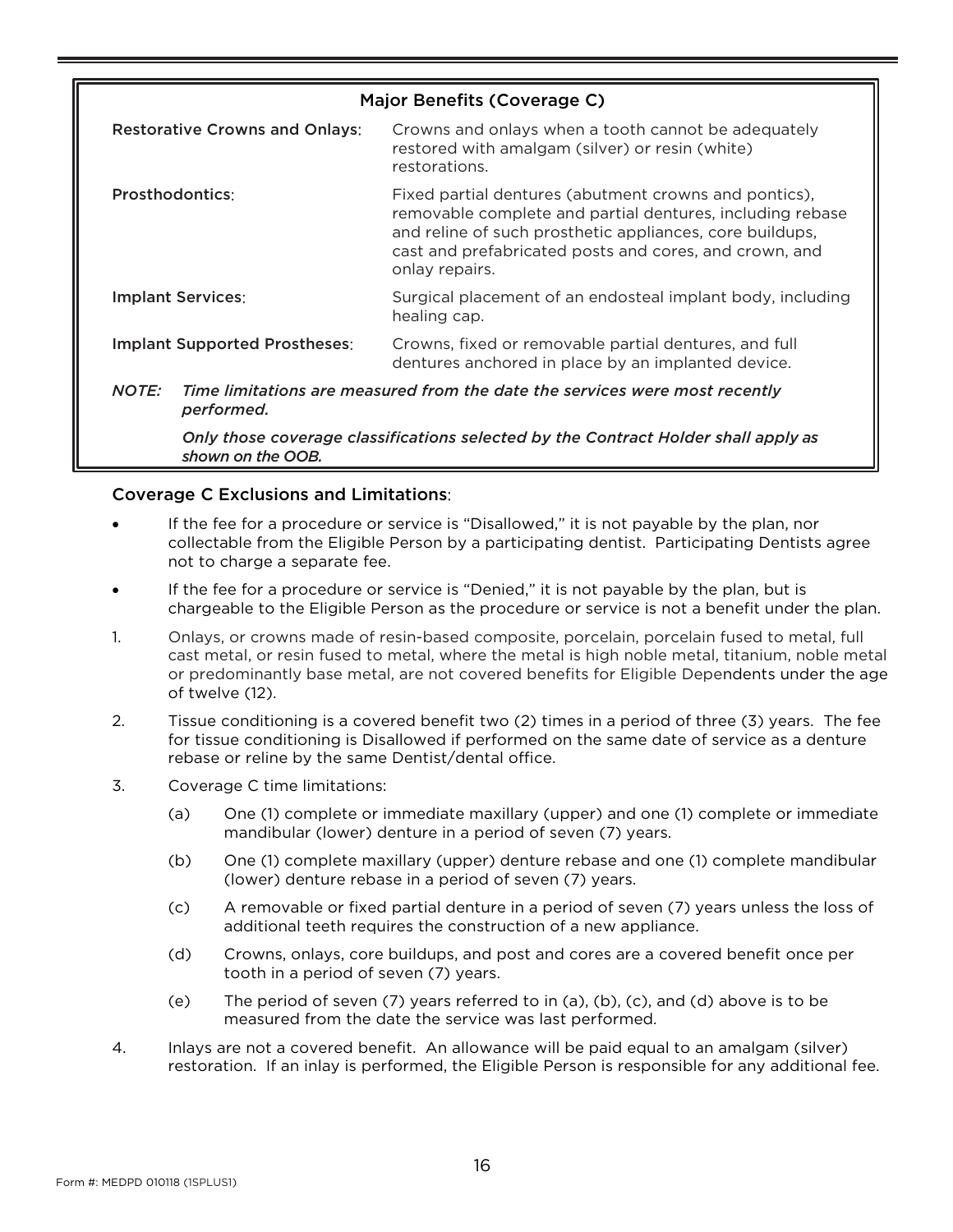- 5. A core buildup is a covered benefit once in a seven (7) year period per tooth for Eligible Persons age twelve (12) and older. The fees for core buildups are Disallowed when buildups are performed in conjunction with inlays, 3/4 crowns or onlays and indirectly fabricated or prefabricated post and cores.
- 6. An indirectly fabricated or prefabricated post and core is payable only on an endodontically treated tooth and is a covered benefit once in a seven (7) year period for Eligible Persons age twelve (12) and older. Fees for post and cores are Disallowed when radiographs indicate an absence of endodontic treatment, incompletely filled canal space or unresolved pathology associated with the involved tooth. Each additional post in the same tooth is considered part of the post and core procedure. A separate fee is Disallowed.
- 7. A core buildup or indirectly fabricated and prefabricated post and cores in conjunction with a fixed partial denture crown are a covered benefit once in a seven (7) year period per tooth for Eligible Persons age sixteen (16) and older.
- 8. Scaling and debridement in the presence of inflammation or mucositis of a single implant is a covered benefit once in a twenty-four (24) month period. Fees for retreatment are Disallowed if performed within twelve (12) months of restoration or within twenty-four (24) months of initial therapy by the same Dentist/dental office. If performed by a different Dentist/dental office, the fee is Denied.
- 9. The fee for scaling and debridement in the presence of inflammation or mucositis of a single implant is Disallowed when performed in the same quadrant by the same Dentist/dental office as periodontal scaling and root planing or gingival flap procedure, and osseous surgery or debridement of peri-implant defect.
- 10. The fee for scaling and debridement in the presence of inflammation or mucositis of a single implant is Disallowed when performed in conjunction with a cleaning, periodontal maintenance or scaling of moderate or severe gingival inflammation.
- 11. Post removal is Disallowed if performed within thirty (30) days of an endodontic treatment by the same Dentist/dental office performing the endodontic retreatment.
- 12. A provisional crown or provisional implant crown is considered part of a crown procedure when performed by the same Dentist/dental office as a permanent crown, and a separate fee is Disallowed.
- 13. Removable or fixed, complete or partial dentures are not covered benefits for Eligible Persons under the age of sixteen (16).
- 14. An implant body, including healing cap, is a covered benefit once in a lifetime per site. The fees for an implant are Disallowed if the implant is part of a fixed partial denture on natural teeth.
- 15. Implant services are not a covered benefit for Eligible Persons under the age of sixteen (16).
- 16. Eposteal and transosteal implants are optional. An allowance will be paid equal to an endosteal implant. The Eligible Person will be responsible for any additional fee.
- 17. Bone replacement graft for ridge preservation is not a covered benefit.
- 18. If abutment teeth have moved to partially close an edentulous area, only the number of pontics necessary to fill that area are a covered benefit. The Eligible Person will be responsible for any additional fee.
- 19. Recementation of a fixed partial denture is a covered benefit once in a lifetime. Fees for recementation of fixed partial dentures are Disallowed if done within six (6) months of the initial placement by the same Dentist/dental office.
- 20. An interim complete denture is not a covered benefit. Fees are Disallowed if billed in conjunction with a permanent appliance.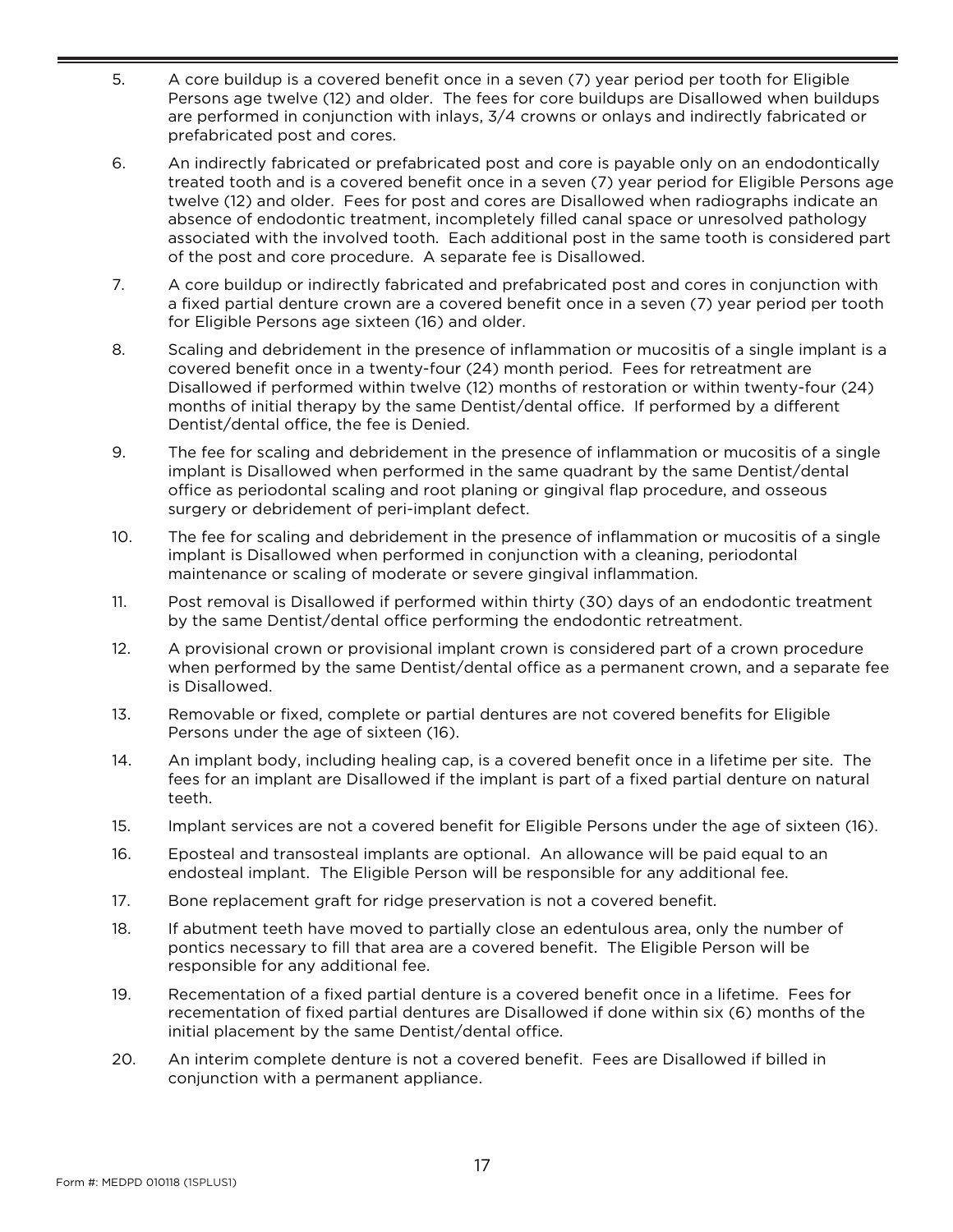- 21. An interim partial denture is a covered benefit for Eligible Dependents through age sixteen (16) on anterior, permanent teeth only. The fee for an interim partial denture is Disallowed if billed in conjunction with a permanent appliance on the same day by the same Dentist/dental office.
- 22. The relining of a denture is a covered benefit twice in a period of twelve (12) months for Eligible Persons age sixteen (16) and older. The fee for reline of a denture cannot exceed one-half of the fee for a new appliance, and any excess fee by the same Dentist/dental office is Disallowed on the same date of service.
- 23. The rebase of a denture is a covered benefit once in a period of seven (7) years for Eligible Persons age sixteen (16) and older. The fee for rebase of a denture cannot exceed one-half of the fee for a new appliance, and any excess fee by the same Dentist/dental office is Disallowed on the same date of service.
- 24. The reline or rebase of a denture is Disallowed if performed within six (6) months of initial placement by the same Dentist/dental office.
- 25. Sectioning of a fixed partial denture in order to remove the denture prior to placing a new denture is Disallowed. Sectioning of a fixed partial denture to preserve a portion of the denture for continued use may be covered but is subject to a dental consultant's review.
- Please note: Northeast Delta Dental strongly encourages Predetermination of cases involving costly or extensive treatment plans. Although it's not required, Predetermination helps avoid potential confusion regarding Northeast Delta Dental's payment and your financial obligation to the Dentist.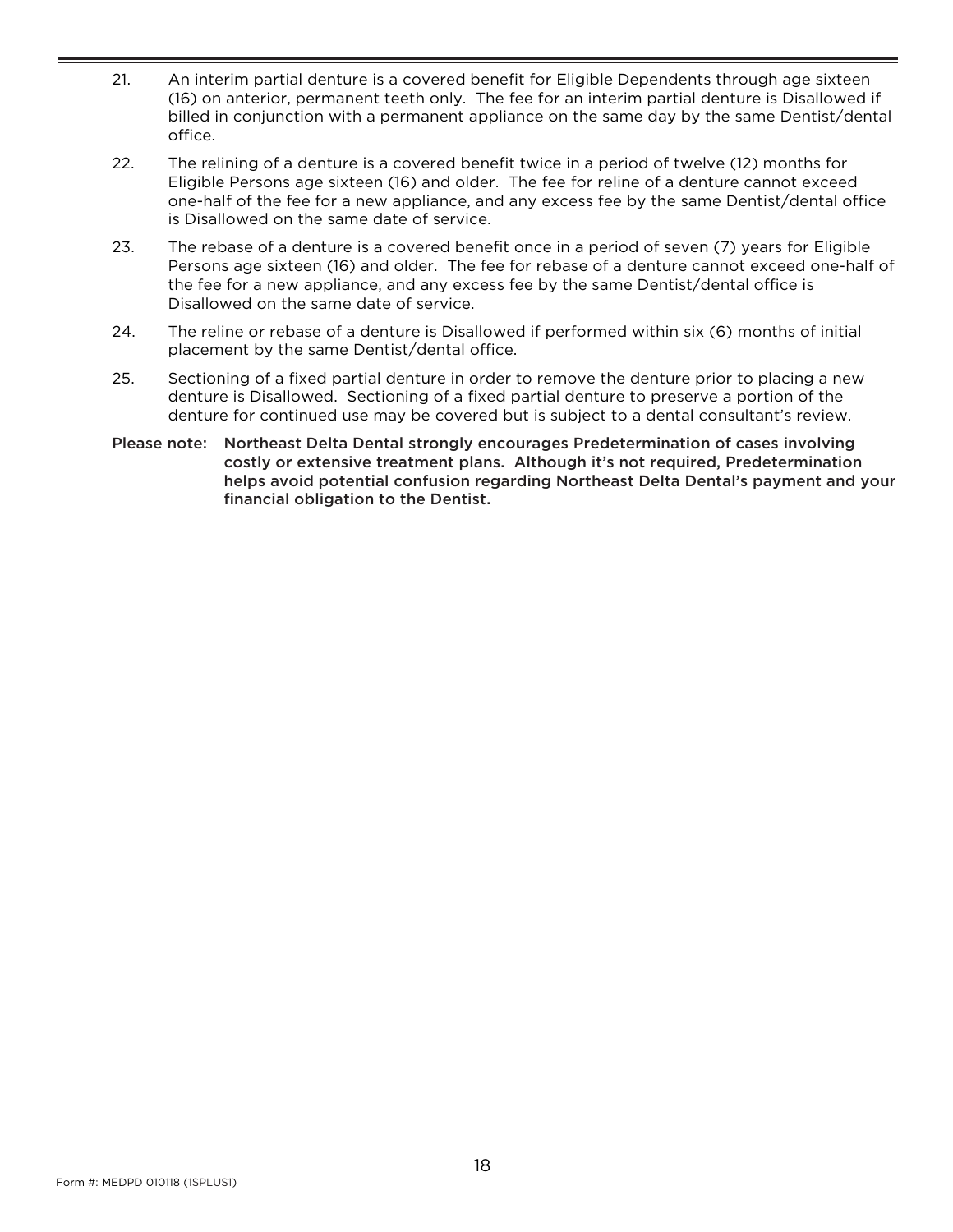<span id="page-21-0"></span>

| <b>Orthodontic Benefits (Coverage D)</b>                                                                                                                                                                                                          |  |  |  |  |  |
|---------------------------------------------------------------------------------------------------------------------------------------------------------------------------------------------------------------------------------------------------|--|--|--|--|--|
| Necessary treatment and procedures required for the correction of malposed<br>Orthodontics:<br>(crooked) teeth for Dependent children until the end of the month of their<br>nineteenth (19) birthday or as specified in the Outline of Benefits. |  |  |  |  |  |
| Placement of device to facilitate eruption of an impacted tooth.                                                                                                                                                                                  |  |  |  |  |  |
| Exposure of an un-erupted tooth.                                                                                                                                                                                                                  |  |  |  |  |  |
| NOTE: Time limitations are measured from the date the services were most recently<br>performed.                                                                                                                                                   |  |  |  |  |  |
| Only those coverage classifications selected by the Contract Holder shall apply as<br>shown on the OOB.                                                                                                                                           |  |  |  |  |  |
|                                                                                                                                                                                                                                                   |  |  |  |  |  |

#### <span id="page-21-1"></span>Coverage D Exclusions and Limitations:

- If the fee for a procedure or service is "Disallowed," it is not payable by the plan, nor collectable from the Eligible Person by a participating dentist. Participating Dentists agree not to charge a separate fee.
- If the fee for a procedure or service is "Denied," it is not payable by the plan, but is chargeable to the Eligible Person as the procedure or service is not a benefit under the plan.
- 1. For groups with orthodontic benefits, limitations include:
	- (a) Orthodontic benefits are provided until the end of the month of the Eligible Dependents nineteenth (19) birthday. Subscribers, spouses and Eligible Dependents aged nineteen (19) and over shall not be eligible for orthodontic benefits unless adult coverage is specified in the Outline of Benefits.
	- (b) For treatment commenced while an Eligible Person is eligible for orthodontic benefits, Northeast Delta Dental will initiate payment of its liability once bands or orthodontic devices are placed. Northeast Delta Dental will complete payment of its liability (up to the orthodontic Maximum specified in the Outline of Benefits) in accordance with paragraph 3 below.
	- (c) For Eligible Persons who become eligible after orthodontic treatment has commenced, Northeast Delta Dental will pro-rate its liability based on the number of remaining months of active treatment compared to the total number of months of active treatment.
	- (d) Active treatment includes procedures undertaken and appliances used with those procedures for the purpose of bringing teeth into proper position and alignment. Active treatment does not include space maintainers, palate expanders or other devices used to prepare the Eligible Person for services to position and align teeth.
- 2. For groups with orthodontic benefits, clear orthodontic appliances are included in orthodontic benefits provided that upon the consulting Dentist's review of pretreatment radiographic images it is indicated that the Eligible Person has full adult dentition.

Clear appliances are subject to all orthodontic limitations and conditions and are subject to review by a consulting Dentist. The Eligible Person is responsible for any difference between the cost of the clear orthodontic treatment and the cost of conventional orthodontic procedures.

Orthodontic treatment must be provided by a licensed dentist. Self-administered (or any type of 'do-it-yourself') orthodontics is Denied.

3. Northeast Delta Dental's payment for orthodontic benefits, when covered, shall be limited to the lifetime Maximum per Eligible Person specified in the Outline of Benefits. Northeast Delta Dental will make one (1) payment at the start of treatment followed by monthly payments throughout the length of treatment up to a maximum of twenty-four (24) months for its total liability provided that the Eligible Person maintains coverage throughout the payment period.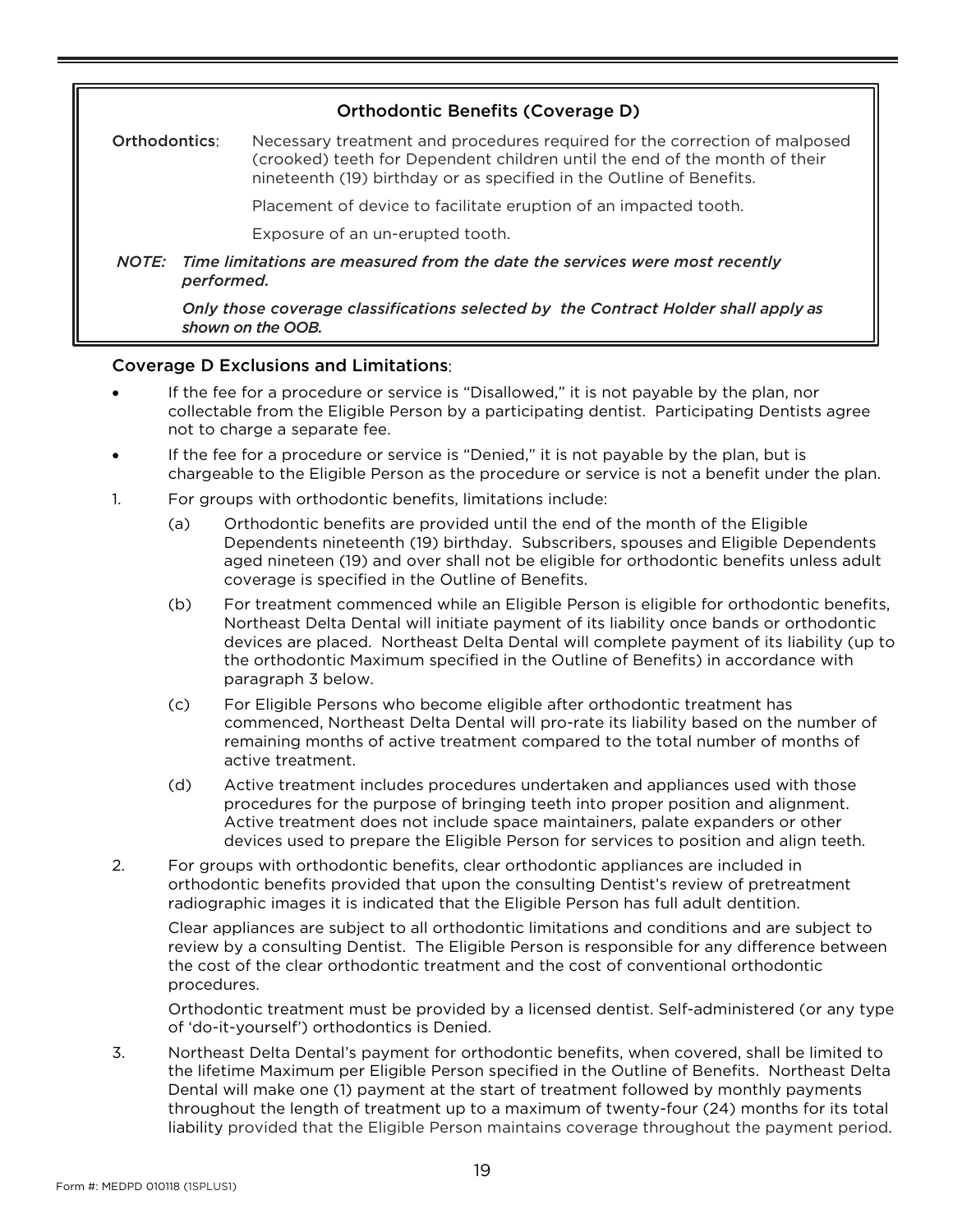- 4. For groups with orthodontic benefits, placement of an appliance must take place for Northeast Delta Dental to make payment on diagnostic records. Diagnostic casts, photographs and other diagnostic records are included in the total case fee. If banding does not take place, Northeast Delta Dental has no liability beyond its share of the allowable fee for a comprehensive oral evaluation.
- 5. For groups with orthodontic benefits, the replacement or repair of an orthodontic appliance is not a covered benefit if done by the same Dentist who placed the appliance. If performed by a Dentist who did not originally place the appliance, payment will be made for one repair per lifetime.
- 6. Removable orthodontic retainer adjustment is not a covered benefit. The fee for a removable orthodontic retainer adjustment is Disallowed if performed by the same Dentist/dental office who provided the orthodontic treatment. If provided by a different Dentist/dental office, the fee is Denied.
- 7. For groups with orthodontic benefits, rebonding or recementing of a fixed retainer is a covered benefit once in a lifetime per Eligible Person if performed by a different Dentist/dental office than the one who placed the appliance. Rebonding or recementing of a fixed retainer by the same Dentist/dental office who placed the original appliance is Disallowed.
- 8. For groups with orthodontic benefits, repair of a fixed retainer (including reattachment) is a covered benefit once in a lifetime per Eligible Person if performed by a different Dentist/dental office than the one who placed the appliance. Repair of a fixed retainer by the same Dentist/dental office who placed the original appliance is Disallowed.
- Please note: Northeast Delta Dental strongly encourages Predetermination of cases involving costly or extensive treatment plans. Although it's not required, Predetermination helps avoid potential confusion regarding Northeast Delta Dental's payment and your financial obligation to the Dentist.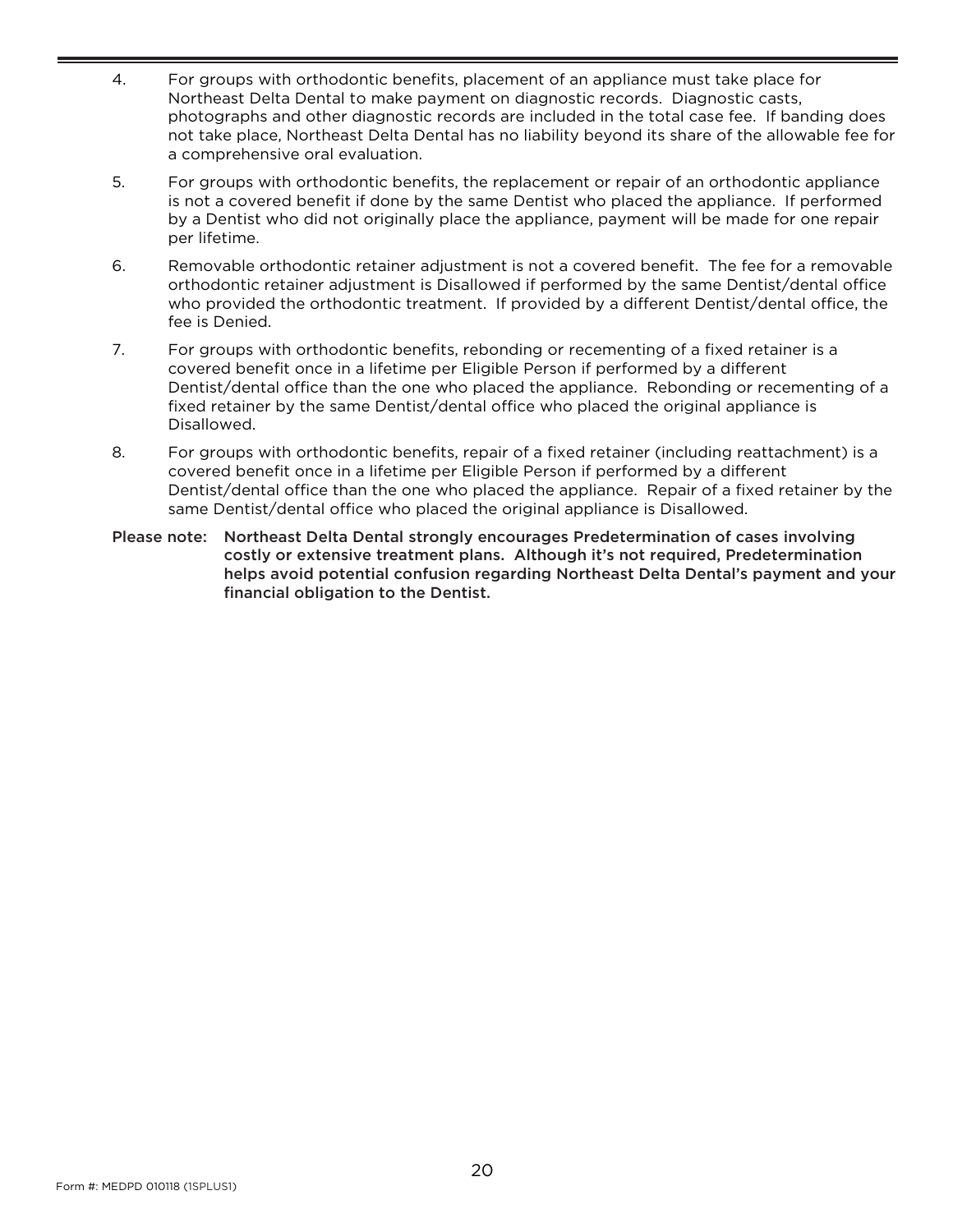#### <span id="page-23-0"></span>IV. Waiting Periods and General Exclusions and Limitations

1. Waiting periods will apply to all new subscribers and their covered dependents. There are certain circumstances when waiting periods may be credited for eligible enrollees.

Waiting periods will be credited to the extent met for eligible enrollees if they have previously been enrolled in another Northeast Delta Dental plan and began coverage under this plan no more than one month following the loss of the other Northeast Delta Dental plan.

For subscribers who were enrolled in dental coverage under another carrier with the current employer group, waiting periods will only apply for the coverage categories (Basic, Major or Orthodontic benefits) that the previous plan did not include. Waiting periods will only be waived for subscribers, spouses, and dependents who were enrolled in the employer's prior dental plan. Proof of prior coverage must be provided by your employer.

- 2. Unless otherwise specified in the Outline of Benefits, the dental benefits provided by Northeast Delta Dental shall not include the following:
	- (a) Services for injuries or conditions compensable under worker's compensation or employer's liability laws.
	- (b) Services that are determined by Northeast Delta Dental to be rendered for cosmetic reasons, such as bleaching or whitening of teeth, placement of veneers, correction of congenital malformations, or cosmetic surgery. (This exclusion is not intended to exclude services provided to newborn children for congenital defects or birth abnormalities.)
	- (c) Services including, but not limited to, endodontics and prosthodontics (including restorative crowns and onlays) completed prior to the date the Subscriber or Eligible Dependent became eligible under the Agreement.
	- (d) Services not provided by a Dentist, an independent practice dental hygienist, a dental hygiene therapist, or under the supervision of a Dentist, or that are not within the scope of the license of the Dentist, the independent practice dental hygienist, a dental hygiene therapist, or the person supervised by the Dentist, unless otherwise required by law.
	- (e) Prescription drugs, premedications, and/or relative analgesia, or the application of anti- microbial agents.
	- (f) Charges for: (i) hospitalization; (ii) general anesthesia or intravenous sedation for restorative dentistry (except as noted in Section III., Coverage B Benefits); (iii) provisional splinting; (iv) myofunctional therapy; (v) treatment of temporomandibular joint (TMJ) dysfunction; and related diagnostic procedures; (vi) equilibration; and (vii) gnathological reporting.
	- (g) Charges for failure to keep a scheduled visit with the Dentist.
	- (h) Charges for completion of forms. Such charges shall not be made to a Subscriber or Eligible Dependent by Participating Dentists.
	- (i) Dental Care which is not necessary and customary, as determined by generally accepted dental practice standards.
	- (j) Dental Care or supplies which are not within the classification of benefits defined in the Agreement.
	- (k) Appliances, procedures, or restorations for: (i) increasing vertical dimension; (ii) analyzing, altering, restoring, or maintaining occlusion; (iii) replacing tooth structure lost by attrition or abrasion; (iv) correcting congenital or developmental malformations; or (v) esthetic purposes. This exclusion is not intended to exclude services provided to newborn children for congenital defects or birth abnormalities.
	- (l) Payments of benefits incurred by the Subscriber and/or Eligible Dependent(s) after the date on which the Subscriber becomes ineligible for benefits.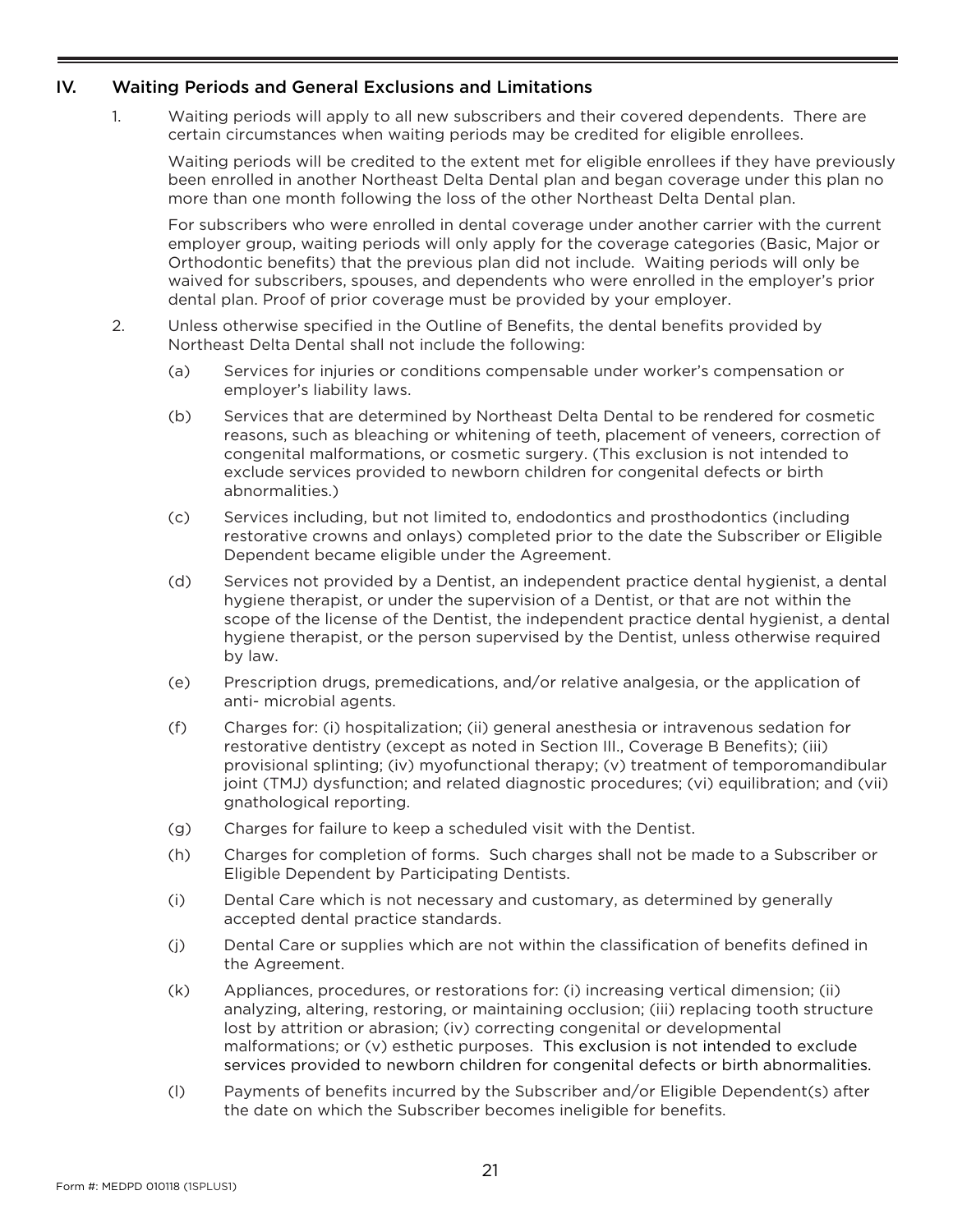- (m) Charges for Dental Care or supplies for which no charge would have been made in the absence of dental benefits.
- (n) Charges for Dental Care or supplies received as a result of dental disease, defect, or injury due to an act of war, declared or undeclared.
- (o) All services, including evaluations and radiographs, performed for orthodontic purposes where the group does not have Orthodontic Benefits (Coverage D). If services are rendered, they should be done so with the agreement of the Eligible Person to assume the additional cost.
- (p) Temporary services or incomplete treatment.
- (q) A consultation unless performed by a Dentist who is not performing further services.
- (r) Consultation with medical health care professional and dental case management for addressing appointment compliance barriers and care coordination are part of the overall Eligible Person management and the fees are Disallowed. Dental case management for motivational interviewing and Eligible Person education are not a covered benefit. If services are provided on the same day by the same Dentist/dental office as nutritional or tobacco counseling or oral hygiene instruction, fees for dental case management for motivational interviewing and Eligible Person education are Disallowed.
- (s) Case presentation and treatment planning.
- (t) Athletic mouthguards and occlusal guards (nightguards).
- (u) The fees for transmitting data via teledentistry are considered inclusive in the overall dental procedure(s) being performed and separate fees are Disallowed.
- 3. Unless otherwise specified in the Outline of Benefits, the dental benefits provided by Northeast Delta Dental shall be limited as follows:
	- (a) Unless otherwise required by law, Dental care rendered by anyone other than a Dentist shall not be a covered benefit, except that scaling or cleaning of teeth and topical application of fluoride and such other treatment performed by a licensed dental hygienist shall be a benefit, so long as either:
		- (i) The treatment is provided under the supervision and guidance of a Dentist, in accordance with generally accepted dental practice standards.
		- (ii) The treatment is provided by an independent practice dental hygienist or dental hygiene therapist within the lawful scope of practice of that independent practice dental hygienist or dental hygiene therapist.
	- (b) Optional Dental Care: In all cases in which the Subscriber or Eligible Dependent agree, after consultation with their Dentist, to more expensive Dental Care than is customarily provided, Northeast Delta Dental will pay based on the applicable Coinsurance Percentage for the Dental Care which is customarily provided to restore the tooth to contour and function. The Subscriber or Eligible Dependent shall be responsible for the remainder of the Dentist's fee.
	- (c) Predetermination does not guarantee payment. Payment is based upon eligibility, benefits selected by the group, and allowable charges at the time the Dental Care is rendered and the Dentist's participating status with Delta Dental. Additionally, in the case of orthodontic treatment, payment is based upon continued eligibility during the treatment period or up to twenty-four (24) months. If Coordination of Benefits is involved, the amount of payment may change dramatically depending on the payment made by the primary carrier.
	- (d) Services completed or in progress at the Subscriber's or Eligible Dependent's date of death will be paid in full to the limit of Northeast Delta Dental's liability.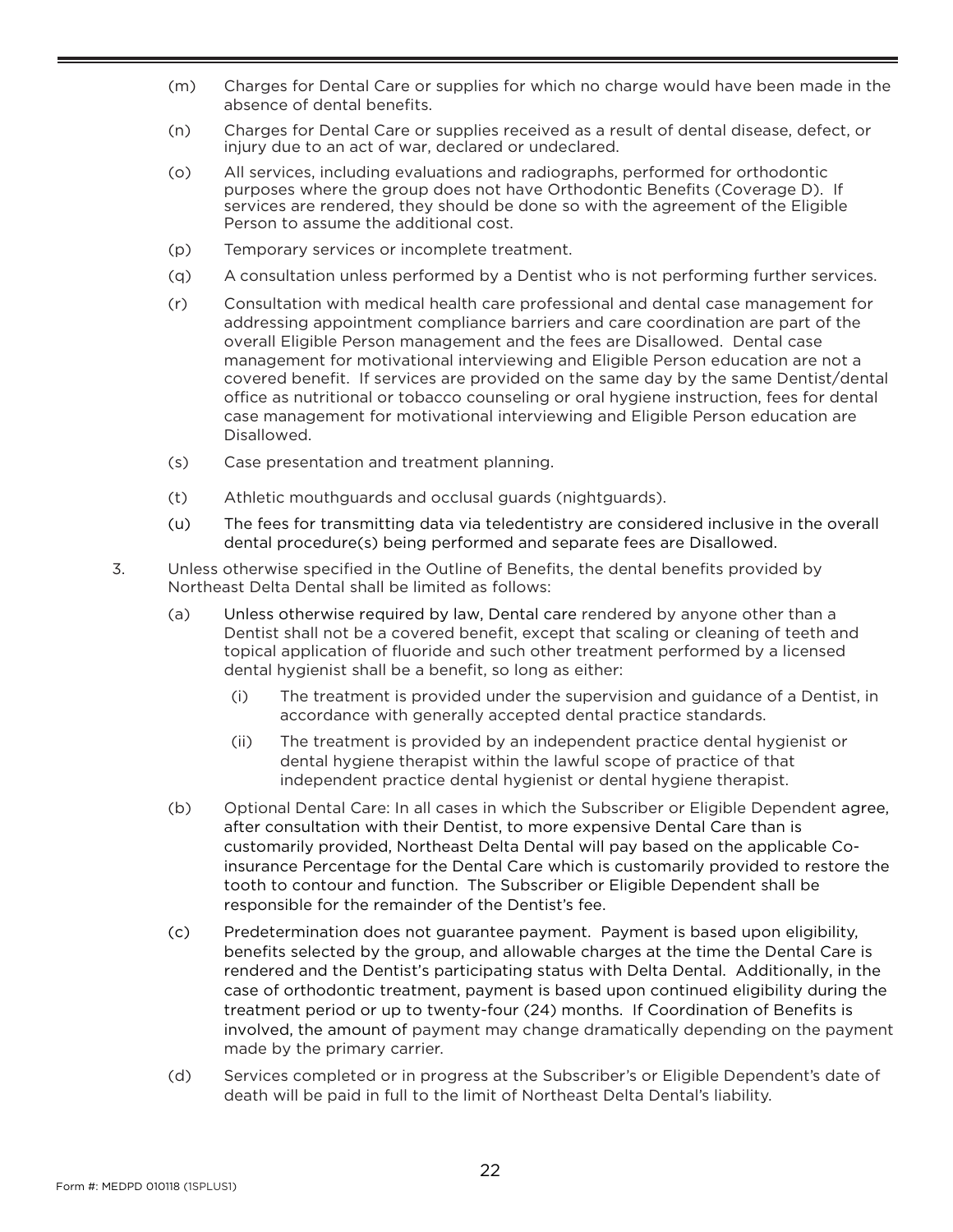- (e) When services for Dental Care in progress are interrupted and completed thereafter by another Dentist, Northeast Delta Dental will review the claim to determine the payment, if any, due each Dentist.
- (f) Maximum Payment:
	- (i) The Maximum amount payable in any Coverage Period, or any portion thereof, shall be limited to the amount specified in the Outline of Benefits.
	- (ii) Northeast Delta Dental's payment shall be reduced by any applicable Deductible and Co-payments.
- (g) Specialized techniques including, but not limited to, precision attachments; overdentures and procedures associated therewith; and personalizations or characterization are excluded. The Eligible Person will be responsible for part of or the entire fee for these services.
- (h) Diagnostic casts (study models) and/or photographs are a covered benefit as part of the total orthodontic case fee. Subsequent diagnostic casts and/or photographs are Disallowed.
- (i) Benefits are paid for amalgam (silver) or resin (white) restorations for the treatment of caries. Resin (white) restorations of posterior teeth are not a covered benefit unless elected by the Contract Holder. (See your Outline of Benefits for selected coverages.) If a resin restoration is performed, an allowance of the cost of an amalgam restoration will be paid towards the resin restoration and the Eligible Person will be responsible for payment of the balance. If a tooth can be restored with amalgam or resin, use of gold, an onlay or a crown is at the option of the Eligible Person and the Eligible Person will be responsible for any additional cost.
- (j) Written notice of sickness or of injury must be given to Delta Dental within thirty (30) days after the date when such sickness or injury occurred or as soon thereafter as reasonably possible. Failure to give notice within such time shall not invalidate nor reduce any claim, if it shall be shown not to have been reasonably possible to give such notice and that notice was given as soon as was reasonably possible.
- (k) A completed claim (or satisfactory written proof acceptable to Delta Dental) must be furnished to Delta Dental at its principal office within twenty-four (24) months from the date the Dentist provided Dental Care. No payment will be made on claims with dates of service in excess of the twenty-four (24) month limitation except for a demonstrated reason preventing submission within the twenty-four (24) month period.
- (l) Delta Dental, upon receipt of a notice of claim, will furnish to you such forms as are usually furnished by it for filing claims. If such forms are not furnished within fifteen (15) days after you give such notice, you shall be deemed to have complied with the requirements of this policy with the time fixed in the policy for filing claims. Notice given by or on behalf of you to Delta Dental, or to any authorized agent of Delta Dental, with information sufficient to identify you, shall be deemed notice to Delta Dental.
- (m) The Date of Incurred Liability refers to the date a covered service is subject to the applicable Deductible, Co-insurance Percentage, Maximum benefit, and limitations. The total cost of the service is applied to the Coverage Period during which the service is completed, irrespective of the Coverage Period in which the service is started.

For services covered, Delta Dental's date of incurred liability for multiple visit procedures is as follows:

(i) Restorative Crowns and Onlays — Total cost for crowns and onlays shall be incurred on the date that the crown or onlay is cemented.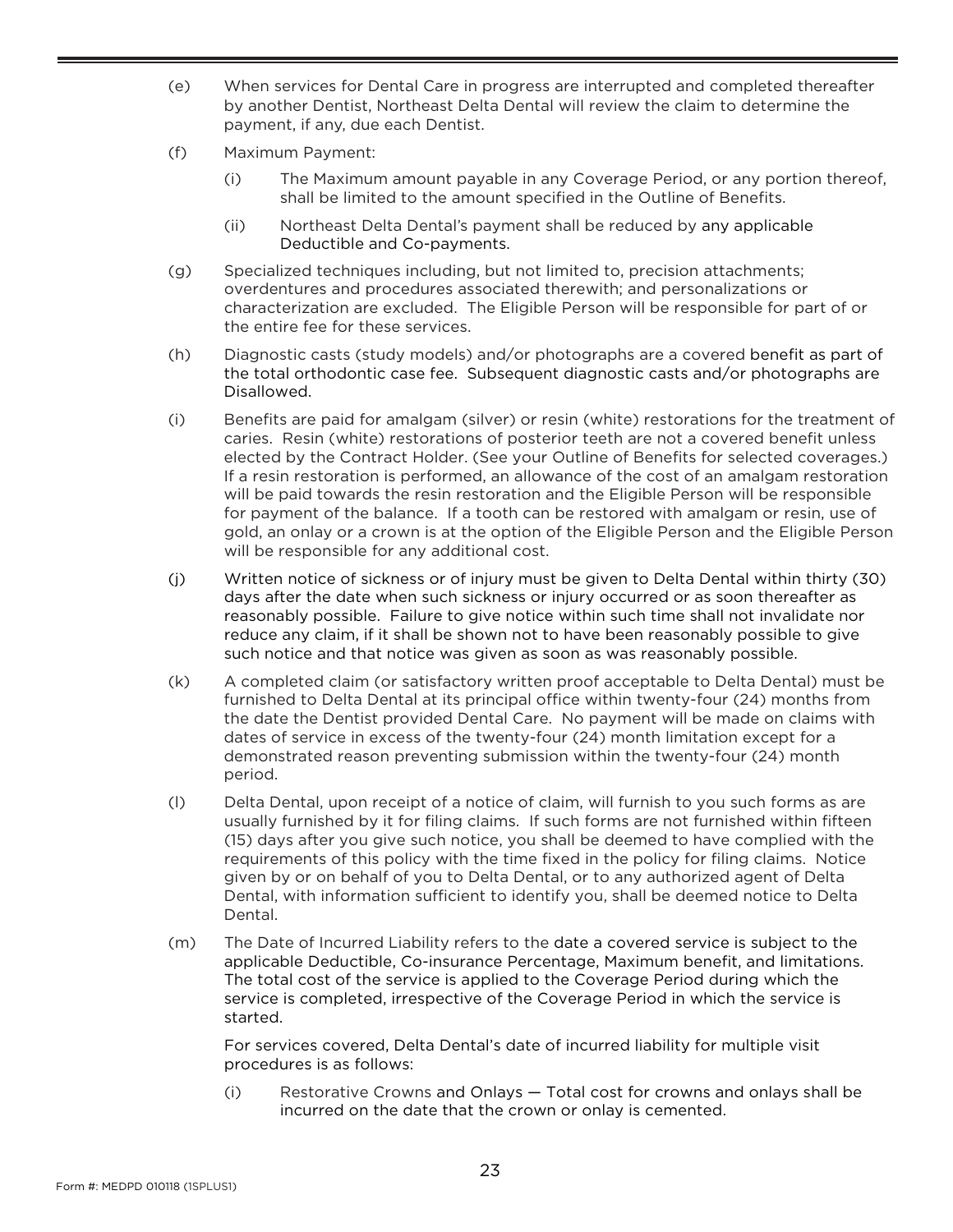- (ii) Fixed Partial Dentures (abutment crowns and pontics) The total cost for fixed partial dentures shall be incurred on the date that the said appliance is cemented.
- (iii) Removable Complete and Partial Dentures Total cost for removable complete and partial dentures shall be incurred on the date that the said appliance is delivered to the Eligible Person.
- (iv) Endodontics Total cost for endodontic treatment shall be incurred when the canal is filled to completion.
- (v) Implant Body Total cost for the implant body, including healing cap, shall be incurred on the date of surgical placement.
- (vi) Implant Prosthetics Total cost for the prosthetic portion of an implant shall be incurred on the date that the said appliance is cemented or delivered to the Eligible Person.
- (n) The date(s) of incurred liability for orthodontic treatment refer to the date(s) that Northeast Delta Dental will make payment(s) for the orthodontic treatment. The initial cost for the orthodontic treatment shall be incurred on the date the initial bands, or a segment thereof, or a device, is placed in the Eligible Person's mouth. The subsequent cost for the orthodontic treatment shall be incurred at the time each monthly payment is made (up to a maximum of twenty-four (24) months), provided that the Eligible Person maintains coverage throughout the payment period.
- (o) No action may be brought to recover a claim under this policy prior to the expiration of sixty (60) days after the claim has been filed or the claim review and appeal process, described in Articles VI, VII and VIII herein, has been completed. In no event shall any action be brought on a claim more than two (2) years after the completed claim has been filed.

#### <span id="page-26-0"></span>V. Coordination of Benefits (Dual Coverage)

The Coordination of Benefits provision is designed to provide maximum coverage, but not to exceed 100% of the total fee for a given service. In the event that any Eligible Person is entitled to benefits under any other health care program, the following Coordination of Benefits provision shall determine the sequence and extent of payment. Other health care programs may include any other sponsored plan or group insurance plan.

When an Eligible Person is covered under another health care program, the following rules shall be followed to establish the order of determining liability.

- 1. When only one plan has a Coordination of Benefits provision, the plan without such provision shall determine its benefits first.
- 2. The plan covering an Eligible Person solely as an employee shall determine its benefits before the plan which covers the Eligible Person solely as a Dependent.
- 3. The plan covering the Eligible Person solely as a Dependent of the parent whose birthdate occurs earlier in a calendar year shall determine its benefits before the plan covering the Eligible Person solely as a Dependent of the parent whose birthdate occurs later in a calendar year ("Birthday Rule"). A parent's year of birth is not relevant. If both parents have the same birthdate (month and day) the benefits of the plan which covered the parent longer are determined before those of the plan which covered the other parent for a shorter period of time. If the other health care program does not use the Birthday Rule, then that plan's provisions will determine the order of liability.
- 4. If paragraphs 1 through 3 above do not establish an order of benefit determination, the benefits of the plan which has covered the Eligible Person for the longer period of time shall be determined first.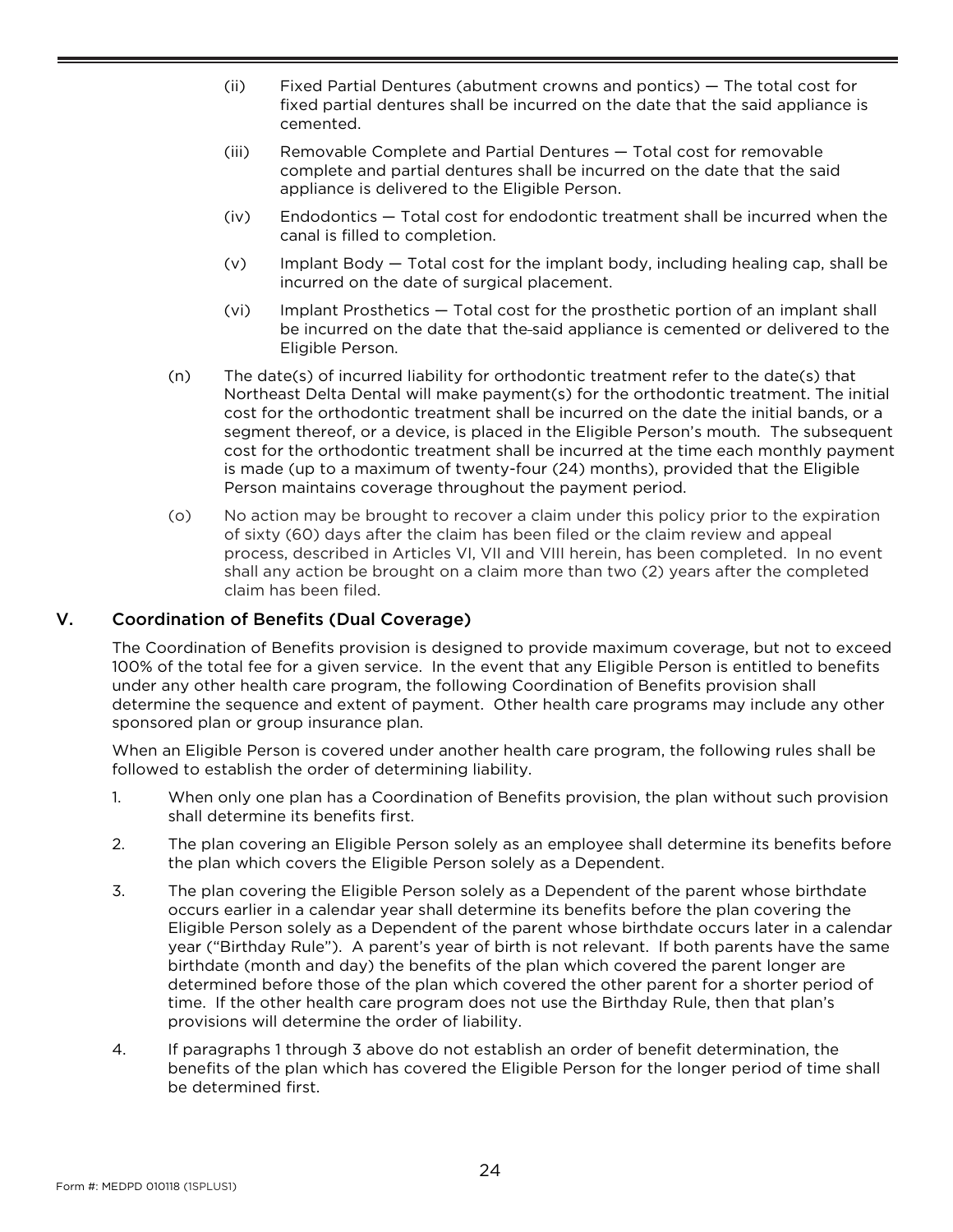- 5. The order of payment for the claims of a Dependent child of divorced or legally separated parents will be as follows:
	- (a) The plan of the parent with custody.
	- (b) The plan of the spouse of the parent with custody (step-parent).
	- (c) The plan of the parent without custody.
	- (d) If the parents have joint legal custody, paragraph 3 above will apply.

However, when the parents are separated or divorced and there is a court decree which establishes financial responsibility with respect to the child, the benefits of the plan which cover the child as a Dependent of the parent with financial responsibility pursuant to the decree shall be determined before the benefits of any other plan which covers the child as a Dependent.

6. When Northeast Delta Dental is the first to determine its benefits under the foregoing, benefits hereunder shall be paid without regard to Coverage under any other plan. When Northeast Delta Dental is not the first to determine its benefits and there are remaining expenses of the type allowable, Northeast Delta Dental will pay only the amount by which its benefits exceed the amount of benefits payable under the other plan up to the amount Northeast Delta Dental would have paid without regard to the payment by the other plan or the amount of such remaining expenses, whichever is less. In other words, the combined payment of both plans will not exceed the total cost of the service.

Northeast Delta Dental may use reasonable efforts to determine the existence of other benefit programs but shall be under no obligation to do so. The Eligible Person is required to furnish Northeast Delta Dental with information relative to any other health care program in order to determine liability.

- 7. For the purposes of determining the applicability and implementing the terms of this provision in the Agreement, Northeast Delta Dental may release or obtain from any third party, without consent or notice, any information which it deems to be necessary to determine its liability. Northeast Delta Dental shall be free from any liability that might arise in relation to such action.
- 8. Multiple Coverage: When benefits are coordinated with another Northeast Delta Dental plan, or any other plan providing dental benefits, time limitations and frequency of service limitations will not change. Coverages for services for which a specified number are provided per a specified time period shall not be added together to provide more than the number of services specified per time period under this plan. For example, if each plan covers one prophylaxis (cleaning) in a six month period, the combined Coverages will still only cover one prophylaxis in any six month period. If such a service is covered under this plan, but has been paid for, whether in full or part, by another plan, such service will still be counted toward the maximum number of such services allowed per period under this plan.
- 9. Right of Recovery: Northeast Delta Dental has the right to recover from the payee excess benefit payments.
- 10. Subrogation: In the event of any payments for Dental Care under this Agreement, Delta Dental shall be subrogated to all the Subscriber's or Eligible Dependent's right of recovery thereof against any third person or organization who may be liable for such payment. The Subscriber or Eligible Dependents shall execute and deliver such instruments and papers and do whatever else is necessary to secure such rights. Such subrogation shall be on a just and equitable basis and not on the basis of a priority lien.

#### <span id="page-27-0"></span>VI. General Claims Inquiry

After a claim is submitted by your Dentist and processed by Northeast Delta Dental, you will be sent or have access to an EOB. This notice will explain the benefits that were paid on your behalf, let you know if any services are Denied or Disallowed, and give you the reason(s) for the denial or disallowance.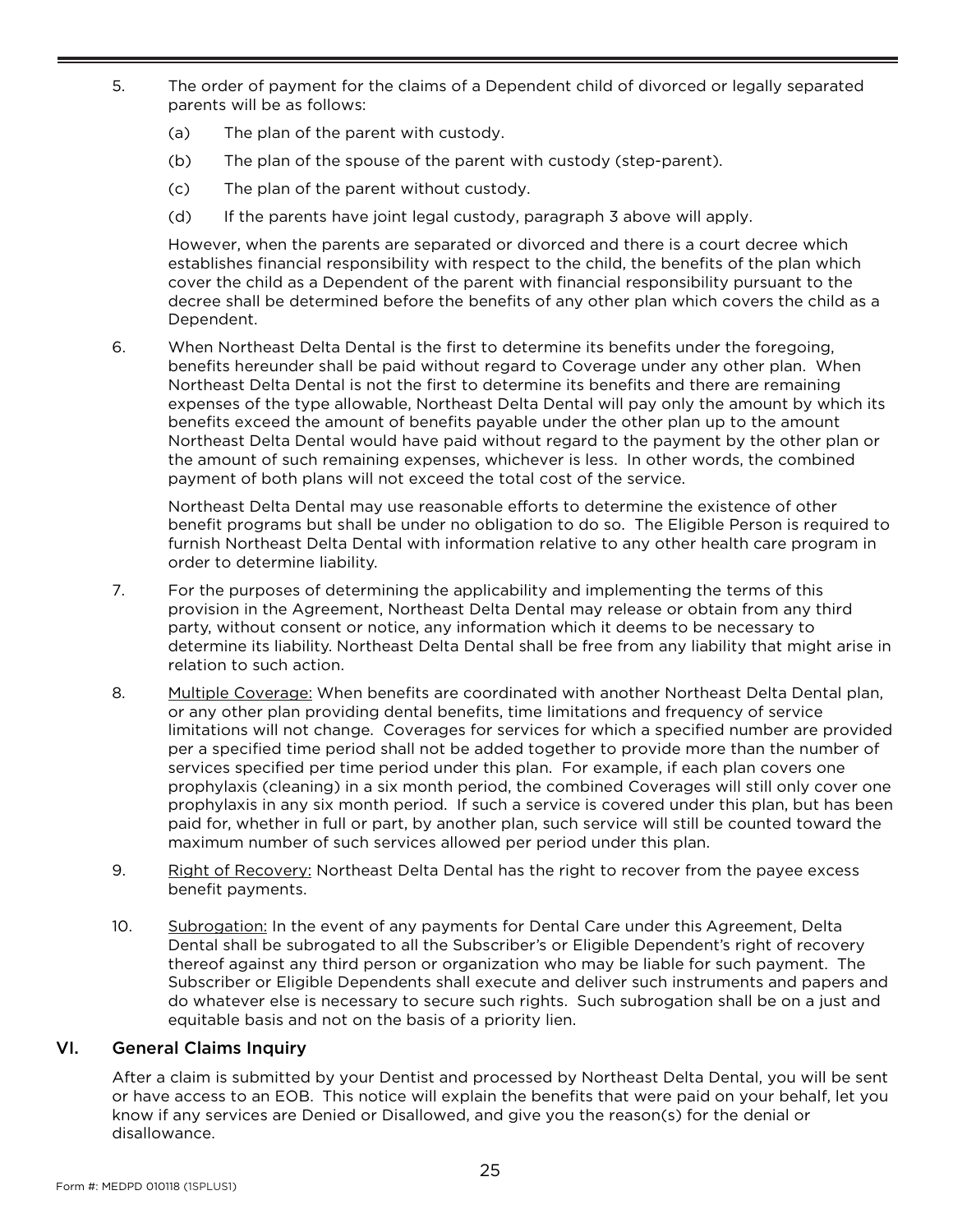If you have any questions regarding your benefits, you may call Northeast Delta Dental for an explanation at 603-223-1234. The toll-free number is 800-832-5700. You will be connected directly to our Customer Service Department.

The Customer Service Representative will need to know the claim number that is located on your Explanation of Benefits form or, if that information is not available, the Subscriber's identification number. This will enable a quick response to your inquiry.

#### <span id="page-28-0"></span>VII. Disputed Claims Procedure

If you have reason to believe your benefit determination was not in accordance with the terms of this policy, you have the option of using Northeast Delta Dental's Disputed Claims Procedure. This may be requested within six (6) months of the issuing of Northeast Delta Dental's original Explanation of Benefits. We recommend that your written request for a review of your claim be personally delivered or mailed certified mail, return receipt requested, to the Director, Professional Relations, Northeast Delta Dental, One Delta Drive, PO Box 2002, Concord, New Hampshire, 03302-2002. You may also submit your request by standard mail.

Your request for a review of your claim should refer to the claim(s) in question, state your name and address, and the reasons you think the denial should be evaluated. You may provide any additional materials you wish to present.

The Director, Professional Relations, or his/her designee, will promptly review your claim. He/she may request additional documents as necessary to make such a review. If the claim is Denied in any respect, you will be furnished with a written notice of the decision within thirty (30) days after receipt of the disputed claim. The notice will include:

- 1. The specific reason(s) for denial.
- 2. The specific reference to the provision of this Agreement upon which the denial is based.

If your request results in an additional payment, it will be made within fifteen (15) working days of the Director, Professional Relations' or his/her designee's response.

If you have not received a written response (within thirty (30) days as noted above) and/or disagree with the notice received, you may proceed to the Disputed Claims Review Procedure in Section VIII. Your claim will remain in a Denied status pending the outcome of the review.

If you have any problem securing a review of your claim, you may also contact your group for assistance.

#### <span id="page-28-1"></span>VIII. Disputed Claims Review Procedure

After you have followed the Disputed Claims Procedure in Section VII., and still believe your benefit determination was not in accordance with the Agreement, you have the option of using Northeast Delta Dental's Disputed Claims Review Procedure. This procedure allows you to request a review by the Review Committee regarding the continued denial of your claim. The Review Committee is composed of Participating Dentists, non-dentist members of the Board of Directors, and representatives of purchasers.

You or your duly authorized representative may appeal to the Review Committee by filing a request for review before the final appeal date set forth in the Director, Professional Relations' or his/her designee's notice denying the claim, or, if no date is given, within six (6) months of the notice. We recommend that your written request be sent certified mail, return receipt requested, to the Review Committee at Northeast Delta Dental's address. You may also submit your request by standard mail. It must state the reasons for requesting a review. It should contain the issues, comments, and supporting materials stating why you believe the response of Northeast Delta Dental's Director, Professional Relations' or his/her designee was incorrect. Within thirty (30) days after receipt of your request, the Review Committee will provide its written decision, including specific reasons for the decision.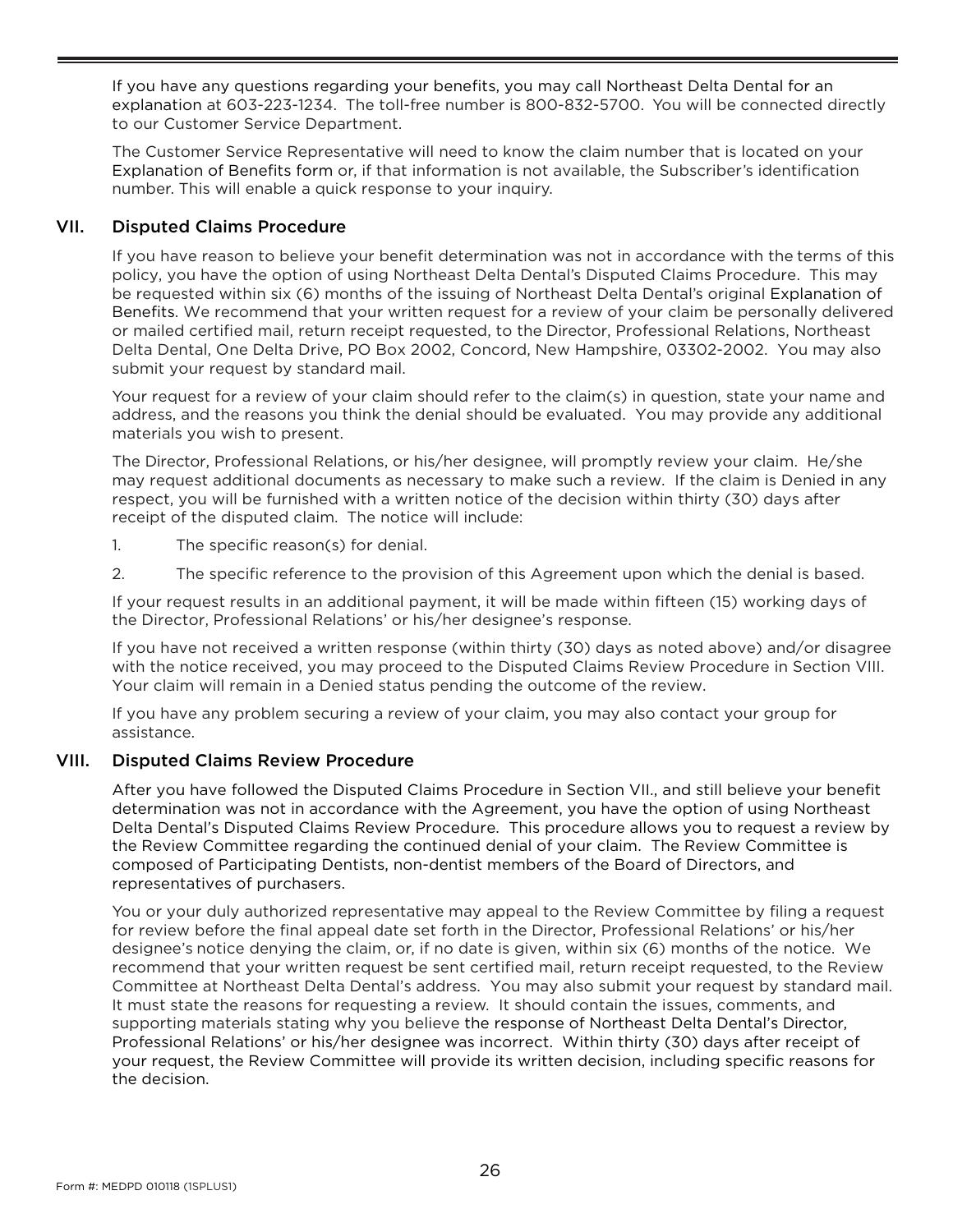In addition, or as an alternative to the written request, you may request a hearing from the Review Committee to consider matters raised in your appeal. At the hearing, you are entitled to representation by a lawyer or other representative, to request a stenographer to transcribe the hearing, to present evidence, to request the testimony of witnesses, and to cross-examine witnesses. You or your representative may review the Agreement and related pertinent documents. The hearing will be scheduled with prompt written notice to you no later than thirty (30) days after your request. A decision will be provided within thirty (30) days after the hearing. The decision of the Review Committee will be in writing and will include specific reasons for the decision.

#### Notice of Right to Appeal Your Health Insurer's Final Decision

You may have a legal right to have our decision reviewed by an organization that is neutral. This is called Independent External Review.

#### You must ask for this Independent External Review no later than one year after receiving the notice of internal review denial.

#### Call the Department of Professional & Financial Regulation at 800-300-5000 to ask for this review.

Department of Professional & Financial Regulation Bureau of Insurance #34 State House Station Augusta, ME 04333-0034 800-300-5000 (toll free in Maine) or 207-624-8475 Fax: 207-624-8599 <http://www.state.me.us/pfr/insurance/index.shtml>

#### IX. Termination

<span id="page-29-0"></span>Benefit entitlement may be automatically terminated:

- 1. As determined by your employer.
- 2. On the last day of the month for which your employer has failed to make a required payment for you.

Under certain circumstances, state or federal law may require that benefits be continued for terminated or reduced-hour employees, surviving spouses and Dependents of covered employees, divorced or legally separated spouses and children of current employees, and children of employees entitled to Medicare benefits. A thirty-one (31) day grace period exists under the Group Contract and coverage under this policy will continue in force during the grace period.

#### <span id="page-29-1"></span>X. Continuation of Benefits

#### State and Federal Law Rights to Continue Coverage

Upon termination of coverage under this dental benefits plan, former Subscribers and/or Eligible Dependents may be eligible, under federal (COBRA) and/or state statutes, to continue group coverage benefits, depending upon certain conditions contained in those laws. If a former Subscriber or Eligible Dependent elects to continue coverage under federal or state statute, if applicable, the group under which benefits were formerly provided will be responsible to collect the applicable premium from the persons electing coverage. The applicable state or federal law will govern administration of the continuation coverage. Rights under those statutes are provided below:

In addition to continuation of coverage, you may have access to individual dental benefits plans that are more cost-effective for your needs. Please review your options at [www.healthcare.gov](http://www.healthcare.gov/) and [www.deltadentalcoversme.com.](http://www.deltadentalcoversme.com/) 

#### A. Continuation Coverage Rights Under COBRA:

#### Introduction

You are receiving this information because you recently gained coverage under a group dental plan (the Plan). This section has important information about your right to COBRA continuation coverage, which is a temporary extension of coverage under the Plan. This section explains COBRA continuation coverage, when it may become available to you and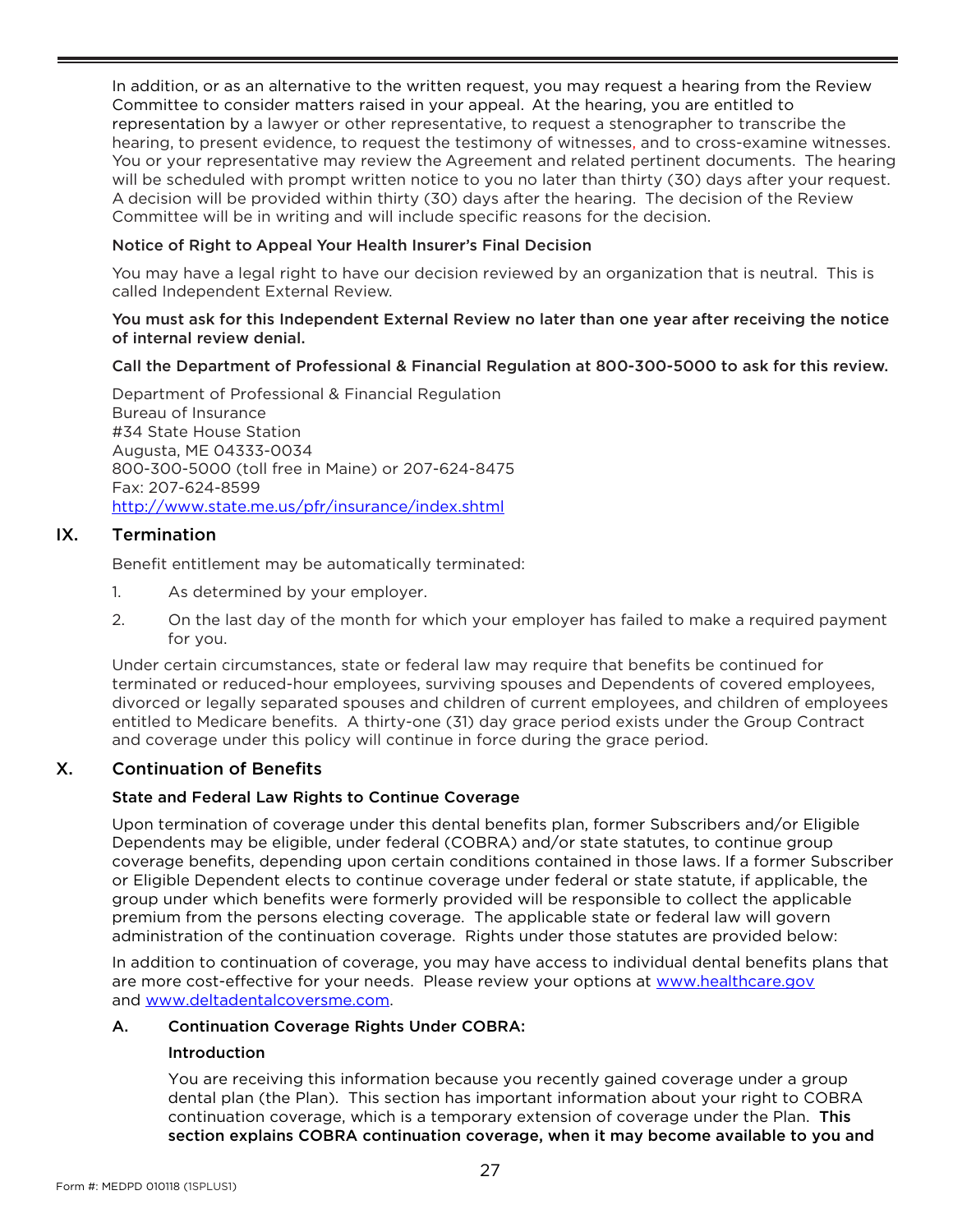your family, and what you need to do to protect your right to get it. When you become eligible for COBRA, you may also become eligible for other coverage options that may cost less than COBRA continuation coverage.

The right to COBRA continuation coverage was created by a federal law, the Consolidated Omnibus Budget Reconciliation Act of 1985 (COBRA). COBRA continuation coverage can become available to you and other members of your family when group dental coverage would otherwise end. For more information about your rights and obligations under the Plan and under federal law, you should review this policy or contact the Plan Administrator.

You may have other options available to you when you lose group dental coverage. For example, you may be eligible to buy an individual plan through the Health Insurance Marketplace. By enrolling in coverage through the Marketplace, you may qualify for lower costs on your monthly premiums and lower out-of-pocket costs. Additionally, you may qualify for a 30-day special enrollment period for another group dental plan for which you are eligible (such as a spouse's plan), even if that plan generally does not accept late enrollees.

#### What is COBRA continuation coverage?

COBRA continuation coverage is a continuation of Plan coverage when it would otherwise end because of a life event. This is also called a "qualifying event." Specific qualifying events are listed later in this notice. After a qualifying event, COBRA continuation coverage must be offered to each person who is a "qualified beneficiary."

You, your spouse, and your dependent children could become qualified beneficiaries if coverage under the Plan is lost because of the qualifying event. Under the Plan, qualified beneficiaries who elect COBRA continuation coverage must pay for COBRA continuation coverage.

If you are an employee, you will become a qualified beneficiary if you lose your coverage under the Plan because of the following qualifying events:

- Your hours of employment are reduced.
- Your employment ends for any reason other than your gross misconduct.

If you are the spouse of an employee, you will become a qualified beneficiary if you lose your coverage under the Plan because of the following qualifying events:

- Your spouse dies.
- Your spouse's hours of employment are reduced.
- Your spouse's employment ends for any reason other than his/her gross misconduct.
- Your spouse becomes entitled to Medicare benefits (under Part A, Part B, or both).
- You become divorced or legally separated from your spouse.

Your dependent children will become qualified beneficiaries if they lose coverage under the Plan because of the following qualifying events:

- The parent-employee dies.
- The parent-employee's hours of employment are reduced.
- The parent-employee's employment ends for any reason other than his/her gross misconduct.
- The parent-employee becomes entitled to Medicare benefits (Part A, Part B, or both).
- The parents become divorced or legally separated.
- The child stops being eligible for coverage under the Plan as a "dependent child."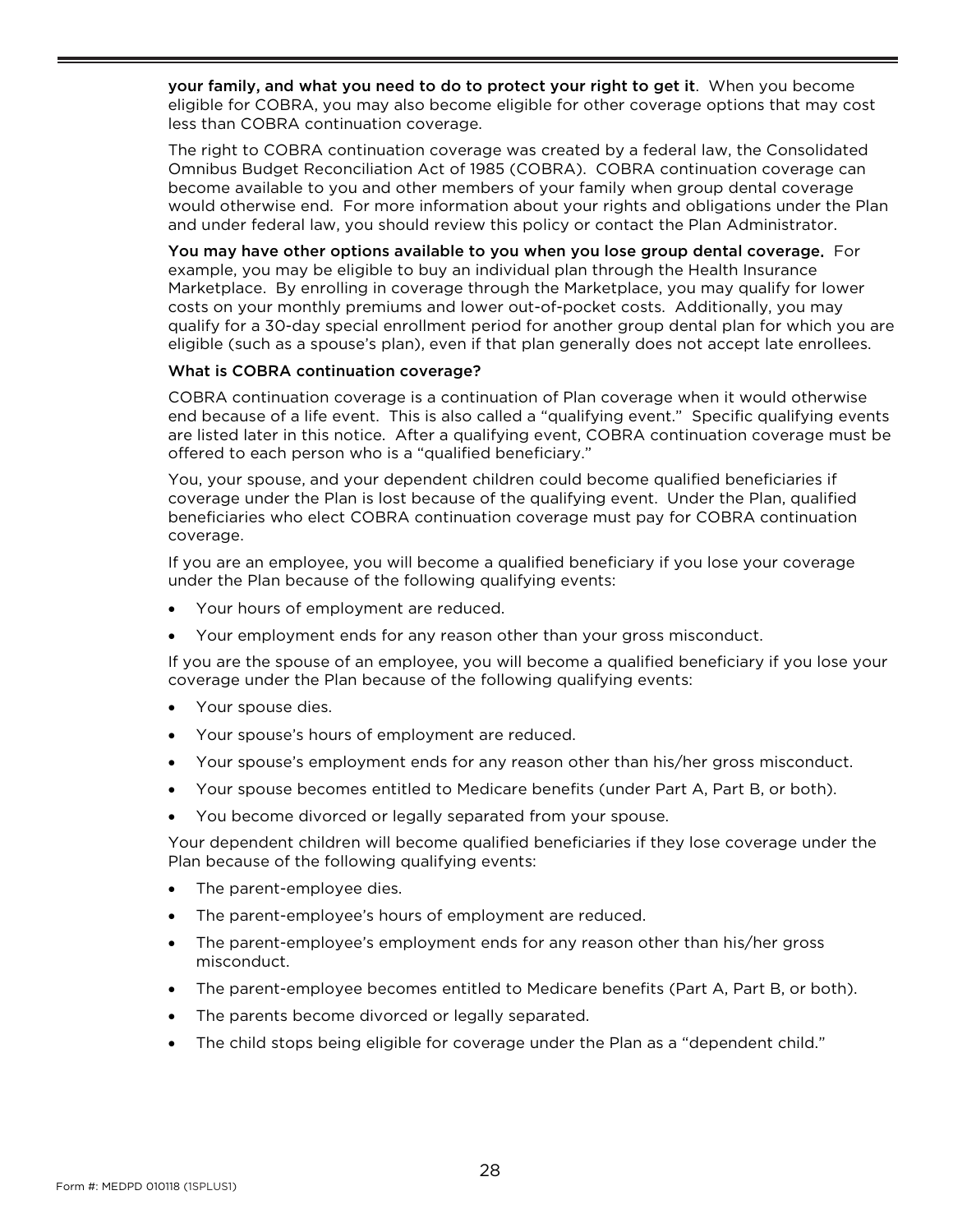#### When is COBRA continuation coverage available?

Qualified beneficiaries will be offered COBRA continuation only after the Plan Administrator has been notified that a qualifying event has occurred. The employer must notify the Plan Administrator of the following qualifying events:

- The end of employment or reduction of hours of employment.
- Death of the employee.
- The employee's becoming entitled to Medicare benefits (under Part A, Part B, or both).

For all other qualifying events (divorce or legal separation of the employee and spouse or a dependent child's losing eligibility for coverage as a dependent child), you must notify the Plan Administrator within 60 days after the qualifying event occurs. You must provide this notice to your employer.

#### How is COBRA continuation coverage provided?

Once the Plan Administrator receives notice that a qualifying event has occurred, COBRA continuation coverage will be offered to each of the qualified beneficiaries. Each qualified beneficiary will have an independent right to elect COBRA continuation coverage. Covered employees may elect COBRA continuation coverage on behalf of their spouses, and parents may elect COBRA continuation coverage on behalf of their children.

COBRA continuation coverage is a temporary continuation of coverage that generally lasts for 18 months due to employment termination or reduction of hours of work. Certain qualifying events, or a second qualifying event during the initial period of coverage, may permit a beneficiary to receive a maximum of 36 months of coverage.

There are also ways in which this 18-month period of COBRA continuation coverage can be extended:

#### *Disability extension of 18-month period of COBRA continuation coverage*

If you or anyone in your family covered under the Plan is determined by Social Security to be disabled and you notify the Plan Administrator in a timely fashion, you and your entire family may be entitled to get up to an additional 11 months of COBRA continuation coverage, for a maximum of 29 months. The disability would have to have started at some time before the 60th day of COBRA continuation coverage and must last at least until the end of the 18 month period of COBRA continuation coverage.

#### *Second qualifying event extension of 18-month period of continuation coverage*

If your family experiences another qualifying event during the 18 months of COBRA continuation coverage, the spouse and dependent children in your family can get up to 18 additional months of COBRA continuation coverage, for a maximum of 36 months, if the Plan Administrator is properly notified about the second qualifying event. This extension may be available to the spouse and any dependent children getting COBRA continuation coverage if the employee or former employee dies; becomes entitled to Medicare benefits (under Part A, Part B, or both); gets divorced or legally separated; or if the dependent child stops being eligible under the Plan as a dependent child. This extension is only available if the second qualifying event would have caused the spouse or dependent child to lose coverage under the Plan had the first qualifying event not occurred.

#### Are there other coverage options besides COBRA Continuation Coverage?

Yes. Instead of enrolling in COBRA continuation coverage, there may be other coverage options for you and your family through the Health Insurance Marketplace, Medicaid, or other group dental plan coverage options (such as a spouse's plan) through what is called a "special enrollment period." Some of these options may cost less than COBRA continuation coverage. You can learn more about many of these options at www.healthcare.gov.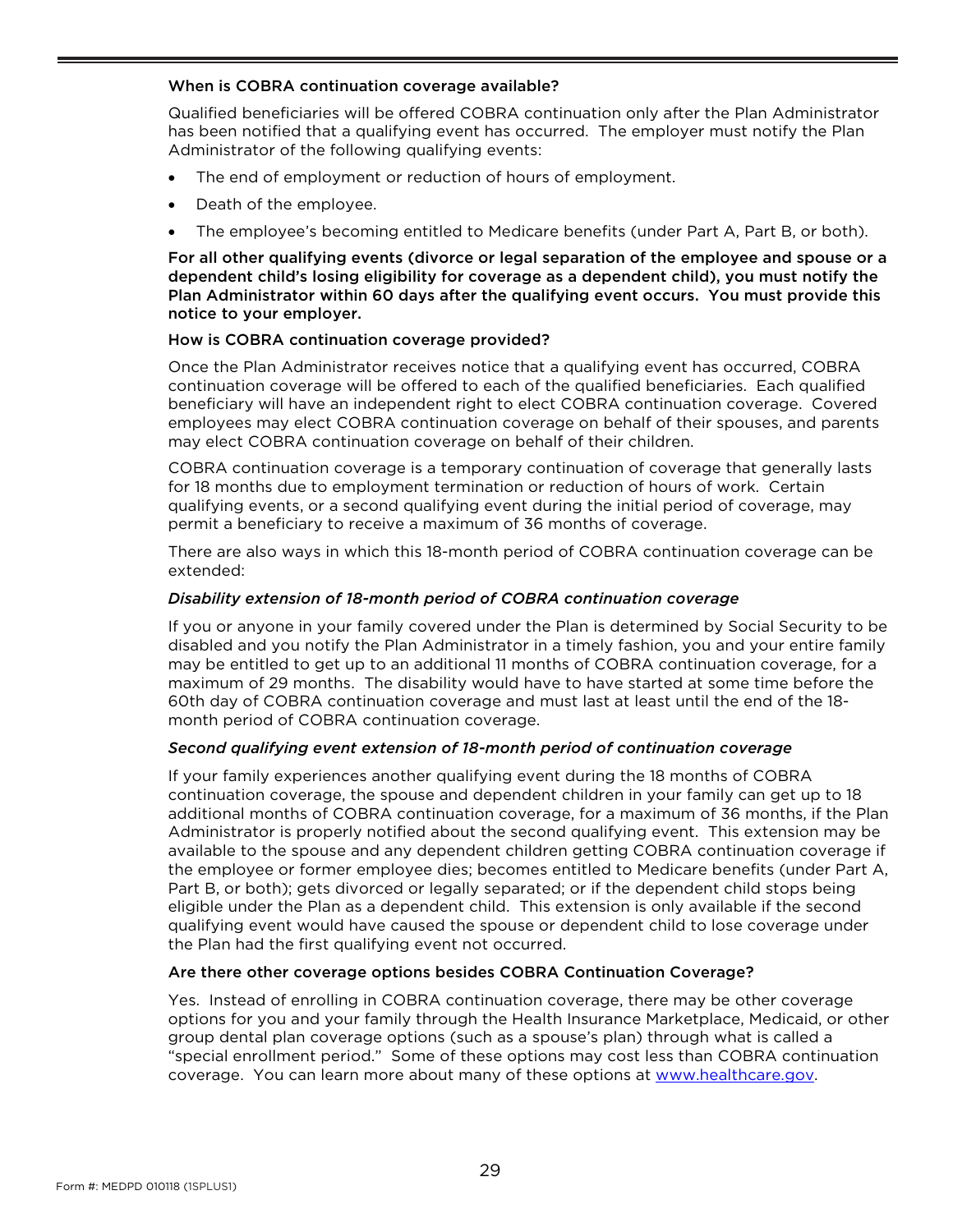#### If you have questions

Questions concerning your Plan or your COBRA continuation coverage rights should be addressed to the contact or contacts identified below. For more information about your rights under the Employee Retirement Income Security Act (ERISA), including COBRA, the Patient Protection and Affordable Care Act, and other laws affecting group dental plans, contact the nearest Regional or District Office of the U.S. Department of Labor's Employee Benefits Security Administration (EBSA) in your area or visit [www.dol.gov/ebsa.](http://www.dol.gov/ebsa) (Addresses and phone numbers of Regional and District EBSA Offices are available through EBSA's website.) For more information about the Marketplace, visit www.healthcare.gov.

#### Keep your Plan informed of address changes

To protect your family's rights, let the Plan Administrator know about any changes in the addresses of family members. You should also keep a copy, for your records, of any notices you send to the Plan Administrator.

#### Plan contact information:

#### Plan Administrator

The Plan Administrator is the individual(s) designated by the employer or other plan sponsor, and if no one is designated, the employer itself. All notices and other communications regarding the Plan and regarding COBRA must be directed to the individual who is acting on behalf of the Plan Administrator.

#### For More Information

If you, your spouse or Dependent children have any questions about this notice or COBRA, please contact the Plan Administrator. Also, please contact the Plan Administrator if you wish to receive the most recent copy of the Plan's Dental Plan Description, which contains important information about Plan benefits, eligibility, exclusions and limitations.

#### <span id="page-32-0"></span>XI. General Conditions

#### Change of Status:

The Subscriber shall notify his/her group of any event causing a change in the status of an Eligible Person. Events that can affect status include, but are not limited to, marriage, birth, death, divorce, etc.

#### Transfer of Benefits Prohibited:

Benefits of Eligible Persons are personal and cannot be transferred.

#### Physical Examinations:

In consideration of waiving physical examination of you or your eligible Dependent(s) and as a condition precedent to the approval of claims hereunder, Delta Dental shall be entitled to receive, to such extent as may be lawful and at its own expense, from any attending or examining Dentist or from hospitals in which a Dentist's service is rendered, such information and records relating to attendance of, or examination of, or treatment rendered to such person as may be required in the administration of such claim. At its own expense, Northeast Delta Dental shall have the right and opportunity to examine the insured when and as often as it may reasonably require while a claim for the insured is pending hereunder. However, Northeast Delta Dental shall, in every case, preserve the confidentiality of such information except as is necessary for the proper administration of Delta Dental programs.

#### Right of Recovery:

Northeast Delta Dental will succeed to the Eligible Person's right of recovery against any third person or organization that may be liable. The Eligible Person will authorize Northeast Delta Dental to do whatever is necessary to secure such rights.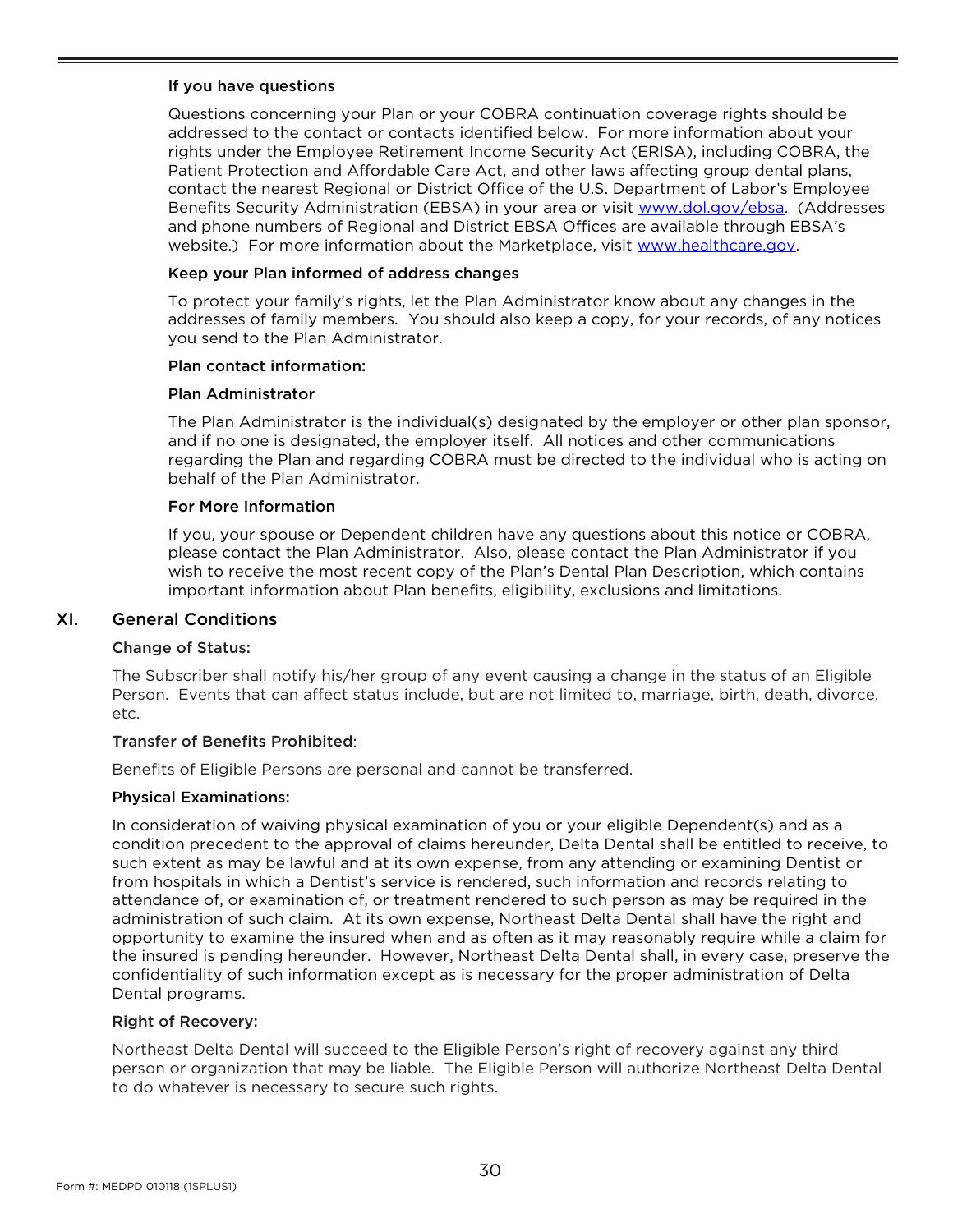#### Doctor-Patient Relationship:

The Eligible Person has the freedom to choose any Dentist or ODP. Dentists and ODPs rendering service under the Agreement are independent contractors and will maintain the traditional doctorpatient relationship. The Dentist or ODP will be solely responsible to the patient for dental advice and treatment and any resulting liability.

#### Loss of Eligibility During Treatment:

If an Eligible Dependent loses eligibility while receiving dental treatment, only covered services received while eligible will be considered for payment. Someone enrolled under your policy may lose eligibility if such person ceases to be an Eligible Person in accordance with the provision of Section I. 19. of this DPD.

#### Cognitive Impairment or Functional Incapacity – Notice of Rights:

Under Maine law, a person having a mental or nervous disorder with a demonstrable organic origin causing significant cognitive impairment or functional incapacity, including, but not limited, to Pick's Disease, Parkinson's Disease, Huntington's Chorea or Alzheimer's Disease and related dementias (a "Cognitive Impairment or Functional Incapacity") has certain rights with respect to his/her coverage under this dental plan. The following are a list of those rights:

- (a) To designate a third party to receive notice of cancellation of this dental benefits plan.
- (b) To change the designated third party upon written request sent or given to Delta Dental.
- (c) To reinstatement of this dental plan if the coverage was cancelled due to non-payment of premium or other default.

Within ten (10) days of a request by an insured, Delta Dental will mail or cause to be personally delivered a Third Party Notice Request Form. In the event that coverage under this policy is to be terminated, Delta Dental shall provide, in addition to any other notice to the insured required by law, a notice of the pending cancellation to any third party properly designated by a covered person having a Cognitive Impairment or Functional Incapacity. Such notice shall contain all information required by law and shall be at least twenty-one (21) days prior to the expiration of the applicable payment grace period. If a request for reinstatement of coverage is Denied, notice of denial shall be provided to the subscriber, to any designated third party, and to the person making the request. The denial shall include notification of a thirty (30) day period once the denial is received during which a hearing before the Superintendent may be requested.

#### Notice of Legal Action:

You may not bring a legal action against Delta Dental under this policy until sixty (60) days after notice of claim. No such action shall be brought after the expiration of two (2) years after the time written notice of claim is required to be furnished.

#### Maintaining Your Privacy:

Northeast Delta Dental has always respected and carefully preserved the privacy and confidentiality of Subscribers and their Dependents. As part of that protection, compliance with all state and federal laws regarding privacy of personal and health information is maintained.

By receiving coverage pursuant to this dental plan, each Eligible Person, including a parent or guardian in the case of a minor Dependent, agrees that, except as restricted by applicable state and federal laws, Northeast Delta Dental may have access to all dental and health records, and medical data from Dentists, ODPs, and other health care providers for reasons of essential insurance functions; claims administration; claims adjustment and the management, detection, investigation, or reporting of actual or potential fraud; misrepresentation or criminal activity; underwriting; policy placement or issuance; loss control; ratemaking and guaranty fund functions; reinsurance and excess loss insurance; risk management; case management; disease management; quality assurance; or quality improvement; performance evaluation; provider credentialing verification; utilization review; peer review activities; actuarial, scientific, medical or public policy research; grievance procedures; internal administration of compliance, managerial, and information systems; policyholder service functions; auditing; reporting; database security; administration of consumer disputes and inquiries; external accreditation standards; the replacement of a group benefit plan or workers' compensation policy or program; activities in connection with a sale, merger, transfer or exchange of all or part of a business or operating unit.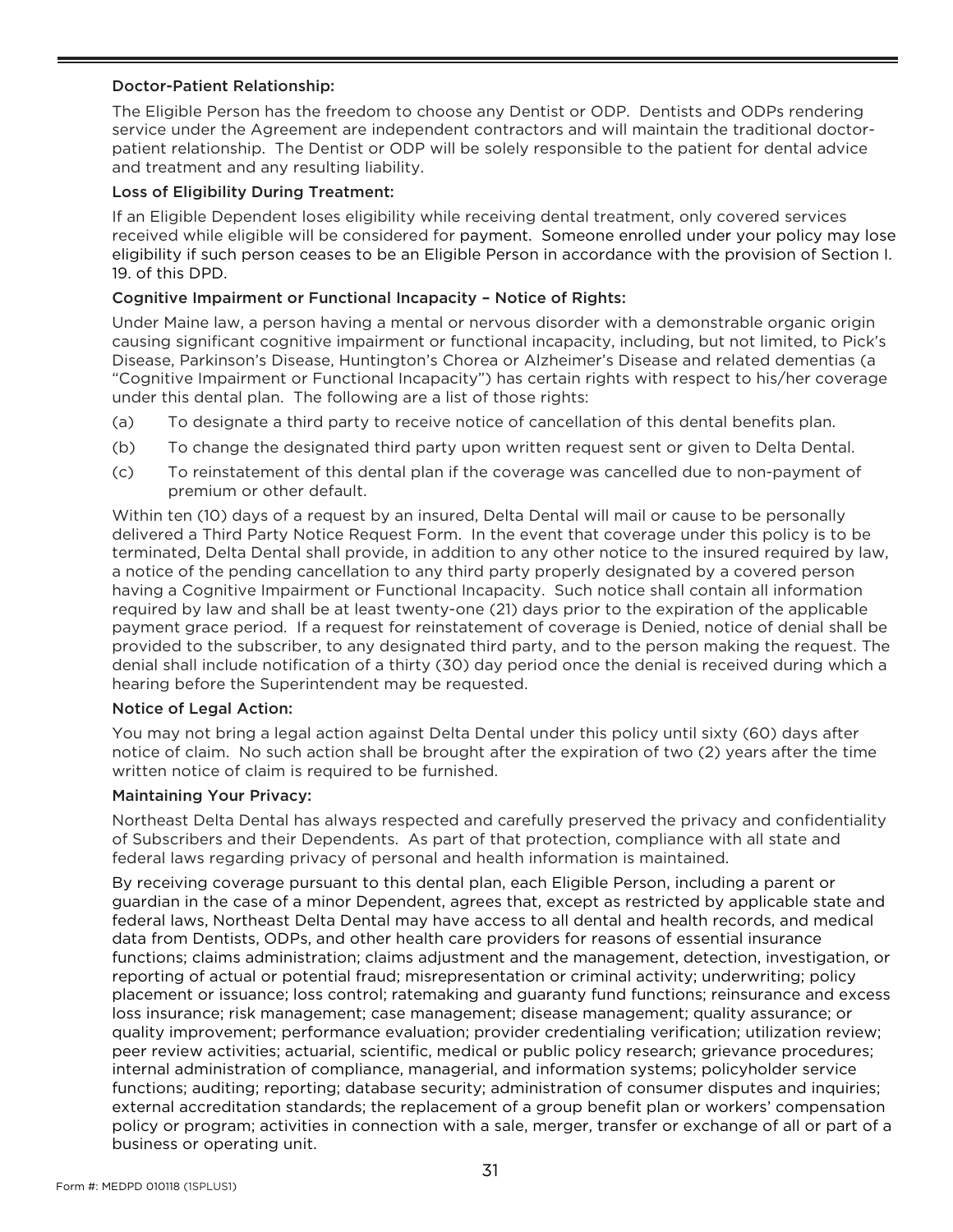For a copy of Northeast Delta Dental's Notice of Privacy Practices which describes in detail our respective privacy practices, please visit our website [www.nedelta.com.](http://www.nedelta.com/) If you wish to have a copy mailed to you or have any questions about the privacy of your health information, please contact:

> Privacy Officer Northeast Delta Dental One Delta Drive PO Box 2002 Concord, NH 03302-2002 800-537-1715

#### Entire Agreement; Amendment:

This DPD, together with the group contract application, Group Contract and the OOB constitute the entire contract of insurance. As referenced in this DPD, the provisions of this DPD are subject to the jurisdiction and requirements of the Maine Bureau of Insurance (the "Maine Bureau"). Additionally, we reserve the right to implement changes in American Dental Association (ADA) dental terminology and CDT codes and Delta Dental internal processing policies which do not materially affect the provisions of this DPD. Any material modification in this DPD shall be valid only if approved by the Maine Bureau and an executive officer of Northeast Delta Dental and evidenced by a written, signed amendment hereof or endorsement hereto. Any such amendment or endorsement will be provided to you at least sixty (60) days in advance of its effective date. No broker or agent has authority to change this document or waive any of its provisions.

#### Governing Law:

This policy is governed by and shall be construed according to the laws of the state of Maine and its regulations. This dental plan is under the jurisdiction of the Superintendent of the Maine Bureau.

#### <span id="page-34-0"></span>XII. Assignment of Benefits

Benefits will be paid directly to the Dentist if the Dentist is a Participating Dentist with the local Delta Dental member company. If the Dentist does not participate with the local Delta Dental member company, payment will be made to the Subscriber unless the state in which the services are rendered requires that assignment of benefits be honored and Northeast Delta Dental receives written notice of an assignment on the claim form before payment for benefits is made.

For services rendered by Other Dental Providers which are required to be considered covered services by the law of the state in which the services were rendered, payment will be made to the Subscriber unless the state in which the services are rendered requires assignment of benefits to such Other Dental Providers be honored and Northeast Delta Dental receives written notice of an assignment on the claim form before payment for benefits is made.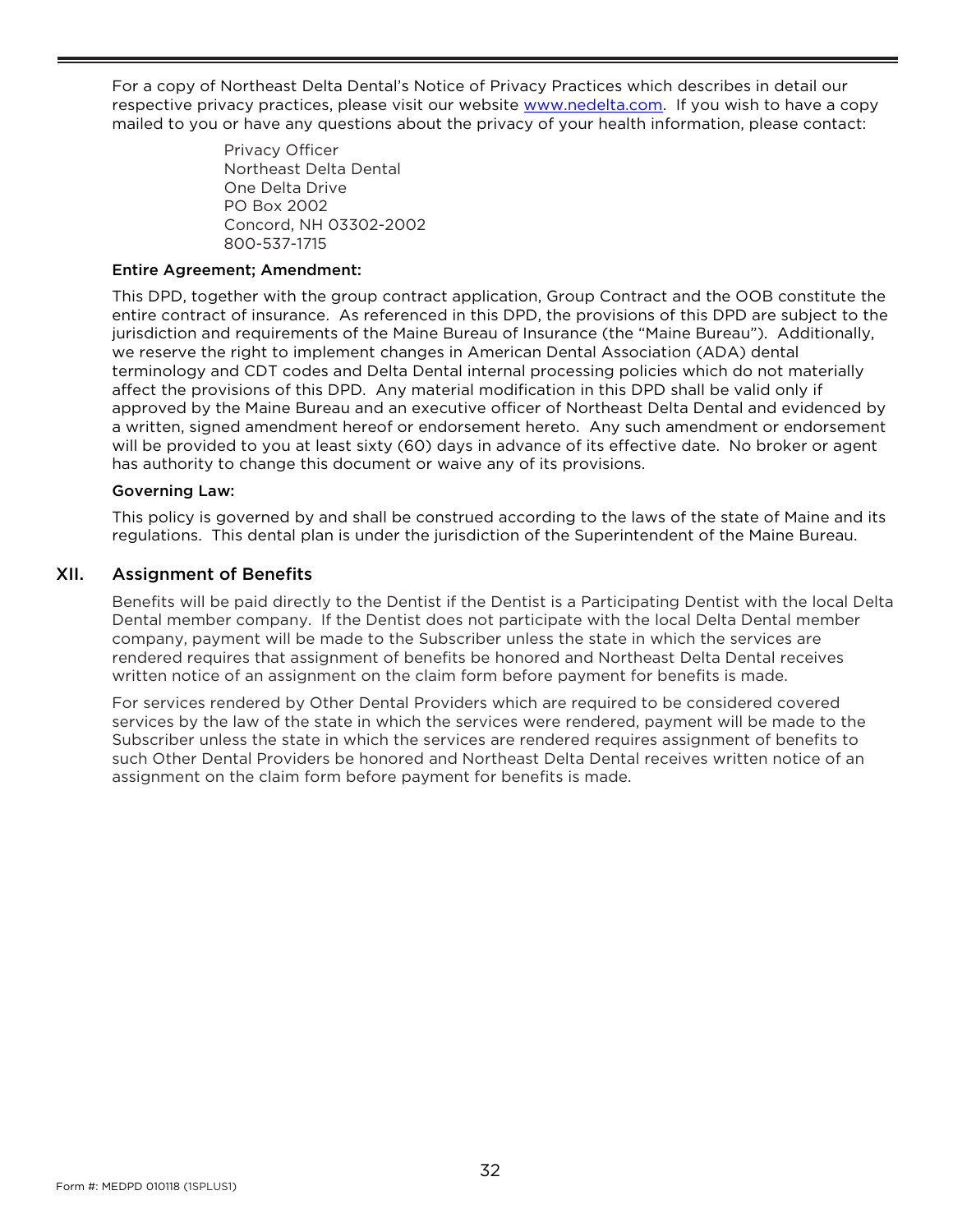#### <span id="page-35-0"></span>XIII. Statement of ERISA Rights

The following statement is applicable to those dental plans subject to the provisions of the Employees Retirement Income Security Act of 1974 (ERISA):

Your Rights: As a participant in the Plan you are entitled to certain rights and protections under the Employee Retirement Income Security Act of 1974 (ERISA). ERISA provides that all participants shall be entitled to:

Receive Information About Your Plan and Benefits: Examine, without charge, at the Plan Administrator's office and at other specified locations, such as worksites, all documents governing the plan, including insurance contracts, and a copy of the latest annual report (Form 5500 Series), if any, filed by the plan with the U.S. Department of Labor and available at the Public Disclosure Room of the Employees Benefits Security Administration.

Obtain, on written request to the Plan Administrator, copies of documents governing the operation of the plan, including insurance contracts and collective bargaining agreements, and copies of latest annual report (Form 5500 Series) and updated summary plan description. The Plan Administrator may make a reasonable charge for the copies.

Receive a summary of the plan's annual financial report, if any is required by ERISA to be prepared. The Plan Administrator is required by law to furnish each participant with a copy of any required summary annual report.

COBRA and HIPAA Rights: Continue dental coverage for yourself, spouse or dependents if there is a loss of coverage under the plan as a result of a qualifying event. You or your dependents may have to pay for such coverage. Review the summary plan description and the documents governing the plan on the rules governing your COBRA continuation coverage rights.

Prudent Actions by Plan Fiduciaries: In addition to creating rights for plan participants ERISA imposes duties on the people who are responsible for the operation of the employee benefit plan. The people who operate your plan, called "fiduciaries" of the plan, have a duty to do so prudently and in the interest of you and other plan participants and beneficiaries. No one, including your employer or any other person, may fire you or otherwise discriminate against you in any way to prevent you from obtaining a plan benefit or exercising your rights under ERISA.

Enforce Your Rights: If your claim for a benefit is Denied or ignored, in whole or in part, you have a right to know why this was done, to obtain copies of documents relating to the decision without charge, and to appeal any denial, all within certain time schedules. Under ERISA, there are steps you can take to enforce the above rights. For instance, if you request a copy of plan documents or the latest annual report (if any) from the plan and do not receive them within 30 days, you may file suit in a Federal court. In such a case, the court may require the Plan Administrator to provide the materials and pay you up to \$110 a day until you receive the materials, unless the materials were not sent because of reasons beyond the control of the Plan Administrator. If you have a claim for benefits which is Denied or ignored, in whole or in part, you may file suit in a state or Federal court.

If it should happen that plan fiduciaries misuse the plan's money, or if you are discriminated against for asserting your rights, you may seek assistance from the U.S. Department of Labor, or you may file suit in a Federal court. The court will decide who should pay court costs and legal fees. If you are successful the court may order the person you have sued to pay these costs and fees. If you lose, the court may order you to pay these costs and fees, for example, if it finds your claim is frivolous.

Assistance with Your Questions: If you have any questions about your plan, you should contact the Plan Administrator. If you have any questions about this statement or about your rights under ERISA or HIPAA, or if you need assistance in obtaining documents from the Plan Administrator, you should contact the nearest office of the Employees Benefits Security Agency, U.S. Department of Labor, listed in your telephone directory or the Division of Technical Assistance and Inquiries, Employees Benefits Security Administration, U.S. Department of Labor, 200 Constitution Avenue N.W., Washington, D.C. 20210. You may also obtain certain publications about your rights and responsibilities under ERISA by calling the publications hotline of the Employee Benefits Security Administration.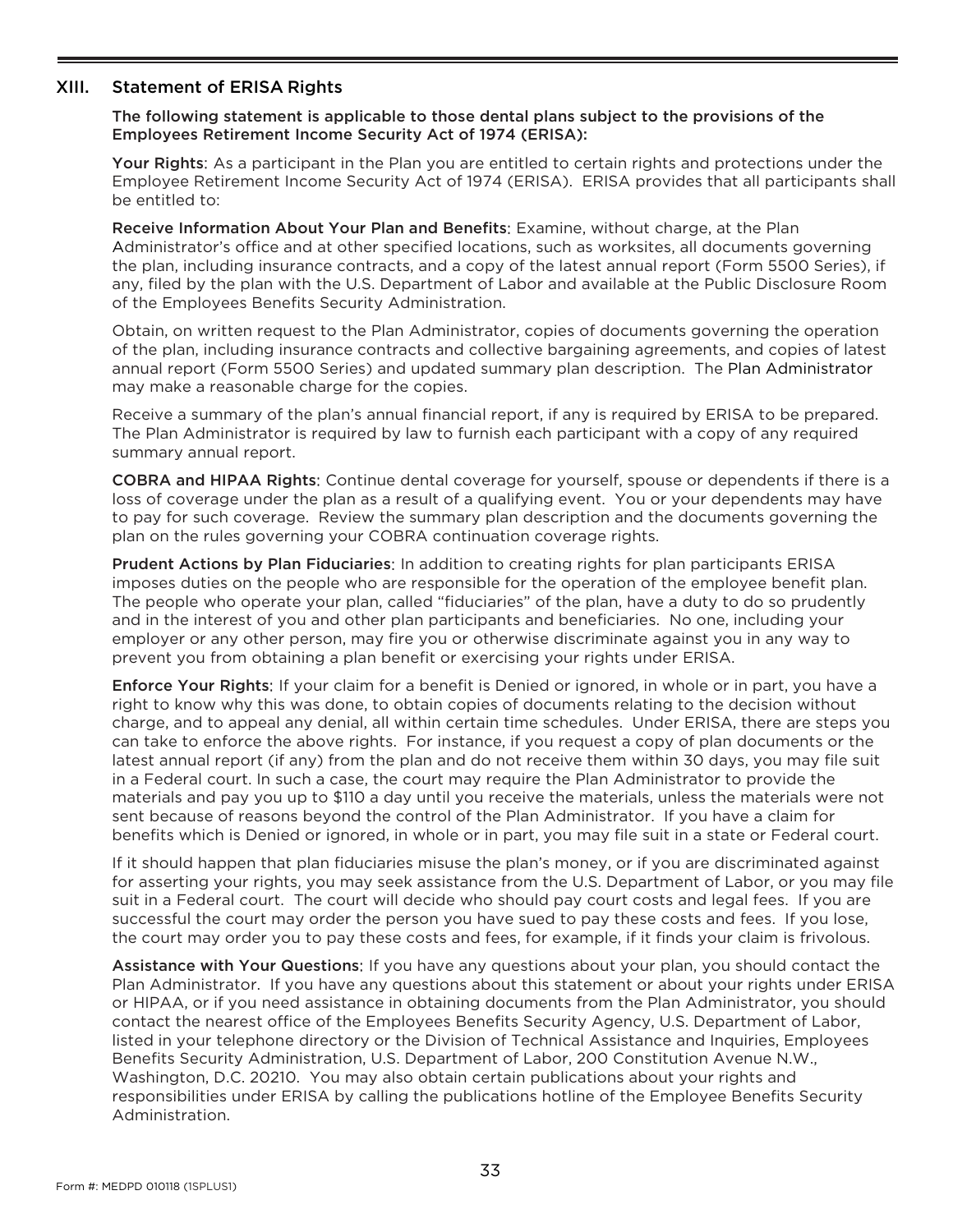#### <span id="page-36-0"></span>XIV. Exceptional Service Is Our Guarantee

Northeast Delta Dental is committed to providing exceptional service to all of our customers. In fact, we have established the region's first comprehensive guarantee program called *Guarantee Of Service ExcellenceSM*.

As a Subscriber, you are very important to us. To emphasize our commitment, we guarantee our service in the following seven major areas.

- Smooth implementation to Northeast Delta Dental.
- Exceptional customer service.
- Quick processing of claims.
- No inappropriate billing by Participating Dentists.
- Accurate and quick turnaround of identifications cards.
- Timely employee booklets.
- Marketing service contacts.

For example, if a Dentist charges for more than the appropriate Co-payments at the time of service, it's important that we hear from you so that we can resolve it quickly. If you call us with an inquiry, we promise to answer your question immediately or contact you to update our progress within one business day. Accurate ID cards and employee booklets will be available within 15 calendar days upon receipt of a completed enrollment form or request, and we're committed to processing 90% of each group's yearly claims within 15 days.

Quality performance has always been an essential component of customer satisfaction. When an area is identified where we did not fulfill our promise, your feedback enables us to enhance our process and, therefore, serve you better. If you are not satisfied with our service, please let us know.

If you would like further information about this program, please call us at 603-223-1234.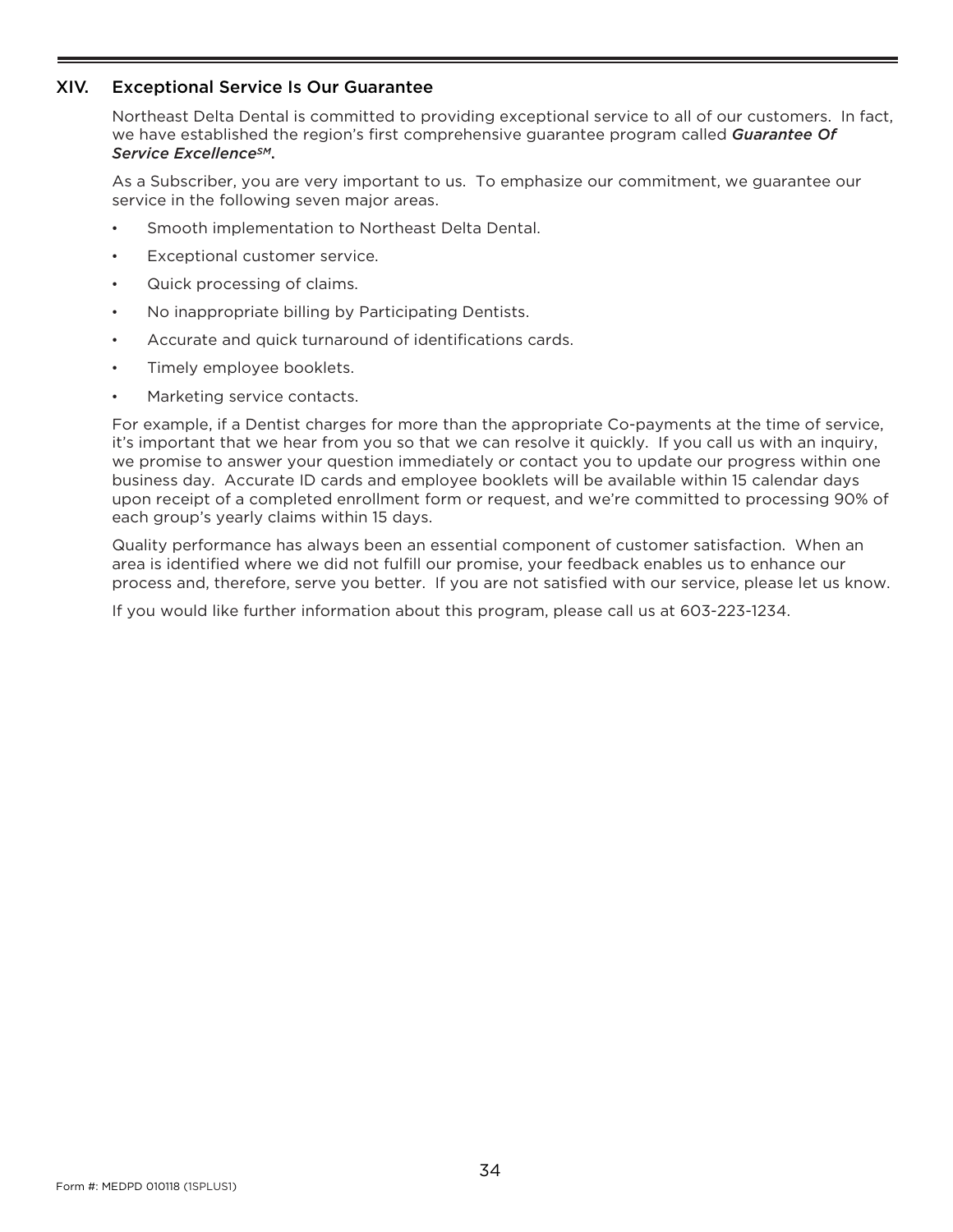NOTES